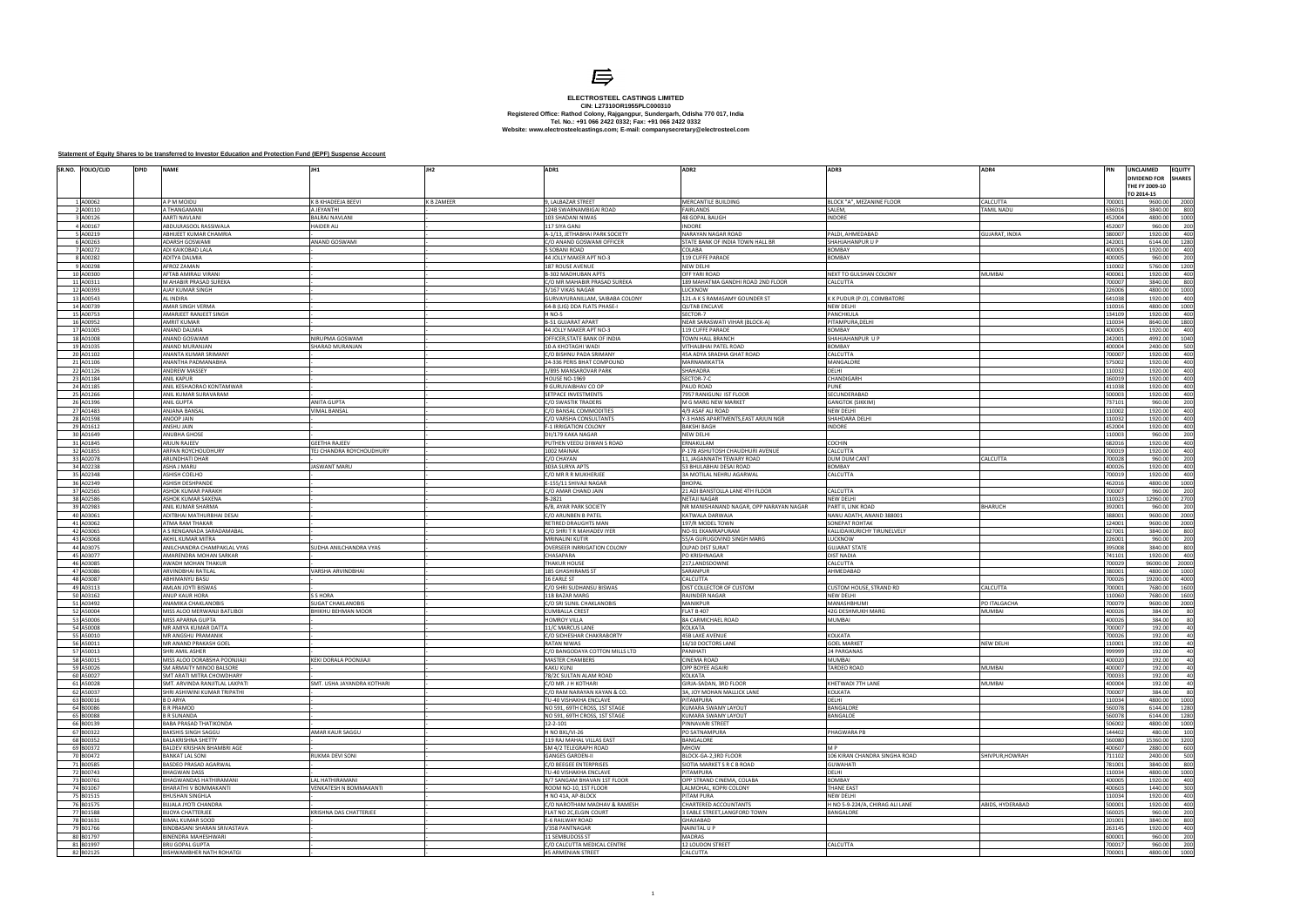|                                                                                                                                                                                                                                                                                                                                                                                                                                                                                                                                                                                                                                                                  | SR.NO. FOLIO/CLID | <b>DPID</b> | <b>NAME</b>                       |                                |                              | ADR1                              | ADR <sub>2</sub>                   | ADR3                       | ADR4                | PIN    | UNCLAIMED      |
|------------------------------------------------------------------------------------------------------------------------------------------------------------------------------------------------------------------------------------------------------------------------------------------------------------------------------------------------------------------------------------------------------------------------------------------------------------------------------------------------------------------------------------------------------------------------------------------------------------------------------------------------------------------|-------------------|-------------|-----------------------------------|--------------------------------|------------------------------|-----------------------------------|------------------------------------|----------------------------|---------------------|--------|----------------|
|                                                                                                                                                                                                                                                                                                                                                                                                                                                                                                                                                                                                                                                                  |                   |             |                                   |                                |                              |                                   |                                    |                            |                     |        | DIVIDEND FOR   |
|                                                                                                                                                                                                                                                                                                                                                                                                                                                                                                                                                                                                                                                                  |                   |             |                                   |                                |                              |                                   |                                    |                            |                     |        | THE FY 2009-10 |
|                                                                                                                                                                                                                                                                                                                                                                                                                                                                                                                                                                                                                                                                  |                   |             |                                   |                                |                              |                                   |                                    |                            |                     |        | TO 2014-15     |
| 83 B02130                                                                                                                                                                                                                                                                                                                                                                                                                                                                                                                                                                                                                                                        |                   |             | <b>BOOTA SINGH</b>                |                                |                              | C/O BOOTA SHING & BROS            | SILK MERCHANT CHADNI CHOWK         | DELHI                      |                     | 110006 | 4800.00        |
| 84 B02132                                                                                                                                                                                                                                                                                                                                                                                                                                                                                                                                                                                                                                                        |                   |             | BHAJAN LAL KHANNA                 |                                |                              | C/O M/S RAM KISHEN & SONS         | CONNAUGHT CIRCUS 18 MARINA ARCADE  | <b>NEW DELHI</b>           |                     | 110001 | 19200.00       |
| 85 B02137                                                                                                                                                                                                                                                                                                                                                                                                                                                                                                                                                                                                                                                        |                   |             | <b>BALARAM DHARA</b>              |                                |                              | 82-P RAJA RAJENDRA LAL MITRA RD   | ELIGHATA BELIAGHATA                | CALCUTTA                   |                     | 700010 | 1920.00        |
|                                                                                                                                                                                                                                                                                                                                                                                                                                                                                                                                                                                                                                                                  |                   |             |                                   |                                |                              |                                   |                                    |                            |                     |        |                |
| 86 B02144                                                                                                                                                                                                                                                                                                                                                                                                                                                                                                                                                                                                                                                        |                   |             | <b>BARJOR CAMA</b>                |                                |                              | 676, BALDA ROAD                   | NISHAT GANJ                        | LUCKNOW                    |                     | 226001 | 4800.00        |
| 87 B02145                                                                                                                                                                                                                                                                                                                                                                                                                                                                                                                                                                                                                                                        |                   |             | BHALCHANDRA VINAYAK KIRLOSKAR     | ASHADEVI BHALCHANDRA KIRLOSKAR |                              | 93/6A GANGOTE PATH                | NEAR KAMLA NEHRU PARK              | <b>PUNE</b>                |                     | 411004 | 19200.00       |
| 88 B02155                                                                                                                                                                                                                                                                                                                                                                                                                                                                                                                                                                                                                                                        |                   |             | BHOORAMAL CHIRANJILAL MITTAL      |                                |                              | C/OBCM&SONS                       | 7 WATERLOO STREET                  | CALCUTTA                   |                     | 700001 | 19200.00       |
|                                                                                                                                                                                                                                                                                                                                                                                                                                                                                                                                                                                                                                                                  | 89 B02200         |             | <b>BHARATH MUDBIDR</b>            |                                |                              | :/O MRS MANGALA MUDBIDRI          | 106, SURABHI, 10TH CROSS           | 1ST STATE, INDIRANAGAR     | BANGALORE           | 560038 | 19200.00       |
| 90 B02290                                                                                                                                                                                                                                                                                                                                                                                                                                                                                                                                                                                                                                                        |                   |             | <b>BABOO SINGH THAKUR</b>         |                                |                              | A E (RES) MPEB                    | DAMOH (MP)                         |                            |                     | 470661 | 4800.00        |
| 91 B02380                                                                                                                                                                                                                                                                                                                                                                                                                                                                                                                                                                                                                                                        |                   |             | <b>BASANT KUMAR SINGH</b>         |                                |                              | C/O INLAND ROAD SERVICE           | P-221/2 STRAND BANK ROAD           | CALCUTTA                   |                     | 700001 | 1920.00        |
| 92 B02381                                                                                                                                                                                                                                                                                                                                                                                                                                                                                                                                                                                                                                                        |                   |             | <b>BASANT KUMAR SINGH</b>         |                                |                              | :/O INLAND ROAD SERVICE           | P-221/2 STRAND BANK ROAD           | CALCUTTA                   |                     | 700001 | 1920.00        |
| 93 B02382                                                                                                                                                                                                                                                                                                                                                                                                                                                                                                                                                                                                                                                        |                   |             | <b>BASANT KUMAR SINGH</b>         |                                |                              |                                   |                                    | CALCUTTA                   |                     | 700001 | 1920.00        |
|                                                                                                                                                                                                                                                                                                                                                                                                                                                                                                                                                                                                                                                                  |                   |             |                                   |                                |                              | C/O INLAND ROAD SERVICE           | P-221/2 STRAND BANK ROAD           |                            |                     |        |                |
| 94 B02383                                                                                                                                                                                                                                                                                                                                                                                                                                                                                                                                                                                                                                                        |                   |             | <b>BASANT KUMAR SINGH</b>         |                                |                              | <b>INLAND ROAD SERVICE</b>        | P-221/2 STRAND BANK ROAD           | CALCUTTA                   |                     | 700001 | 1920.00        |
|                                                                                                                                                                                                                                                                                                                                                                                                                                                                                                                                                                                                                                                                  | 95 B02524         |             | <b>BANK OF BARODA</b>             |                                |                              | SECURITIES DEPT, 1ST FLOOR        | JEEJEEBHOY TOWER, DALAL STREET     | FORT, BOMBAY               |                     | 400023 | 1920.00        |
|                                                                                                                                                                                                                                                                                                                                                                                                                                                                                                                                                                                                                                                                  | 96 B02533         |             | <b>BHASWATI ROY</b>               |                                |                              | E-804 MANTRI ELEGANCE             | N.S.PALYA                          | <b>BANNERGHATTA ROAD</b>   | BANGALORE           | 560076 | 14400.00       |
|                                                                                                                                                                                                                                                                                                                                                                                                                                                                                                                                                                                                                                                                  | 97 B02535         |             | BABUBHAI AMBALAL PATEL            |                                |                              | 19/135, PRABHU NIWAS              | WADALA, BOMBAY                     |                            |                     | 400031 | 3600.00        |
|                                                                                                                                                                                                                                                                                                                                                                                                                                                                                                                                                                                                                                                                  | 98 B02558         |             | <b>B SHYAMALA</b>                 |                                |                              | 22C, RUSSIAN COMPLEX              | SECTOR-7                           | <b>BHILAI ME</b>           |                     | 490006 | 4800.00        |
|                                                                                                                                                                                                                                                                                                                                                                                                                                                                                                                                                                                                                                                                  | 99 B02595         |             | COL BALRAJ MALHOTRA               | VIJAYALAKSHMI MALHOTRA         |                              | C/O R K VERMA                     | A318, KALPATARU PLAZA              | 224, BHAWANI PETH, PUNE    |                     | 411042 | 2400.00        |
|                                                                                                                                                                                                                                                                                                                                                                                                                                                                                                                                                                                                                                                                  | 100 B50005        |             | DR BASANT KUMAR SEAL              |                                |                              |                                   | <b>KOLKATA</b>                     |                            |                     | 700007 | 192.00         |
|                                                                                                                                                                                                                                                                                                                                                                                                                                                                                                                                                                                                                                                                  |                   |             |                                   |                                |                              | 38, MUKTARAM BABU ST              |                                    |                            |                     |        |                |
|                                                                                                                                                                                                                                                                                                                                                                                                                                                                                                                                                                                                                                                                  | 101 B50006        |             | SRI BAIJNATH KEJRIWAL             |                                |                              | IMPERIAL OIL MILLS LTD            | 9 JAGMOHAN MULLICK                 |                            |                     | 999999 | 480.00         |
|                                                                                                                                                                                                                                                                                                                                                                                                                                                                                                                                                                                                                                                                  | 102 B50010        |             | SRI BHOLANATH SAHA                |                                |                              | PROPHECY" PAIKPARA                | PO RANAGHAT                        | <b>DIST NADIA</b>          |                     | 999999 | 96.00          |
|                                                                                                                                                                                                                                                                                                                                                                                                                                                                                                                                                                                                                                                                  | 103 B50011        |             | SM BIDYUT LATA ROY                |                                |                              | 35F MAHANIRBAN ROAD               | <b>KOLKATA</b>                     |                            |                     | 700029 | 192.00         |
|                                                                                                                                                                                                                                                                                                                                                                                                                                                                                                                                                                                                                                                                  | 104 B50019        |             | MR BINDESWAR PRASAD KEJRIWAL      |                                |                              | 26/14 ARMENIAN STREET             | <b>KOLKATA</b>                     |                            |                     | 700007 | 192.00         |
|                                                                                                                                                                                                                                                                                                                                                                                                                                                                                                                                                                                                                                                                  | 105 B50020        |             | MR BABOO LAL AGARWALA             |                                |                              | C/O BHALOTIA & SONS               | 16 BROJDULAL STREET                | <b>KOLKATA</b>             |                     | 700006 | 192.00         |
|                                                                                                                                                                                                                                                                                                                                                                                                                                                                                                                                                                                                                                                                  |                   |             |                                   |                                |                              |                                   |                                    |                            |                     |        |                |
|                                                                                                                                                                                                                                                                                                                                                                                                                                                                                                                                                                                                                                                                  | 106 B50022        |             | SRI BHALANATH SIRCAR              | <b>JUMIRMAL SIRCAR</b>         |                              | ROPNEEY PAIK PARA                 | PO RANAGHAT                        | <b>DIST NADIA</b>          | WEST BENGAL         | 999999 | 192.00         |
|                                                                                                                                                                                                                                                                                                                                                                                                                                                                                                                                                                                                                                                                  | 107 B50025        |             | SRI BIMLA CHOUDHARY               |                                |                              | C/O M P CHOUDHARY                 | 22, BURTOLLA ST                    | <b>KOLKATA</b>             |                     | 999999 | 192.00         |
|                                                                                                                                                                                                                                                                                                                                                                                                                                                                                                                                                                                                                                                                  | 108 B50027        |             | SHRI BAJRANGLAL KHAITAN           |                                |                              | P72 LAKE ROAD                     | <b>KOLKATA</b>                     |                            |                     | 700029 | 192.00         |
|                                                                                                                                                                                                                                                                                                                                                                                                                                                                                                                                                                                                                                                                  | 109 B50028        |             | MISS BACHA JAMSHEDJI SPEUCAN      | <b>SOLI DADABHOY PATE</b>      | HIREEN JEHANGIR TARAPOREWALA | 22, VATCHA GANDHI ROAD            | <b>NEW GANDEV</b>                  | <b>MUMBAI</b>              |                     | 400007 | 384.00         |
|                                                                                                                                                                                                                                                                                                                                                                                                                                                                                                                                                                                                                                                                  | 110 B50029        |             | SHRI BONI KAIKHUSREE QONERIGER    | KHORSHED BOMI DOMRIGAR         |                              | 803A MANI MAKO                    | DR AMBEDKAR ROAD                   | <b>DADAR</b>               | <b>MUMBAI</b>       | 400014 | 384.00         |
|                                                                                                                                                                                                                                                                                                                                                                                                                                                                                                                                                                                                                                                                  | 111 B50030        |             | SHRI BRIJ NARAIN SAPREE           | KAMALA SAPRU                   |                              | 3, MAYO ROAD                      | ALLAHABAD                          |                            |                     | 999999 | 192.00         |
|                                                                                                                                                                                                                                                                                                                                                                                                                                                                                                                                                                                                                                                                  | 112 B50035        |             | SRI BASDEO SARAFF                 | <b>BALKISHAN SARAF</b>         | <b>GOVIND KUMAR SARAF</b>    | 42, KABIR ROAD                    | <b>KOLKATA</b>                     |                            |                     | 700026 | 192.00         |
|                                                                                                                                                                                                                                                                                                                                                                                                                                                                                                                                                                                                                                                                  |                   |             |                                   |                                |                              |                                   |                                    |                            |                     |        |                |
|                                                                                                                                                                                                                                                                                                                                                                                                                                                                                                                                                                                                                                                                  | 113 B50036        |             | SRI BASDEO SARAFF                 | <b>BADRI PRASAD SARAF</b>      | RANJANA SARAF                | 42, KABIR ROAD                    | <b>KOLKATA</b>                     |                            |                     | 700026 | 192.00         |
|                                                                                                                                                                                                                                                                                                                                                                                                                                                                                                                                                                                                                                                                  | 114 B50037        |             | SRI BASDEO SARAFI                 | SAMESHALATA SARAF              | SHAKUNTALA SARAF             | 42, KABIR ROAD                    | <b>KOLKATA</b>                     |                            |                     | 700026 | 192.00         |
|                                                                                                                                                                                                                                                                                                                                                                                                                                                                                                                                                                                                                                                                  | 115 B50038        |             | SHRI BRIJMOHAN BAHL               |                                |                              | <b>BANSAL BHAVAN</b>              | <b>G T ROAD (WEST</b>              | KUMARPUR, ASANSOL          | WEST BENGAL         | 713304 | 192.00         |
|                                                                                                                                                                                                                                                                                                                                                                                                                                                                                                                                                                                                                                                                  | 116 B50046        |             | SHRI BENOY KUMAR MUKERJI          | <b>SMT RAMA DEBI</b>           | CHITTA PRIYA MUKHERJEE       | 200/2A, RASHBEHARI AVENUE         | <b>KOLKATA</b>                     |                            |                     | 700029 | 192.00         |
|                                                                                                                                                                                                                                                                                                                                                                                                                                                                                                                                                                                                                                                                  | 117 B50048        |             | SHRI BADAL SHOME                  |                                |                              | 23E, PRINCE BAKTIAR SHAH ROAD     | <b>KOLKATA</b>                     |                            |                     | 700033 | 192.00         |
|                                                                                                                                                                                                                                                                                                                                                                                                                                                                                                                                                                                                                                                                  | 118 B50053        |             | MRS. BHIKHU BEHMAN MOOS           | DARIUS BEHMAN MOOS             |                              | CUMBALLA CREST                    | <b>FLAT NO. B-409</b>              | 42, FEDDAR ROAD            | MUMBAI              | 400026 | 384.00         |
|                                                                                                                                                                                                                                                                                                                                                                                                                                                                                                                                                                                                                                                                  |                   |             |                                   |                                |                              |                                   |                                    |                            |                     |        |                |
|                                                                                                                                                                                                                                                                                                                                                                                                                                                                                                                                                                                                                                                                  | 119 B50055        |             | MR. BAIJ NATH KEDIA               |                                |                              | 59/60, STRAND ROAD                | KOLKATA-700 001                    |                            |                     | 700001 | 192.00         |
|                                                                                                                                                                                                                                                                                                                                                                                                                                                                                                                                                                                                                                                                  | 120 C00007        |             | C BANUMATHY                       |                                |                              | Y G K SAMY PLASTICS               | NILAMAGANAGAR, Y OTHAKKADI         | <b>MADURAI</b>             |                     | 625107 | 1920.00        |
|                                                                                                                                                                                                                                                                                                                                                                                                                                                                                                                                                                                                                                                                  | 121 C00033        |             | C L MALHOTRA                      | P K MALHOTRA                   |                              | C-121 ANAND VIHAR                 | <b>INDERPRASTHA EXTN</b>           | <b>NEW DELHI</b>           |                     | 110092 | 4800.00        |
|                                                                                                                                                                                                                                                                                                                                                                                                                                                                                                                                                                                                                                                                  | 122 C00036        |             | C MATHESWARAN                     |                                |                              | 19/2, ANANDA VELU STREET          | PERAMPUR                           | <b>MADRAS</b>              |                     | 600011 | 1920.00        |
|                                                                                                                                                                                                                                                                                                                                                                                                                                                                                                                                                                                                                                                                  | 123 C00079        |             | CAPT RAJEEV SHARMA                |                                |                              | HQ 88 MECH BDE                    | $C/O$ 56 A P O                     |                            |                     | 000000 | 1920.00        |
|                                                                                                                                                                                                                                                                                                                                                                                                                                                                                                                                                                                                                                                                  | 124 C00302        |             | CHANDRA DWARKADAS KALYANI         | LAL DWARKADAS KALYANI          | DOULATRAM DWARKADAS KALYANI  | PLOT NO-72, KRISHNA KUNJ 1ST FLR  | GARODIA NAGAR, GHATKOPAR (E)       | <b>BOMBAY</b>              |                     | 400077 | 7680.00        |
|                                                                                                                                                                                                                                                                                                                                                                                                                                                                                                                                                                                                                                                                  | 125 C00658        |             | MR CHETAN PRAKASH KANODIA         |                                |                              |                                   | 86 B R B BOSE ROAD 2ND FLOOR       |                            |                     | 700001 | 1920.00        |
|                                                                                                                                                                                                                                                                                                                                                                                                                                                                                                                                                                                                                                                                  |                   |             |                                   |                                |                              | C/O INDIAN STEEL & STORES         |                                    | ROOM NO-6 CALCUTTA         |                     |        |                |
|                                                                                                                                                                                                                                                                                                                                                                                                                                                                                                                                                                                                                                                                  | 126 C00758        |             | MR CHHOTALAL JAYANTILAL CHOVATIA  | BHOGILAL JAYANTILAL CHOVATIA   |                              | HEMLATA, PLOT NO-37               | BEHIND AURORA CINEMA, MATUNGA (CR) | <b>BOMBAY</b>              |                     | 400019 | 4320.00        |
| 127 C00767                                                                                                                                                                                                                                                                                                                                                                                                                                                                                                                                                                                                                                                       |                   |             | MR CHIDA NAND PRASAD              |                                |                              | BAGH NO-3,PO SAROJINI NAGAR       | <b>KANPUR ROAD</b>                 | LUCKNOW                    |                     | 226008 | 1920.00        |
| 128 C00807                                                                                                                                                                                                                                                                                                                                                                                                                                                                                                                                                                                                                                                       |                   |             | <b>CHIRAG P PATEL</b>             |                                |                              | 7 ANANT SOCIETY NO-2              | B/H ARBUDAMILLS, RAKHIAL           | AHMEDABAD                  |                     | 380021 | 960.00         |
| 129 C00815                                                                                                                                                                                                                                                                                                                                                                                                                                                                                                                                                                                                                                                       |                   |             | CHIRANJI LAL KHANDELWAL           |                                |                              | /O BALAJI TEA CO                  | <b>DHER KA BALAJI</b>              | <b>JAIPUR</b>              |                     | 302012 | 1920.00        |
| 130 C00902                                                                                                                                                                                                                                                                                                                                                                                                                                                                                                                                                                                                                                                       |                   |             | CHANDRAVATI JAIN                  | USHA JAIN                      |                              | 261, TILAK NAGAR                  | <b>INDORE</b>                      |                            |                     | 452001 | 9600.00        |
| 131 C00924                                                                                                                                                                                                                                                                                                                                                                                                                                                                                                                                                                                                                                                       |                   |             | MR CHHOTMAL AGARWAL               |                                |                              | /O NATIONAL BOOK DEPOT            | <b>JALORI GATE</b>                 | JODHPUR RAJASTHAN          |                     | 342001 | 1920.00        |
|                                                                                                                                                                                                                                                                                                                                                                                                                                                                                                                                                                                                                                                                  |                   |             | C T ABRAHAM                       |                                |                              |                                   | H NO.VIII/392, HIGH ROAD           |                            |                     | 683101 | 2400.00        |
|                                                                                                                                                                                                                                                                                                                                                                                                                                                                                                                                                                                                                                                                  |                   |             |                                   |                                |                              | CHECHAKUNNEL HOUSE                |                                    | <b>ALUVA</b>               | KERALA              |        |                |
|                                                                                                                                                                                                                                                                                                                                                                                                                                                                                                                                                                                                                                                                  |                   |             |                                   |                                |                              |                                   |                                    |                            |                     |        |                |
|                                                                                                                                                                                                                                                                                                                                                                                                                                                                                                                                                                                                                                                                  |                   |             | DR CHHAGANLAL RUPCHAND SHAH       |                                |                              | BARDOLI PO BOX 38, SHAH CLINIC    | UPLI BAZZAR                        | NEAR HEAD POST OFFICE      | DIST SURAT, GUJARAT | 394601 | 19200.00       |
|                                                                                                                                                                                                                                                                                                                                                                                                                                                                                                                                                                                                                                                                  |                   |             | MRS CHANDRAMANI P SHAH            | PRANLAL M SHAH                 |                              | C/O ELECTROSTEEL CASTINGS LTD     | RATHOD COLONY RAJGANGPUR           | <b>DIST SUNDARGARH</b>     | ORISSA              | 770017 | 9600.00        |
|                                                                                                                                                                                                                                                                                                                                                                                                                                                                                                                                                                                                                                                                  |                   |             | <b>CHAKRADHAR SAHU</b>            |                                |                              | C/O TIGER SERVICE                 | 85/1 MANOHAR DAS STREET            | CALCUTTA                   |                     | 700007 | 1920.00        |
|                                                                                                                                                                                                                                                                                                                                                                                                                                                                                                                                                                                                                                                                  |                   |             | <b>CHAKRADHAR SAHU</b>            |                                |                              | C/O TIGER SERVICE                 | 85/1 MANOHAR DAS STREET            | CALCUTTA                   |                     | 700007 | 1920.00        |
|                                                                                                                                                                                                                                                                                                                                                                                                                                                                                                                                                                                                                                                                  |                   |             | <b>CHAKRADHAR SAHU</b>            |                                |                              |                                   |                                    |                            |                     | 700007 |                |
|                                                                                                                                                                                                                                                                                                                                                                                                                                                                                                                                                                                                                                                                  |                   |             |                                   |                                |                              | C/O TIGER SERVICE                 | 85/1 MANOHAR DAS STREET            | CALCUTTA                   |                     |        | 1920.00        |
|                                                                                                                                                                                                                                                                                                                                                                                                                                                                                                                                                                                                                                                                  |                   |             | <b>CHAKRADHAR SAHU</b>            |                                |                              | C/O TIGER SERVICES                | 85/1 MANOHAR DAS STREET            | CALCUTTA                   |                     | 700007 | 1920.00        |
|                                                                                                                                                                                                                                                                                                                                                                                                                                                                                                                                                                                                                                                                  |                   |             | <b>CHAKRADHAR SAF</b>             |                                |                              | /O TIGER SERVIC                   | 85/1 MANOHAR DAS STREE             | <b>ALCUTTA</b>             |                     |        | 1920.0         |
|                                                                                                                                                                                                                                                                                                                                                                                                                                                                                                                                                                                                                                                                  |                   |             | CHAKRADHAR SAHU                   |                                |                              | /O TIGER SERVICE                  | 85/1 MANOHAR DAS STREET            | CALCUTTA                   |                     | 700007 | 1920.00        |
|                                                                                                                                                                                                                                                                                                                                                                                                                                                                                                                                                                                                                                                                  |                   |             | <b>CHANCHAL CHHABRIA</b>          | <b>NARAYAN CHHABRIA</b>        |                              |                                   |                                    |                            |                     | 000000 | 5952.00        |
|                                                                                                                                                                                                                                                                                                                                                                                                                                                                                                                                                                                                                                                                  |                   |             | CHANDULAL GANGARAM SURTI          |                                |                              | F/2664, DANAGALI                  | <b>GANDHI BAZAR</b>                | <b>BHARUCH</b>             | GUJARAT             | 392001 | 9600.00        |
|                                                                                                                                                                                                                                                                                                                                                                                                                                                                                                                                                                                                                                                                  |                   |             | M/S CHRESTIAN MICA INDUSTRIES LTD |                                |                              | 4 LYONS RANGE                     | <b>KOLKATA</b>                     |                            |                     | 700001 | 240.00         |
|                                                                                                                                                                                                                                                                                                                                                                                                                                                                                                                                                                                                                                                                  |                   |             | MRS CHANDRAKANTA CHUNILAL CHOKSHI |                                |                              | C/O J C СНОКЅНІ                   | 54/A PATLE SOCIETY                 | DHANBAD                    |                     | 392002 | 192.00         |
|                                                                                                                                                                                                                                                                                                                                                                                                                                                                                                                                                                                                                                                                  |                   |             |                                   |                                |                              |                                   |                                    |                            |                     |        |                |
|                                                                                                                                                                                                                                                                                                                                                                                                                                                                                                                                                                                                                                                                  |                   |             | MRS CHANDA DEVI GOENKA            |                                |                              | 28 BANSTOLLA LANE                 | <b>KOLKATA</b>                     |                            |                     | 700007 | 384.00         |
|                                                                                                                                                                                                                                                                                                                                                                                                                                                                                                                                                                                                                                                                  |                   |             | MR CHHAGANLAL AMBARAM PANDYA      |                                |                              | PRAGATI                           | <b>6 RAMNAGAR</b>                  | <b>GOMDAL ROAD</b>         | RAJKOT, GUJRAT      | 360002 | 192.00         |
|                                                                                                                                                                                                                                                                                                                                                                                                                                                                                                                                                                                                                                                                  |                   |             | SM CHANDRA MURMURIA               |                                |                              | 18. TARACHAND DUTT STREET         | <b>KOLKATA</b>                     |                            |                     | 999999 | 384.00         |
|                                                                                                                                                                                                                                                                                                                                                                                                                                                                                                                                                                                                                                                                  |                   |             | SHRI CHANDRAKANT RATANLAL PARIKH  |                                |                              | KHAMBHOLJA POLE                   | <b>NADIAD</b>                      | <b>DIST KAIRA</b>          | <b>JUJARAT</b>      | 999999 | 96.00          |
|                                                                                                                                                                                                                                                                                                                                                                                                                                                                                                                                                                                                                                                                  |                   |             | SRI CHANDI PRASAD PODDAR          |                                |                              | 4/5 SINGHI BAGAN LAN              | KOLKATA                            |                            |                     | 700007 | 1728.00        |
|                                                                                                                                                                                                                                                                                                                                                                                                                                                                                                                                                                                                                                                                  |                   |             | <b>DAMYANTI MANIYAR</b>           |                                |                              | 440/6, GOKHALE CROSS ROAD         | SHIVAJI NAGAR                      | <b>PUNE</b>                |                     | 411016 | 1920.00        |
|                                                                                                                                                                                                                                                                                                                                                                                                                                                                                                                                                                                                                                                                  |                   |             | DATTATRAYA MORESHWAR MEDHEKAR     | RAJEEV DATTATRAYA MADEKAR      |                              | TYPE IV FLAT NO 242, 3RD FLOOR    | CENTRAL GOVT STAFF COLONY          | WADALA.BOMBAY              |                     | 400031 | 1920.00        |
|                                                                                                                                                                                                                                                                                                                                                                                                                                                                                                                                                                                                                                                                  |                   |             | DAXABEN KISHORBHAI SHAH           |                                |                              | SHREEJI FIANANCIAL SERVICES       | F/4 "KISHOR PLAZA" STATION ROAD    | <b>DIST ANAND</b>          |                     | 388001 | 960.00         |
|                                                                                                                                                                                                                                                                                                                                                                                                                                                                                                                                                                                                                                                                  |                   |             |                                   |                                |                              |                                   |                                    |                            |                     |        |                |
|                                                                                                                                                                                                                                                                                                                                                                                                                                                                                                                                                                                                                                                                  |                   |             | <b>DEEPAK MALHOTRA</b>            | C L MALHOTRA                   |                              | C-121. ANAND VIHAR                | <b>INDERPRASTHA EXTN</b>           | <b>NEW DELHI</b>           |                     | 110092 | 6720.00        |
|                                                                                                                                                                                                                                                                                                                                                                                                                                                                                                                                                                                                                                                                  |                   |             | <b>DEEPAK P SHAH</b>              | RAJESH P SHAH                  |                              | 102 9TH BLOCK, SERPENTINE ROAD    | <b>KUMARA PARK(WEST)</b>           | <b>BANGALORE</b>           |                     | 560020 | 2880.00        |
|                                                                                                                                                                                                                                                                                                                                                                                                                                                                                                                                                                                                                                                                  |                   |             | <b>DHANPAT RAI</b>                |                                |                              | <b>R-23 SOUTH EXTENSION</b>       | PART II                            | NEW DELHI                  |                     | 110049 | 1920.00        |
|                                                                                                                                                                                                                                                                                                                                                                                                                                                                                                                                                                                                                                                                  |                   |             | <b>PRADIP PAL</b>                 | DHARITRI PAL                   |                              | J N M HOSPITAL DR QTR NO B-18     | PO KALYANI DIST NADIA              | <b>WEST BENGAL</b>         |                     | 741235 | 2400.00        |
|                                                                                                                                                                                                                                                                                                                                                                                                                                                                                                                                                                                                                                                                  |                   |             | DHIRAJLAL AMRITLAL LUNAGARIA      |                                |                              | PUNIT SOCIETY                     | RAMESHWAR MANDIR ROAD              | PLOT NO 54                 | GITANJALI, RAJKOT   | 360002 | 960.00         |
|                                                                                                                                                                                                                                                                                                                                                                                                                                                                                                                                                                                                                                                                  |                   |             | DILIPSINH HARISHNH VASHI          | HANSABEN DILIPSINH VASHI       |                              | C/O GSFC LTD, REGIONAL OFFICE     | <b>NEAR SANTRAM TEMPLE</b>         | DIST KHEDA (GUJRAT)        | NADIAD              | 387001 | 4800.00        |
|                                                                                                                                                                                                                                                                                                                                                                                                                                                                                                                                                                                                                                                                  |                   |             | <b>DIPAK SHAH</b>                 | ANJU SHAH                      |                              | 26 APEXA SOCIETY                  | V I P ROAD, KARELIBAG              | VADODARA                   |                     | 390018 | 2400.00        |
|                                                                                                                                                                                                                                                                                                                                                                                                                                                                                                                                                                                                                                                                  |                   |             |                                   |                                |                              |                                   |                                    | <b>NEAR MARATHA MANDIR</b> | <b>BOMBAY</b>       |        |                |
|                                                                                                                                                                                                                                                                                                                                                                                                                                                                                                                                                                                                                                                                  |                   |             | MR DOSTMOHAMMED PATAL             | YASMIN PATEL                   |                              | DOONGAJI HOUSE                    | 21, SOUTER STREET, OPP Y.W.C.A.    |                            |                     | 400008 | 1920.00        |
|                                                                                                                                                                                                                                                                                                                                                                                                                                                                                                                                                                                                                                                                  |                   |             | DOULATANI AMAR                    |                                |                              | 13 PANCHAL NAGAR                  | NEW WADAJ ROAD                     | AHMEDABAD                  |                     | 380013 | 960.00         |
|                                                                                                                                                                                                                                                                                                                                                                                                                                                                                                                                                                                                                                                                  |                   |             | MR DR C J HEMANTKUMAR             | DR C H INDRANI                 |                              | N2 NO-16, 358 MUNICIPAL TENEMENTS | A G KHAN ROAD, WORLI               | <b>BOMBAY</b>              |                     | 400018 | 960.00         |
|                                                                                                                                                                                                                                                                                                                                                                                                                                                                                                                                                                                                                                                                  |                   |             | DR GAMA PRASHAD SHARMA            |                                |                              | CAMPUS T B HOSPITAL BASTI         | <b>DIST BASTI</b>                  | UP.                        |                     | 272001 | 1920.00        |
|                                                                                                                                                                                                                                                                                                                                                                                                                                                                                                                                                                                                                                                                  |                   |             | MR DRKSPOTDAR                     |                                |                              | 10/6749, DEV NAGAR                | <b>KAROL BAGH</b>                  | <b>NEW DELHI</b>           |                     | 110005 | 1920.00        |
|                                                                                                                                                                                                                                                                                                                                                                                                                                                                                                                                                                                                                                                                  |                   |             | DULAL CH DEY                      |                                |                              | 383 RABINDRA PALLY                | PO PRAFULLA KANAN                  | CALCUTTA                   |                     | 700059 | 1920.00        |
|                                                                                                                                                                                                                                                                                                                                                                                                                                                                                                                                                                                                                                                                  |                   |             | MR DESABHOTLA VENKATA SUBBARAO    |                                |                              |                                   | <b>NELLORE</b>                     |                            |                     | 000000 |                |
|                                                                                                                                                                                                                                                                                                                                                                                                                                                                                                                                                                                                                                                                  |                   |             |                                   |                                |                              | 8/113 RANGANAYAKULAPET            |                                    |                            |                     |        | 19200.00       |
|                                                                                                                                                                                                                                                                                                                                                                                                                                                                                                                                                                                                                                                                  |                   |             | MR DIGUMARTI VENKATA RAMASWAMI    |                                |                              | C/O SRI D V R VITHAL              | RAMA VIHAR B-34 F2 VIJNANAPURI     | <b>HYDERABAD</b>           |                     | 500007 | 3840.00        |
|                                                                                                                                                                                                                                                                                                                                                                                                                                                                                                                                                                                                                                                                  |                   |             | DEWAN BELI RAM TANDON             |                                |                              | <b>DEWAN GARDEN</b>               | <b>CIVIL LINE</b>                  | <b>KARNAL</b>              |                     | 000000 | 19200.00       |
|                                                                                                                                                                                                                                                                                                                                                                                                                                                                                                                                                                                                                                                                  |                   |             | MR DEVRAM PURUSHOTTAM             |                                |                              | RANOHHOD MAWJI BADA               | <b>FAFADIH CHOWK</b>               | <b>RAIPUR</b>              |                     | 492001 | 1920.00        |
|                                                                                                                                                                                                                                                                                                                                                                                                                                                                                                                                                                                                                                                                  |                   |             | MR DEONITI PRASAD SINGH           |                                |                              | SRINIWAS ASHRAM                   | PO BASDEOPUR                       |                            |                     | 000000 | 19200.00       |
|                                                                                                                                                                                                                                                                                                                                                                                                                                                                                                                                                                                                                                                                  |                   |             | MR DIGAMBER MURLIDHAR KAMBALE     |                                |                              | 92 MARUTI PETH                    | <b>SHOLAPUR</b>                    |                            |                     | 000000 | 19200.00       |
|                                                                                                                                                                                                                                                                                                                                                                                                                                                                                                                                                                                                                                                                  |                   |             |                                   |                                |                              |                                   |                                    |                            |                     |        |                |
|                                                                                                                                                                                                                                                                                                                                                                                                                                                                                                                                                                                                                                                                  |                   |             | SHRI DEVCHAND HIRJI GADA          | DHANVANTI DEVCHAND GADA        |                              | A/5. JAI MAHAVIR APP              | 3RD FLOOR, J P ROAD                | ANDHERI (WEST), BOMBAY     |                     | 400058 | 9600.00        |
|                                                                                                                                                                                                                                                                                                                                                                                                                                                                                                                                                                                                                                                                  |                   |             | DHARAMCHAND J SURANA              |                                |                              | B-104 BHULESHWAR DARSHAN          | 61 DR ATMARAM MERCHANT ROAD        | <b>BHULESHWAR</b>          | <b>MUMBAI</b>       | 400002 | 19200.00       |
|                                                                                                                                                                                                                                                                                                                                                                                                                                                                                                                                                                                                                                                                  |                   |             | DEEPIKA MAHAJAN                   |                                |                              | <b>88, VIKAS SHEEL APARTMENT</b>  | PLOT NO 9, SECTOR-13               | <b>ROHINI</b>              | DELHI               | 110085 | 672.00         |
|                                                                                                                                                                                                                                                                                                                                                                                                                                                                                                                                                                                                                                                                  |                   |             | MR DAYANAND RAHEJA                |                                |                              | H NO 274, GALI NO 5               | SWATANTRA NAGAR, NARELA            | <b>DELHI</b>               |                     | 110001 | 1728.00        |
|                                                                                                                                                                                                                                                                                                                                                                                                                                                                                                                                                                                                                                                                  |                   |             | MR DILIP C GOYANI                 | SHOBHNA D GOYANI               |                              | 6 KESAR KUNJ 2ND FLOOR            | DR DALVI ROAD, KANDIVVALI (WEST)   | <b>BOMBAY</b>              |                     | 400067 | 2496.00        |
|                                                                                                                                                                                                                                                                                                                                                                                                                                                                                                                                                                                                                                                                  |                   |             | DR CHHAGANLAL RUPCHAND SHAH       |                                |                              | UPPER BAZAR                       | PO BARDOLI                         | <b>DIST SURAT</b>          |                     | 395001 | 2400.00        |
| 132 C00930<br>133 C00932<br>134 C00950<br>135 C01021<br>136 C01022<br>137 C01023<br>138 C01024<br>140 C01026<br>141 C01512<br>142 C08015<br>143 C50001<br>144 C50008<br>145 C50009<br>146 C50010<br>147 C50011<br>148 C50014<br>149 C50015<br>150 D00151<br>151 D00227<br>152 D00268<br>153 D00417<br>154 D00428<br>155 D00714<br>156 D00780<br>157 D00859<br>158 D01082<br>159 D01299<br>160 D01436<br>161 D01439<br>162 D01478<br>163 D01500<br>164 D01536<br>165 D01720<br>166 D01841<br>167 D01842<br>168 D01845<br>169 D01858<br>170 D01860<br>171 D01861<br>172 D01940<br>173 D02144<br>174 D02517<br>175 D08011<br>176 D08022<br>177 D08035<br>178 D08080 |                   |             | DINESH PRASAD MANDAL              |                                |                              | C/O DR NARESH PRASAD              | SADAR BAZAR JAMALPUR               | <b>DIST MONGHYR</b>        |                     | 811214 | 1920.00        |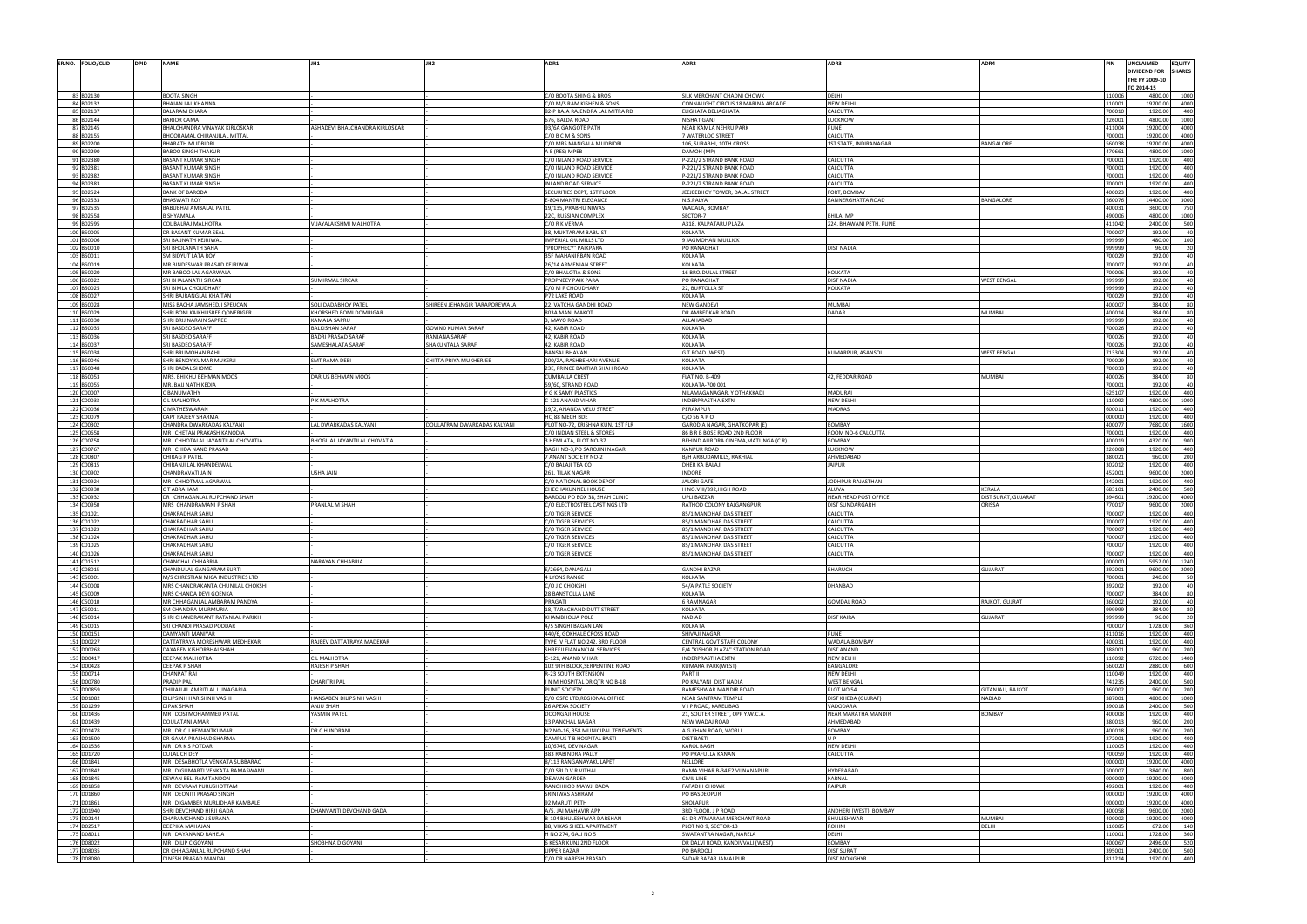| SR.NO. FOLIO/CLID<br><b>DPID</b>                                                                                                                                                                                                                                                                                                             | <b>NAME</b>                                         |                              |                            | ADR1                                                  | ADR <sub>2</sub>                                  | ADR3                            | ADR4          |                  | UNCLAIMED                      | <b>EQUITY</b>                                                                                                                             |
|----------------------------------------------------------------------------------------------------------------------------------------------------------------------------------------------------------------------------------------------------------------------------------------------------------------------------------------------|-----------------------------------------------------|------------------------------|----------------------------|-------------------------------------------------------|---------------------------------------------------|---------------------------------|---------------|------------------|--------------------------------|-------------------------------------------------------------------------------------------------------------------------------------------|
|                                                                                                                                                                                                                                                                                                                                              |                                                     |                              |                            |                                                       |                                                   |                                 |               |                  | DIVIDEND FOR<br>THE FY 2009-10 |                                                                                                                                           |
|                                                                                                                                                                                                                                                                                                                                              |                                                     |                              |                            |                                                       |                                                   |                                 |               |                  | TO 2014-15                     |                                                                                                                                           |
| 179 D50003                                                                                                                                                                                                                                                                                                                                   | SRI DURGA DASS SUD                                  |                              |                            | DURGA NIWAS                                           | SADAR BAZAR, KASAULI                              | DIST SOLAN (H P)                |               | 99999            | 72.00                          |                                                                                                                                           |
| 180 D50004                                                                                                                                                                                                                                                                                                                                   | SRI DARA NUSSERWANJI SHROFF                         |                              |                            | C/O H N COOPER & CO                                   | 14 LOWER CHITPUR ROAD                             | (28, RABINDRA SARANI)           | KOLKATA       | 700001           | 192.00                         |                                                                                                                                           |
| 181 D50005                                                                                                                                                                                                                                                                                                                                   | SM DHANPATI DEBI                                    |                              |                            | /O HARIRAM SHARMA                                     | <b>30. SHIBTOLLA STREET</b>                       | KOLKATA                         |               | 700007           | 1152.00                        |                                                                                                                                           |
| 182 D50008                                                                                                                                                                                                                                                                                                                                   | SHRI DEVJI MULJI                                    | MATHURLAL DEVJI              |                            | VADUVA KHADU KUA                                      | BHAVNAGAR -                                       |                                 |               | 999999           | 192.00                         |                                                                                                                                           |
| 183 D50021                                                                                                                                                                                                                                                                                                                                   | SRI DEBSANKAR DEY                                   |                              |                            | 84, PRAMANICK GHAT ROAD                               | <b>KOLKATA</b>                                    |                                 |               | 700036           | 192.00                         |                                                                                                                                           |
| 184 D50023                                                                                                                                                                                                                                                                                                                                   | SRI DURGA DUTTA PODDAR                              |                              |                            | 68, BURTOLLA STREET                                   | 2ND FLOOR                                         | KOLKATA                         |               | 700070           | 384.00                         |                                                                                                                                           |
| 185 E00056                                                                                                                                                                                                                                                                                                                                   | EASTERN BANK TRUSTEE&EXECUTOR CO(I) P L             |                              |                            | DR DADABHOY NAOROJI ROAD                              | <b>FORT</b>                                       | MUMBAI                          |               | 40000            | 19200.00                       | 4000                                                                                                                                      |
| 186 E50001                                                                                                                                                                                                                                                                                                                                   | MISS EFIGENIA LABO                                  | ANDRE CACTANO LOBO           | <b>GUILHERME LOBO</b>      | MAPUCA, BAR                                           | <b>DEYR</b>                                       | GOA                             |               | 999999           | 816.00                         | 17                                                                                                                                        |
| 187 E50003                                                                                                                                                                                                                                                                                                                                   | <b>SM EHAMPA DEVI</b>                               |                              |                            | JAICHAND LAL SARAOGI                                  | 2 BYSACK STREET                                   | <b>KOLKATA</b>                  |               | 700007           | 384.00                         |                                                                                                                                           |
| 188 F00033                                                                                                                                                                                                                                                                                                                                   | MRS FARIDA H COMPANYWALA                            |                              |                            | 51-53 DHABU STREET 1ST FLOOR                          | <b>BOMBAY</b>                                     |                                 |               | 400003           | 2880.00                        | 600                                                                                                                                       |
| 189 F00066                                                                                                                                                                                                                                                                                                                                   | MISS FERIYAL KASAMALI VIRANI                        |                              |                            | 504/B, AAHANKSHA, 5TH FLOOR                           | PANCH MARG, NEXT TO KALYAN COMPLEX                | OFF YARI ROAD, VERSOVA          | <b>MUMBAI</b> | 400061           | 1920.00                        |                                                                                                                                           |
| 190 F08003                                                                                                                                                                                                                                                                                                                                   | MR FIDAALY MULLA ABOULHUSEIN JARIWALLA              | ASMA FIDAALY JARIWALA        |                            | 1-A KHOKHA BAZAR                                      | <b>BOMBAY</b>                                     |                                 |               | 400003           | 19200.00                       | 4000                                                                                                                                      |
| 191 G00078                                                                                                                                                                                                                                                                                                                                   | <b>GAGAN GUPTA</b>                                  | <b>SUMITRA GUPTA</b>         |                            | 10 NRITYA GOPAL CHATTERJEE LANE                       | <b>PAIKPARA</b>                                   | CALCUTTA                        |               | 700037           | 480.00                         | 10 <sub>l</sub>                                                                                                                           |
| 192 G00106                                                                                                                                                                                                                                                                                                                                   | <b>GANAPATHI RAO</b>                                |                              |                            | 7-1-28/4/1 "DEVI NILAYA"                              | AMEERPIT                                          | HYDERABAD (AP                   |               | 50001            | 960.00                         |                                                                                                                                           |
| 193 G00212                                                                                                                                                                                                                                                                                                                                   | MR GAURAV BINDAI                                    | JRMILA BINDAL                |                            | BAGH NO-3, PO SAROJINI NAGAR                          | KANPUR ROAD                                       | LUCKNOW                         |               | 226008           | 1920.00                        | 400                                                                                                                                       |
| 194 G00422                                                                                                                                                                                                                                                                                                                                   | <b>GEORGE ANTONY</b>                                |                              |                            | AMROK INDUSTIRALS & INVESTMENTS                       | 36/1999 CARRIER STATION ROAD                      | COCHIN                          |               | 682016           | 1920.00                        | 40                                                                                                                                        |
| 195 G00668                                                                                                                                                                                                                                                                                                                                   | <b>GITA SINGH</b>                                   |                              |                            | 38 URVASHI APTS LAW COLLEGE RD                        | ELLISBRIDGE                                       | AHMEDABAD                       |               | 380006           | 960.00                         | 20l                                                                                                                                       |
| 196 G00768                                                                                                                                                                                                                                                                                                                                   | MR GOPAL KISHINCHAND DUDANI                         | MUKESH KISHINCHAND DUDANI    | MEENA KISHINCHAND DUDANI   | VAID BUILDING, 5TH FLOOR                              | 102 MAHAMED ALI ROAD                              | <b>BOMBAY</b>                   |               | 400003           | 1920.00                        | 400                                                                                                                                       |
| 197 G00769                                                                                                                                                                                                                                                                                                                                   | MR GOPAL KRISHAN BAREJA                             | <b>VED RANI BAREJA</b>       |                            | M I G FLAT NO C23/Z-3                                 | <b>DILSHAD GARDEN</b>                             | DELHI                           |               | 110095           | 1920.00                        | 40 <sub>1</sub>                                                                                                                           |
| 198 G00776                                                                                                                                                                                                                                                                                                                                   | <b>GOPAL KRISHNA M S</b>                            |                              |                            | 325 37TH B CROSS 28TH MAIN                            | JAYANAGAR 9TH BLOCK                               | BANGALORE                       |               | 560069           | 2880.00                        |                                                                                                                                           |
| 199 G00786                                                                                                                                                                                                                                                                                                                                   | MR GOPAL MAHAVIR YADAV                              |                              |                            | 1137/1 LAKAKI ROAD                                    | SHIVAJINAGAF                                      | PUNE                            |               | 41101            | 1920.00                        | 40 <sub>1</sub>                                                                                                                           |
| 200 G00797                                                                                                                                                                                                                                                                                                                                   | <b>GOPAL RAM BARBARIA</b>                           | RAMA DEVI BARBARIA           |                            | MULCHAND RATANLAI                                     | SUJAGANJ BAZAF                                    | BHAGALPUR                       |               | 812002           | 1920.00                        | 400                                                                                                                                       |
| 201 G01097                                                                                                                                                                                                                                                                                                                                   | MR GURMUKH SINGH                                    |                              |                            | 20 UP GIRLES EN NCO                                   | DHU VARANASI-!                                    | KOTTAYAM                        |               | 680001           | 960.00                         |                                                                                                                                           |
| 202 G01131                                                                                                                                                                                                                                                                                                                                   | <b>GYAN SUNDER SARIN</b>                            |                              |                            | 3/3 SHAKTI NAGAR                                      | DELHI                                             |                                 |               | 110007           | 5760.00                        | 1200                                                                                                                                      |
| 203 G01188                                                                                                                                                                                                                                                                                                                                   | MR GOKAL CHAND KOHLI                                |                              |                            | C/O DR R K GUPTA                                      | SUKHDA HOSPITAL, R-BLOCK                          | <b>GREATER KAILASH-:</b>        | NEW DELHI     | 110048           | 38400.00                       | 800                                                                                                                                       |
| 204 G01193                                                                                                                                                                                                                                                                                                                                   | MRS GOVHER RUSTOM RAMESH                            | KHODADAD MURZBAN RAMESH      |                            | MARINE CHAMBER                                        | <b>NEW MARINE LINES</b>                           | MUMBAI                          |               | 40000            | 19200.00                       | 4000                                                                                                                                      |
| 205 G01196                                                                                                                                                                                                                                                                                                                                   | MR GOVINDJI BALARAM MANKAR                          | SUMITRA GOVINDJI MANKAR      |                            | BALASHRAM TEJPAL SCHEME 3RD ROAD                      | <b>VILE PARLE EAST</b>                            | <b>MUMBAI</b>                   |               | 400005           | 9600.00                        | 2000                                                                                                                                      |
| 206 G01199                                                                                                                                                                                                                                                                                                                                   | MR GANESH NILKANTH JOSHI                            | SARASWATIBAI GANESH JOSHI    |                            | PHATEWADA                                             | <b>CHITNISPURA</b>                                | <b>NAGPUR</b>                   |               | 440002           | 5760.00                        | 1200                                                                                                                                      |
| 207 G01203                                                                                                                                                                                                                                                                                                                                   | MR G P ALIMCHANDANI                                 | AKSHILA MAHA KALICAVES ROAD  |                            | FLAT-21, BLDG NO 28-B                                 | ANDHERI EAST, TAKSHILA, MAHAKALI ROAD             | <b>BOMBAY</b>                   |               | 400093           | 1920.00                        | 45                                                                                                                                        |
| 208 G01246                                                                                                                                                                                                                                                                                                                                   | GOPAL CHANDRA BISWAS                                |                              |                            | <b>P-98, LAKE TOWN</b>                                | <b>BLOCK - I</b>                                  | CALCUTTA                        |               | 70008            | 2160.00                        |                                                                                                                                           |
| 209 G01260                                                                                                                                                                                                                                                                                                                                   | GOODWARD TRADE & CREDIT (P) LTD                     |                              |                            | <b>6, OLD COURT HOUSE STREET</b>                      | "MANGALAM", ROOM NO 508, 5TH FLOOR                | CALCUTTA                        |               | 700001           | 480.00                         | 10 <sup>1</sup>                                                                                                                           |
| 210 G01275                                                                                                                                                                                                                                                                                                                                   | GOYAL RAJENDRA OMKARBHAI                            |                              |                            | 217/218, GUJARAT HOUSING BOARD                        | <b>SHAKTINAGAR SOCIETY</b>                        | <b>BHARUCH</b>                  |               | 392001           | 9600.00                        | 2000                                                                                                                                      |
| 211 G01343                                                                                                                                                                                                                                                                                                                                   | <b>GOVIND RAM CHOUDHARY</b>                         |                              |                            | /O INLAND COURIERS P LTD                              | <b>16C SYNAGOUGE STREET</b>                       | CALCUTTA                        |               | 70000            | 1920.00                        | 40 <sup>1</sup><br>$\Delta$ 01                                                                                                            |
| 212 G01344<br>213 G01345                                                                                                                                                                                                                                                                                                                     | <b>GOVIND RAM CHOUDHARY</b>                         |                              |                            | C/O INLAND COURIERS P LTD                             | <b>16C SYNAGOUGE STREET</b>                       | CALCUTTA<br>CALCUTTA            |               | 70000<br>700001  | 1920.00<br>1920.00             | 400                                                                                                                                       |
|                                                                                                                                                                                                                                                                                                                                              | <b>GOVIND RAM CHOUDHARY</b>                         |                              |                            | C/O INLAND COURIERS P LTD                             | <b>16C SYNAGOUGE STREET</b>                       |                                 |               |                  |                                | 40 <sub>1</sub>                                                                                                                           |
| 214 G01346                                                                                                                                                                                                                                                                                                                                   | <b>GOVIND RAM CHOUDHARY</b>                         |                              |                            | C/O INLAND COURIERS P LTD                             | <b>16C SYNAGOUGE STREET</b>                       | CALCUTTA                        |               | 700001           | 1920.00                        |                                                                                                                                           |
| 215 G01393                                                                                                                                                                                                                                                                                                                                   | GRETA BEARICE DSOUZA                                | DON D SOUZA                  |                            | NEELAMBARI APTS                                       | SHIKREWAD                                         | <b>NASIK ROAD</b>               |               | 42210            | 1920.00                        | 40 <sub>1</sub>                                                                                                                           |
| 216 G01404                                                                                                                                                                                                                                                                                                                                   | MR GJAYARAJ                                         |                              |                            | OLD NO 1, AA NEW NO 39                                | <b>CLERKS PET "C" STREET</b>                      | BANGALORE                       |               | 560001           | 960.00                         |                                                                                                                                           |
| 217 G02075                                                                                                                                                                                                                                                                                                                                   | <b>GAUTAM CHATTERJEE</b>                            |                              |                            | 109/6, HAZRA ROAD                                     | CALCUTTA                                          |                                 |               | 700026           | 9600.00                        | 2000                                                                                                                                      |
| 218 G02091                                                                                                                                                                                                                                                                                                                                   | <b>GOPAL RAM BARBARIA</b>                           |                              |                            | :/O M/S. MULCHAND RATANLAL                            | <b>SUJANGANJ</b>                                  | BHAGALPUR                       |               | 812002           | 1920.00                        | 400                                                                                                                                       |
| 219 G08039                                                                                                                                                                                                                                                                                                                                   | MR GOPI KRISHNA GUPTA                               |                              |                            | :/O DWARIKA PRASAD KRISHNA PRASAD                     | KATRA HUSSAIN BUX, KHARIBAOLI                     | DELHI                           |               | 110006           | 1536.00                        |                                                                                                                                           |
| 220 G50001                                                                                                                                                                                                                                                                                                                                   | SRI GOPALRAJ SWARUP                                 |                              |                            | <b>RAM BAGH</b>                                       | MUZAFFARNAGAR                                     | II P                            |               | 999999           | 192.00                         |                                                                                                                                           |
| 221 G50002                                                                                                                                                                                                                                                                                                                                   | SRI GOKULCHAND BANGUR                               |                              |                            | <b>BLYONS RANGE</b>                                   | <b>KOLKATA</b>                                    |                                 |               | 700001           | 96.00                          |                                                                                                                                           |
| 222 G50003                                                                                                                                                                                                                                                                                                                                   | M/S GOABAGAN PROPERTIES PRIVATE LTD                 |                              |                            | 6/3, JAWAHARLAL NEHRU ROAD                            | <b>KOLKATA</b>                                    |                                 |               | 700013           | 48.00                          |                                                                                                                                           |
| 223 G50007                                                                                                                                                                                                                                                                                                                                   | MR GOGRAJ SOTI                                      |                              |                            | <b>4 OLD COURT HOUSE STREET</b>                       | <b>KOLKATA</b>                                    |                                 |               | 700001           | 96.00                          |                                                                                                                                           |
| 224 G50009                                                                                                                                                                                                                                                                                                                                   | MR GURANDITTA MAL AJMERI                            |                              |                            | 6/F/1 GIRISH MOOKERJEE ROAD                           | KOLKATA                                           |                                 |               | 700025           | 192.00                         |                                                                                                                                           |
| 225 G50011                                                                                                                                                                                                                                                                                                                                   | <b>SM GITA PANSARI</b>                              |                              |                            | SHREE GOPAL AGARWAL                                   | PO GIRIDIH                                        | BIHAR                           |               | 999999           | 192.00                         |                                                                                                                                           |
| 226 G50013                                                                                                                                                                                                                                                                                                                                   | SM GIMMI DEVI SUREKA                                |                              |                            | <b>B KRISHNA NIWAS</b>                                | <b>RESHAM BAZAR</b>                               | KALBADEVI ROAD                  | <b>MUMBAI</b> | 400002           | 192.00                         |                                                                                                                                           |
| 227 G50015                                                                                                                                                                                                                                                                                                                                   | SRI GIRDHARI LAL SARAF                              |                              |                            | /O M/S SARAT AIRCONDITIONING CO(P) LTD                | 27/9 WATERLOO STREET                              | KOLKATA                         |               | 700069           | 96.00                          |                                                                                                                                           |
| 228 G50017                                                                                                                                                                                                                                                                                                                                   | SRI GANGADHAR DE                                    |                              |                            | 9/8A GOPAL NAGORE ROAD                                | <b>KOLKATA</b>                                    |                                 |               | 700027           | 192.00                         |                                                                                                                                           |
| 229 G50027                                                                                                                                                                                                                                                                                                                                   | SMT. GARARA DEVI KOTHARI                            |                              |                            | PATHURIA GHAT ST.                                     | KOLKATA                                           |                                 |               | 700006           | 576.00                         | 120                                                                                                                                       |
| 230 H00039                                                                                                                                                                                                                                                                                                                                   | <b>H S MANJUNATH</b>                                |                              |                            | 1TH MAIN, M C ROAD EXTN                               | VIJAYANAGAR                                       | BANGALORE 560040                |               | 560040           | 960.00                         |                                                                                                                                           |
| 231 H00096                                                                                                                                                                                                                                                                                                                                   | MRS HANSA CHHOTALAL CHOVATIA                        | BHOGILAL JAYANTILAL CHOVATIA |                            | HEMLATA, PLOT NO-37                                   | BEHIND AURORA CINEMA, MATUNGA (CR)                | <b>BOMBAY</b>                   |               | 400019           | 4800.00                        | 1000                                                                                                                                      |
| 232 H00515                                                                                                                                                                                                                                                                                                                                   | MRS HARPREET KAUR                                   |                              |                            | H-17/14                                               | <b>MALVIYA NAGAR</b>                              | NEW DELHI                       |               | 11001            | 960.0                          |                                                                                                                                           |
| 233 H00828                                                                                                                                                                                                                                                                                                                                   | HEMALATA MADHAO CHOURIKAR                           | MADHAO RAMKRISHNA CHOURIKAR  |                            | NOV MANGAL SOCIETY C/20                               | S V ROAD, VILE PARLE (WEST)                       | <b>BOMBAY</b>                   |               | 400056           | 960.00                         | 20l                                                                                                                                       |
| 234 H00880                                                                                                                                                                                                                                                                                                                                   | MR HEMANT PREMANAND SUTHAR                          |                              |                            | C/O P J SUTHAR                                        | 19/170 GOVT G CLY, NR SUKHRAM NGR                 | AHMEDABAD                       |               | 380021           | 6720.00                        | 1400                                                                                                                                      |
| 235 H00917                                                                                                                                                                                                                                                                                                                                   | MR HEMENT SHEKHAR GUPT/                             |                              |                            | 198 RASULPU                                           | BARABANKI                                         |                                 |               | 22500            | 1920.0                         |                                                                                                                                           |
| 236 H00976                                                                                                                                                                                                                                                                                                                                   | MRS HETIBAI TARACHAND CHHAPROO                      | ISHWAR TARACHAND CHHAPROO    |                            | 9 MAHESH COOP HSG SOCIETY LTD                         | PLOT NO-239 SECTION 8-A                           | <b>JLHASNAGAR</b>               |               | 421001           | 3840.00                        | 800                                                                                                                                       |
| 237 H01223                                                                                                                                                                                                                                                                                                                                   | MR HUSENI H COMPANYWALA                             |                              |                            | 51-53 DHABU STREET, 1ST FLOOR                         | <b>BOMBAY</b>                                     |                                 |               | 400003           | 960.00                         | 200                                                                                                                                       |
| 238 H01286                                                                                                                                                                                                                                                                                                                                   | MR HANS RAJ MINOCHA                                 |                              |                            | PREM KUTIR                                            | PLOT NO 177 FLAT NO-1                             | SION EAST MUMBAI                |               | 400022           | 19200.00                       | 4000                                                                                                                                      |
| 239 H01295                                                                                                                                                                                                                                                                                                                                   | MR H K MUNIVENKATASWAMAPPA                          |                              |                            | <b>MUNDY</b>                                          | <b>NEW THARAGUPCT</b>                             | BANGALORE                       |               | 560002           | 3840.00                        |                                                                                                                                           |
| 240 H01385                                                                                                                                                                                                                                                                                                                                   | MRS HEMANGINI U PARIKH                              | <b>INITKUMAR P PARIKH</b>    | MAULIK V PARIKH            | 36. SAMRAT ASHOK SOCIETY, 4TH FLOOR                   | RATILAL R THAKKER MARG, MALBAR HILL               | <b>BOMBAY</b>                   |               | 400006           | 9600.00                        | 2000                                                                                                                                      |
| 241 H02133                                                                                                                                                                                                                                                                                                                                   | HARISH JETHANANDANI                                 |                              |                            |                                                       |                                                   |                                 |               | 999999           | 960.00                         | 200                                                                                                                                       |
| 242 H50001                                                                                                                                                                                                                                                                                                                                   | MRS HOMI JEHANGIR JEEJEEBHOY                        | <b>BIJRAMJEE JEEJEEBHOY</b>  |                            | C/O VASSIFDAR BUILDERS P LTD                          | CORINLHIAN                                        | 17 ARTHREE BUNDER ROAD, COLABA  | <b>MUMBAI</b> | 400005           | 960.00                         | 200                                                                                                                                       |
| 243 H50002                                                                                                                                                                                                                                                                                                                                   | SRI HARIRAM SHARMA<br>MR HOMI KAIKHASROO FIROZI     |                              |                            | <b>0 SHIBTOLLA STREET</b>                             | KOLKATA                                           |                                 |               | 700007           | 192.00                         |                                                                                                                                           |
| 244 H50005<br>245 H50006                                                                                                                                                                                                                                                                                                                     |                                                     |                              |                            |                                                       |                                                   |                                 |               |                  | 192.00                         |                                                                                                                                           |
|                                                                                                                                                                                                                                                                                                                                              |                                                     |                              |                            | <b>ADAM MANSIONS</b>                                  | 2ND FLOOR                                         | CAWOSJI PATEL STREET            | FORT, MUMBAI  | 400001           |                                |                                                                                                                                           |
|                                                                                                                                                                                                                                                                                                                                              | MR HOMI PHIROJSHAH SEERVAI                          | HILLA HOMI SEERVIA           |                            | 9, ROPA LANE                                          | CHANDERWADI                                       | <b>MUMBAI</b>                   |               | 400002           | 192.00                         |                                                                                                                                           |
|                                                                                                                                                                                                                                                                                                                                              | MR HARENDRA NATH MULLICK                            |                              |                            | 14/1/1A BALAI SINGHEE LANE                            | KOLKATA                                           |                                 |               | 700009           | 192.00                         |                                                                                                                                           |
|                                                                                                                                                                                                                                                                                                                                              | SHRI HARI DUTT SHARMA                               |                              |                            | FLAT NO 22                                            | 158 MANMATHA DUTT ROAD                            | KOLKATA                         |               | 700037           | 192.00                         |                                                                                                                                           |
|                                                                                                                                                                                                                                                                                                                                              | SM HOSHI JEHANGIRJI SUKHIA                          | JAMSHED FRAMRARE MOTAFRAM    | BELIRAM MANECKSHAW MANSANZ | C/O MR B M MANSANI                                    | <b>129 SIVROLE ROAD</b>                           | MHOKE (MP)                      |               | 999999           | 192.00                         |                                                                                                                                           |
|                                                                                                                                                                                                                                                                                                                                              | MRS. HIRA SORAB PITHAWALLA                          | MISS DINOO SARABJI DALAL     | MISS DINA NANA BHOY PATEL  | <b>STANDARD HOUSE CO-OP, SICIETY</b>                  | 83, M KARVE ROAD                                  | <b>MUMBAI</b>                   |               | 400002           | 192.00                         |                                                                                                                                           |
|                                                                                                                                                                                                                                                                                                                                              | <b>IMRAN KHAN</b>                                   |                              |                            | 43 JINSI ROAD                                         | JAHANGIRABAD                                      | <b>BHOPAL</b>                   |               | 462001           | 1920.00                        |                                                                                                                                           |
|                                                                                                                                                                                                                                                                                                                                              | INDRAJIT OCHCHHAVLAL JOSHI                          | TARLIKA INDRAJIT JOSHI       |                            | /1945 HARIPURA MAIN ROAD                              | SURAT                                             |                                 |               | 395001           | 1920.00                        |                                                                                                                                           |
|                                                                                                                                                                                                                                                                                                                                              | INDUBHAI DAHYABHAI DESAI                            |                              |                            | SHREEJI FIANANCIAL SERVICES                           | F/4 "KISHOR PLAZA" STATION ROAD                   | DIST ANAND                      |               | 388001           | 960.00                         |                                                                                                                                           |
|                                                                                                                                                                                                                                                                                                                                              | MRS INDUMATI PARIKH                                 | RAMANLAL J PARIKH            |                            | 26, SOUTH MADA STREET                                 | TRIPLICANE                                        |                                 | CHENNAI       | 600005           | 2400.00                        |                                                                                                                                           |
|                                                                                                                                                                                                                                                                                                                                              | <b>IQBAL SINGH GILL</b>                             | <b>AKHVINDER GILL</b>        |                            | HQ SCHOOL OF ARTY                                     | <b>DEVLALI</b>                                    | MAHARASTRA                      |               | 000000           | 1920.00                        |                                                                                                                                           |
|                                                                                                                                                                                                                                                                                                                                              | MR ISHWAR CHANDRA SHARMA                            | SULOCHANA SHARMA             |                            | 74 PRATAPPURA                                         | <b>AGRA CANTT</b>                                 | U P 282001                      |               | 282001           | 1920.00                        |                                                                                                                                           |
|                                                                                                                                                                                                                                                                                                                                              | ISHWARBHAI RANCHHODBHAI PATEL                       |                              |                            | KAPPIL KOIPPALLIL(H)                                  | POST PUNNAKUNNAM                                  | DIST ALLEPPEY                   |               | 688504           | 1920.00                        |                                                                                                                                           |
|                                                                                                                                                                                                                                                                                                                                              | <b>IYER R SANKARRAMAN</b>                           |                              |                            | B/1/5 DIGVIJAY NAGAR COLONY                           | AHMEDABAD                                         |                                 |               | 382470           | 960.00                         |                                                                                                                                           |
|                                                                                                                                                                                                                                                                                                                                              | SM INDIRAGAURI GULABDAS                             |                              |                            | C/O SURTI BROS                                        | 341 SHEIKH MENON ST                               | <b>MUMBAI</b>                   |               | 400002           | 192.00                         |                                                                                                                                           |
|                                                                                                                                                                                                                                                                                                                                              | SHRI IBRAHIM AHMED PATEI                            | AHMED MORAHIM WALA           |                            | AT & PO VAHORWAD NAUSARI                              | DIST BULSAR CO RLY                                |                                 |               | 999999           | 192.00                         |                                                                                                                                           |
|                                                                                                                                                                                                                                                                                                                                              | MR J BALASUBRAHMANIAN IYER                          |                              |                            | 8C WEDDERBURN ROAD                                    | CALCUTTA                                          |                                 |               | 700029           | 1920.00                        |                                                                                                                                           |
|                                                                                                                                                                                                                                                                                                                                              | MR J RAJENDRAN                                      |                              |                            | 55B THIRUMALA NAICKEN, PALAYAM RD                     | VEERA PANDI PIRIVU                                | <b>JOTHIPURAM</b>               |               | 641047           | 1920.00                        |                                                                                                                                           |
|                                                                                                                                                                                                                                                                                                                                              | <b>JAGDISH KUMAR</b>                                |                              |                            | B2-13-193 UNGC COLONY                                 | PANVEL                                            |                                 |               | 410221           | 1920.00                        |                                                                                                                                           |
|                                                                                                                                                                                                                                                                                                                                              | JAGDISH NAREDI                                      |                              |                            | 3 SHAKUNTALAPURI THATHIPUR                            | <b>GWALIOR</b>                                    | M <sub>P</sub>                  |               | 474011           | 7680.00                        |                                                                                                                                           |
|                                                                                                                                                                                                                                                                                                                                              | MR JAGDISH PD GUPTA                                 | ANIL KUMAR GUPTA             |                            | C-7/9 MODEL TOWN-III                                  | DELHI                                             |                                 |               | 110009           | 1920.00                        |                                                                                                                                           |
|                                                                                                                                                                                                                                                                                                                                              | MR JAGDISH PRASAD SINGH                             |                              |                            | G-39 LAJPAT NAGAR-I                                   | <b>NEW DELHI</b>                                  |                                 |               | 110024           | 1920.00                        |                                                                                                                                           |
|                                                                                                                                                                                                                                                                                                                                              | JAGMOHAN SHARMA                                     |                              |                            | <b>DENA BANK BHUWAN</b>                               | 2ND FLOOR 3RD PASTA LANE COLABA                   | <b>BOMBAY</b>                   |               | 400005           | 6720.00                        |                                                                                                                                           |
|                                                                                                                                                                                                                                                                                                                                              | MR JAI KUMAR DAVID                                  |                              |                            | 20 2ND CANAL CROSS ROAD                               | GANDHI NAGAR, ADYAR                               | <b>MADRAS</b>                   |               | 600020           | 1920.00                        |                                                                                                                                           |
|                                                                                                                                                                                                                                                                                                                                              | MR JAMALUDDIN WADHWANIA                             |                              |                            | C/O YOGESHWAR SOCIETY NO 2                            | OPP SANTOSH NAGAR VIDYAVIHAR SCHOOL ROAD          | SHUBHAMPURA RACE COURSE, BARODA |               | 390007           | 960.00                         |                                                                                                                                           |
|                                                                                                                                                                                                                                                                                                                                              | JANKI LAKHMICHAND DHINGRA                           | LAKHI TULSIDAS DHINGRA       |                            | <b>BAGANTRAM CHOWK</b>                                | ULHASNAGAR-I, DIST THANA                          | MAHARASHTRA                     |               | 421001           | 3840.00                        |                                                                                                                                           |
|                                                                                                                                                                                                                                                                                                                                              | MRS JANKI PAHLAJRAI ROHRA                           | MUKESH KISHINCHAND DUDANI    | GOPAL KISHINCHAND DUDANI   | VAID BUILDING, 5TH FLOOR                              | 102 MAHAMED ALI ROAD                              | <b>BOMBAY</b>                   |               | 400003           | 5760.00                        |                                                                                                                                           |
|                                                                                                                                                                                                                                                                                                                                              | JAWAHAR LAL JAIN                                    |                              |                            | SV-133 VISHAKHA ENCLAVE                               | PITAMPURA                                         | DELHI                           |               | 110034           | 960.00                         | 400<br>400<br>200<br>500<br>400<br>400<br>400<br>40 <sub>1</sub><br>400<br>400<br>1600<br>400<br>400<br>1400<br>400<br>200<br>800<br>1200 |
| 254 100324<br>258 150004<br>260 J00004<br>267 J00292<br>269 J00468                                                                                                                                                                                                                                                                           | MRS JAYASHREE PRAKASH KAMATH                        |                              |                            | SIDDHA PRASAD PESTOM SAGAR                            | <b>CHEMBUR</b>                                    | <b>BOMBAY</b>                   |               | 400089           | 3072.00                        | 640<br>400                                                                                                                                |
| 246 H50010<br>247 H50012<br>248 H50015<br>249 H50021<br>250 100060<br>251 100217<br>252 100295<br>253 100310<br>255 100362<br>256 100375<br>257 100468<br>259 150005<br>261 J00042<br>262 J00147<br>263 J00163<br>264 J00168<br>265 J00200<br>266 J00246<br>268 J00376<br>270 J00471<br>271 J00638<br>272 J00861<br>273 J00946<br>274 J01131 | JAYESH NAVINCHANDRA PANDYA<br>JHANSI VEERAMACHANENI |                              |                            | NAGAR LIMDI BATTIWADO<br>CO P V R PRASAD SR INST ENGR | <b>PATAN</b><br>HINDUSTAN POLYMERS R R V PURAM PO | N GUJ<br>VISAKHAPATNAM A P      |               | 384265<br>530029 | 1920.00<br>2880.00             | 600                                                                                                                                       |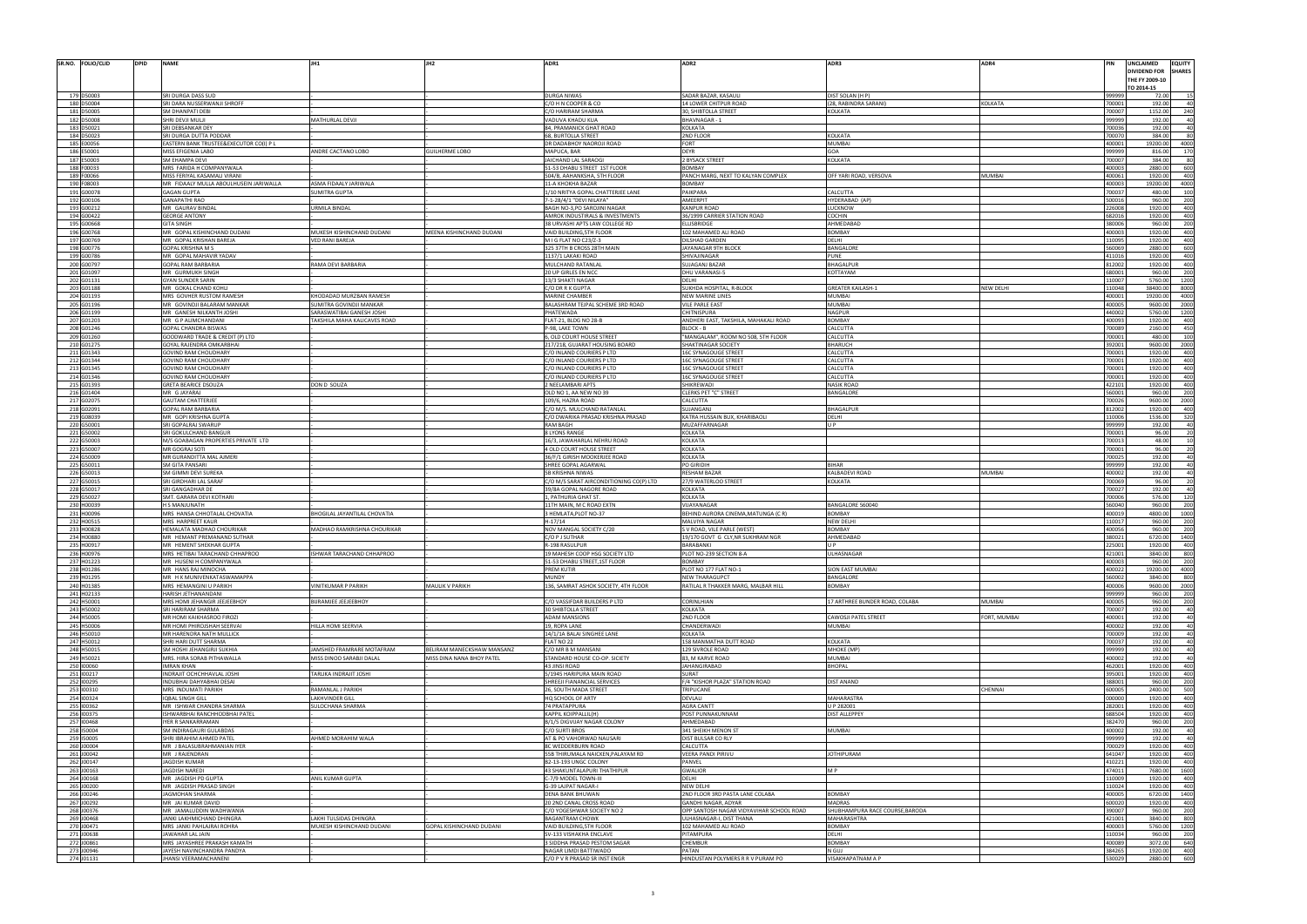|     | SR.NO. FOLIO/CLID        | <b>DPID</b> | <b>NAME</b>                               |                           |                          | ADR1                                                 | ADR <sub>2</sub>                         | ADR3                                    | ADR4                     |                  | UNCLAIMED<br><b>EQUITY</b>           |             |
|-----|--------------------------|-------------|-------------------------------------------|---------------------------|--------------------------|------------------------------------------------------|------------------------------------------|-----------------------------------------|--------------------------|------------------|--------------------------------------|-------------|
|     |                          |             |                                           |                           |                          |                                                      |                                          |                                         |                          |                  | <b>DIVIDEND FOR</b><br><b>SHARES</b> |             |
|     |                          |             |                                           |                           |                          |                                                      |                                          |                                         |                          |                  | THE FY 2009-10                       |             |
|     |                          |             |                                           |                           |                          |                                                      |                                          |                                         |                          |                  | TO 2014-15                           |             |
|     | 275 J01301               |             | JITUBHAI RAVGIBHAI PATE                   |                           |                          | SHREEJI FIANANCIAL SERVICES                          | F/4 "KISHOR PLAZA" STATION ROAD          | DIST ANAND                              |                          | 388001<br>388001 | 960.00                               |             |
|     | 276 J01363               |             | JOSHANABEN KIRITBHAI PATEL                |                           |                          | HREEJI FIANANCIAL SERVICES                           | /4 "KISHOR PLAZA" STATION ROAD           | DIST ANAND                              |                          |                  | 960.00                               | 200         |
|     | 277 J01638               |             | MR JOGAN NATH PURI                        |                           |                          | C/O SRI D K PURI                                     | 10W C-RLY                                | <b>GWALIOR</b><br>MODINAGAR             |                          | 474001<br>000000 | 960.00<br>3840.00                    | 200         |
|     | 278 J01640<br>279 J01663 |             | MR JAMNADAS CHAWLA                        |                           |                          | A-6 MAHESH MARG                                      | BEHIND POST OFFICE<br>NEW DELHI          |                                         |                          | 10018            | 19200.00<br>4000                     |             |
|     | 280 J01821               |             | MR JAIDEVA SINGH<br>JANKI PAHLAJRAI ROHRA | MUKESH KISHINCHAND DUDANI | GOPAL KISHINCHAND DUDANI | <b>B-143 FATEH NAGAR</b><br>VAID BUILDING, 5TH FLOOR | 102 MOHAMED ALI ROAD                     | <b>BOMBAY</b>                           |                          | 400003           | 1920.00                              | 400         |
|     | 281 J01822               |             |                                           |                           |                          |                                                      |                                          |                                         |                          |                  |                                      |             |
|     |                          |             | JANKI PAHLAJRAI ROHRA                     | MUKESH KISHINCHAND DUDANI | GOPAL KISHINCHAND DUDANI |                                                      |                                          |                                         |                          | 999999           | 1920.00                              |             |
|     | 282 J01823               |             | JANKI PAHLAJRAI ROHRA                     | MUKESH KISHINCHAND DUDANI | GOPAL KISHINCHAND DUDANI | AID BUILDING, 5TH FLOOR                              | 02 MOHAMED ALI ROAD                      | BOMBAY                                  |                          | 100003           | 1920.00                              |             |
|     | 283 J01835               |             | JAYA RAMASWAMY                            |                           |                          | 22/2 VAIDYARAMA STREET                               | NAGAR                                    | MADRAS                                  |                          | 600017           | 9600.00                              | 2000        |
|     | 284 J01983               |             | JAMNADEVI BASANTILAL SONI                 |                           |                          | <b>12, VITHALNAGAR SOCIETY</b>                       | CAMP-CIVIL ROAD, SHAHIBAG                | AHMEDABAD                               |                          | 380004           | 3840.00                              | 800         |
|     | 285 J08001               |             | MR J G MALIK                              |                           |                          | C/O ELECTROSTEEL CASTINGS LTD                        | RATHOD COLONY                            | PO RAJGANGPUF                           | DIST SUNDARGARH (ORISSA) | 70017            | 9600.00<br>2000                      |             |
|     | 286 J08026               |             | MR JAYANT YASHAVANT LATORE                |                           |                          | <b>SUPER AUTO ELECTRIC SERVICE</b>                   | 1243156 SHIVAJI UDJAM NAGAR              | <b>KOLHAPUR</b>                         |                          | 000000           | 7872.00                              |             |
|     | 287 J50003               |             | SRI JAGDISH LAL PURI                      |                           |                          | 27, HINDUSTAN PARK                                   | KOLKATA                                  |                                         |                          | 700029           | 192.00                               |             |
|     | 288 J50008               |             | MR JAYANT KUMAR SURANA                    |                           |                          | <b>138 NEW CHANDHI NAGAR</b>                         | KARTAR COTTAGE                           | <b>GHAZIABAD</b>                        | II P                     | 999999           | 192.00                               |             |
|     | 289 J50010               |             | MR JEHANBUX KAWASJI BARSIWALLA            | VILLOO MANECK BARSIVALA   | ROSHAN MANECK BARSIVALA  | 489 GIRGAUM ROAD                                     | MUMBAI                                   |                                         |                          | 400002           | 192.00                               |             |
|     | 290 J50011               |             | SM JYOTSNA CHHOTUBHAI MANKAD              | JAYWANTRAY PRAMODRAY BUCH |                          | SHRI K J BUCH                                        | M/14/81 ANAND FLATS                      | NEAR G H B OFFICE, NAWA WADAJ           | AHMEDABAD, GUJARAT       | 380013           | 192.00                               |             |
|     | 291 J50012               |             | SHRI JEHANGIR KHUSSHEDJI BAMAJI           | DINA JEHANGIR BAMAJI      | KHUSROO JEHANGIR BAMAJI  | 542 HIRJI SETH BLDG                                  | CHIRA BAZAR                              | <b>MUMBAI</b>                           |                          | 400002           | 192.00                               |             |
|     | 292 J50016               |             | SHRI JAIPRAKASH TIWARI                    |                           |                          | M/S CHANILAL T MEHTA                                 | , LYONS RANGE                            | KOLKATA                                 |                          | 700001           | 192.00                               |             |
|     | 293 J50020               |             | MR JIMMY JEHANGIR DUBASH                  | NERGISH JIMMY DUBASH      | FARYAZ JIMMY DUBASH      | SUIT NO. 52, 5TH FLOOR                               | OPP SOUTH COLABA POST OFFICE             | MUMBAI                                  |                          | 400005           | 192.00                               |             |
|     | 294 J50024               |             | SRI JITENDRA KUMAR SETHIA                 |                           |                          | 185/3, BRAHMO SAMAJ ROAD                             | KOLKATA                                  |                                         |                          | 700060           | 192.00                               |             |
|     | 295 K00059               |             | K J ALEXANDER                             |                           |                          | THANDANGTH                                           | N S H MOUNT                              | KOTTAYAM                                |                          | 686006           | 960.00                               |             |
|     | 296 K00070               |             | <b>K K AGARWAL</b>                        |                           |                          | 2-3/23 JANAKPURI                                     | NEW DELHI                                |                                         |                          | 10058            | 1920.00                              | 400         |
|     | 297 K00074               |             | <b>K K S TATACHAR</b>                     | M BALACHANDRAN            |                          | C/O M BALACHANDRAN                                   | <b>16 ORION APARTMENT, OOMER PARK</b>    | WARDEN ROAD, BOMBAY                     |                          | 400026           | 8160.00<br>1700                      |             |
|     | 298 K00210               |             | K S MUKHOPADHYAY                          |                           |                          | <b>G.E S QUARTER LAB QUARTERS</b>                    | KANCHANBAGH                              | HYDERABAD                               |                          | 500258           | 1920.00                              | 400         |
|     | 299 K00216               |             | <b>K S SRIVASTAVA</b>                     |                           |                          | A 120 SARITA VIHAR                                   | NEW DELHI                                |                                         |                          | 10044            | 1920.00                              |             |
|     | 300 K00414               |             | KAJAL UMEDRAI SHAH                        | NILA UMEDRAI SHAH         | VIRAJ UMEDRAI            | 205, SHAH & NAHAR IND EXT                            | DR E MOSES ROAD, WORLI                   | <b>MUMBAI</b>                           |                          | 400018           | 1920.00                              | 400         |
|     | 301 K00812               |             | <b>KAMINI GANDHI</b>                      | TANSUKHLAL GANDHI         |                          | C/O R R PATEL                                        | 304 VIMAL SOCIETY                        | BANGANGA, MALVAR HILL                   | MUMBAI                   | 400006           | 1920.00                              | 400         |
|     | 302 K01370               |             | KAPILABEN JITUBHAI PATEI                  |                           |                          | SHREEJI FIANANCIAL SERVICES                          | /4 "KISHOR PLAZA" STATION ROAD           | <b>DIST ANAND</b>                       |                          | 388001           | 960.00                               | 200         |
|     | 303 K01537               |             | KAUSIKBHAI VINUBHAI AMIN                  |                           |                          | <b>SHREEJI FIANANCIAL SERVICES</b>                   | F/4 "KISHOR PLAZA" STATION ROAD          | <b>DIST ANAND</b>                       |                          | 388001           | 960.00                               | 200         |
|     | 304 K01553               |             | MRS KAVITA BAJAJ                          |                           |                          | FLAT NO-22 SAIDARSHAN SOCIETY                        | R K T COLLEGE ROAD                       | ULHASNAGAR                              |                          | 421003           | 1920.00                              | 400         |
|     | 305 K01651               |             | MR KESHARI CHAND SONI                     |                           |                          | <b>SONI PHOTOSTAT</b>                                | <b>STATION ROAD, MAKRANA</b>             | MAKRAND DIST NAGORE                     |                          | 341505           | 1920.00                              | 400         |
|     | 306 K01754               |             | <b>KHALID MANSOOR</b>                     |                           |                          | 43 JINSI ROAD                                        | JAHANGIRA BAD                            | <b>BHOPAL</b>                           |                          | 462008           | 1920.00                              | 400         |
|     | 307 K01851               |             | KIRAN BALA                                |                           |                          | <b>SONA STORES G T ROAD</b>                          | NEAR CLOCK TOWER                         | <b>AVAIHOU.</b>                         |                          | 144001           | 5760.00<br>1200                      |             |
|     | 308 K01947               |             | KIRAN RAJGARHIA                           |                           |                          | RAJGARHIA BHAWAN                                     | NEW AREA KADAM KUAN                      | PATNA                                   |                          | 800002           | 1920.00                              | 400         |
|     | 309 K02004               |             | MR KIRIT MANHARLAL SHAH                   |                           |                          | 13-A, SWATI SOCIETY, "PARTIK"                        | B/H VIRANI SCIENCE COLLEGE               | KALAWAD ROAD, RAJKOT                    |                          | 360005           | 960.00                               |             |
|     | 310 K02018               |             | KIRITBHAI MANIBHAI PATEL                  |                           |                          | <b>SHREEJI FINANCECIAL SERVICES</b>                  | /4 "KISHOR PLAZA" STATION ROAD           | DIST ANAND                              |                          | 388001           | 960.00                               | 200         |
|     | 311 K02294               |             | <b>KOKILABEN PARIKH</b>                   | UDHAKER PARIKH            |                          | 1773 DESAI S POLE                                    | KHADIA                                   | AHMEDABAD                               |                          | 380001           | 1920.00                              | 400         |
|     | 312 K02306               |             | KOMAL RAJNIBHAI SHAH                      |                           |                          | SHREEJI FIANANCIAL SERVICES                          | F/4 "KISHOR PLAZA" STATION ROAD          | DIST ANAND                              |                          | 388001           | 960.00                               | - 200       |
|     | 313 K02405               |             | MR KRISHAN VASUDEVA                       | RAMA VASUDEVA             |                          | 'GITANJALI" OFF 17TH ROAD                            | SANTACRUZ (WEST)                         | <b>BOMBAY</b>                           |                          | 400054           | 11520.00<br>2400                     |             |
|     | 314 K02421               |             | KRISHNA BAHADUR SAXENA                    |                           |                          | 339 KHA 70                                           | <b>/ILL BARIGUGAULI</b>                  | MALLALITOLA, PO JOMTINAGAR              | <b>UCKNOW</b>            | 226001           | 1920.00                              | 400         |
|     | 315 K02439               |             | MR KRISHNA DAS CHATRERJEE                 | <b>BIJOYA CHATTERJEE</b>  |                          | FLAT NO 20, ELGIN COURT                              | LANGFORD TOWN                            | BANGALORE                               |                          | 560025           | 960.00                               |             |
|     | 316 K02614               |             | MISS KULSUM HABIB KHIMJI                  |                           |                          | 0/211 PRITI APT                                      | YARI ROAD, VERSOVA                       | MUMBAI                                  |                          | 400061           | 4800.00<br>1000                      |             |
|     | 317 K02627               |             | MR KULWANT SINGH UBEROI                   | AMRIK KAUR UBEROI         |                          | EC-171 MAYA ENCLAVE                                  | NEW DELHI                                |                                         |                          | 10064            | 1920.00                              | 400         |
|     | 318 K02641               |             | KUMAR SRIBHAR SRIVASTAVA                  |                           |                          | 120 SARITA VIHAR                                     | NEW DELHI                                |                                         |                          | 10044            | 1920.00                              | 400         |
|     | 319 K02702               |             | MR KUNDAN LAL JUNEJA                      |                           |                          | A4/36 SAHRIDAYA APARTMENTS                           | OPP MULTAN NAGAR, PASCHIM VIHAR          | NEW DELHI                               |                          | 10063            | 1920.00                              | 400         |
|     | 320 K02774               |             | KUSUM DEVI BHARTIA                        |                           |                          | 10/3 HUNGER FORD ST                                  | CALCUTTA                                 |                                         |                          | 700017           | 960.00                               | 200         |
|     | 321 K02982               |             | MR KAISER HUSSAIN                         |                           |                          | C/O NAJAF VIEW H NO 8-2 269/A/3 RD NO 2              | BANJARA HILLS OPP T BALAGOUR M P S       | HOUSE HYDERABAD                         |                          | 500034           | 1920.00                              | 400         |
|     |                          |             |                                           |                           |                          |                                                      |                                          |                                         |                          |                  |                                      | 400         |
|     | 322 K02983               |             | MR KRISHNA CHANDER KHANNA                 |                           |                          | <b>L11 A RAMESH NAGAR</b>                            | NEW DELHI                                |                                         |                          | 110015           | 1920.00                              |             |
|     | 323 K02985               |             | MR KHEM CHAND ARORA                       |                           |                          | <b>QUARTER NO WZ-2228</b>                            | <b>BLOCK-A HARI NAGAR</b>                | NEW DELHI                               |                          | 10018            | 1920.00                              |             |
|     | 324 K02987               |             | MR K SAMA AYYAR                           |                           |                          | 1 RANGANATHAN STREET                                 | CHENNAL                                  |                                         |                          | 600017           | 1920.00                              |             |
|     | 325 K02988               |             | MRS KAMARAJUGADDA MALLIKAMBA              |                           |                          | C/O SHRI K BRAHMANANDA RAO B A BL                    | RETIRED DIST MUNSIF DOOR NO 25-19-2      | NARASIMHARAO PETA ELURU DT (W) GODAVARI |                          | 000000           | 2880.00                              | 600         |
|     | 326 K02993               |             | MRS KALATHIL SHARADA AMMAL                |                           |                          | SREE RANJINI BHAVAN                                  | NEAR CHEMBOTTI KUNDU                     | CHOVVA (DIST CANNANORE)                 | KERALA                   | 670001           | 19200.00<br>4000                     |             |
|     | 327 K02998               |             | MRS KAMALAWAT                             |                           |                          | C/O SHRI BRIJ MOHAN AGGARWAL                         | INCOME TAX PRACTITIONER 390 LAWYER AVENU | NEAR KATCHERI CHOW AMRITSAR             |                          | 143001           | 38400.00<br>8000                     |             |
|     | 328 K03009               |             | MR KLNANJAPPA                             |                           |                          | C/O SHRI K N JAYALINGAPPA                            | 7/1 SERPENTINE ROAD KUMARA PARK WEST     | BANGALORE                               |                          | 60020            | 1920.0                               |             |
|     | 329 K03031               |             | MR KRISHAN DINANATH VASUDEVA              |                           |                          | <b>UALIATIE</b>                                      | OFF 17TH ROAD SANTACRUZ WEST             | <b>BOMBAY</b>                           |                          | 400054           | 16800.00<br>3500                     |             |
|     | 330 K03052               |             | MR KRAMARATHNAM                           |                           |                          | NO 14-C, BALAKRISHNAN ST                             | MYLAPORE                                 | <b>MADRAS</b>                           |                          | 600004           | 9600.00<br>2000                      |             |
|     | 331 K04150               |             | KOKILA V SHAH                             | MUKESH V SHAH             |                          | <b>Z SHIIRH MILAN</b>                                | <b>NIXIT CROSS ROAD NO 1</b>             | VILE PARLE (F). MUMBAI                  |                          | 20067            | 4800.00                              |             |
|     | 332 K08009               |             | MR KV NANJUNDIAH                          |                           |                          | 'RAJAGIRI'                                           | , SHANKRANTHILAYOUT                      | J P NAGAR VII PHASE                     | BANGALORE                | 560078           | 960.00                               | 200         |
|     | 333 K08065               |             | MR KRISHAN VASUDEVA                       |                           |                          | <b>GITANJALI</b>                                     | OFF 17TH RD, SANTACRUZ WEST              | BOMBAY                                  |                          | 400054           | 2400.00                              |             |
|     | 334 K08079               |             | MR KUNDANMAL B JAIN                       |                           |                          | <b>11 RITA PARK SOCIETY</b>                          | GIRDHARNAGAR, SHAHIBAUGH                 | AHMEDABAD                               |                          | 380016           | 5568.00<br>1160                      |             |
|     | 335 K08107               |             | KANWAL NAIN BHAGAT                        |                           |                          | G-6 ANAND NIKETAN                                    | NEW DELHI                                |                                         |                          | 110021           | 4320.00                              |             |
|     | 336 K08133               |             | K V L RAJALINGAM                          |                           |                          | <b>NATHANS HOUSE</b>                                 | NEW NO 38 SIVAJI ST.                     | T NAGAR CHENNAI                         |                          | 600017           | 2880.00                              |             |
|     | 337 K08138               |             | K MUTYALA BABU                            |                           |                          | 8-3-318/10/1 ADITYA APARTS                           | 2ND FLOOR FLAT NO 201 JAYAPRAKASH NAGAR  | YELLAREDDYGUDA HYDERABAD                |                          | 999999           | 4800.00                              | 1000        |
|     | 338 K50004               |             | SRI KESHAV KUMAR SWARUP                   |                           |                          | RAMBAGH                                              | MUZAFFARNAGAR                            | UP.                                     |                          | 999999           | 960.00                               | 200         |
|     | 339 K50005               |             | DR. KALACHAND SAHA                        |                           |                          | <b>NADIA PHARMACY</b>                                | RAIKATPARA                               | PO&DIST-JALPAIGURI                      |                          | 999999           | 96.00                                |             |
|     | 340 K50006               |             | SM KAMALA BANERJEE                        |                           |                          | E-52, ANANDNIKETON                                   | NEW DELHI                                |                                         |                          | 110021           | 1344.00                              |             |
| 341 | K50009                   |             | SM KANAK LATA SARKAR                      |                           |                          | URNS ROAD                                            | PO TITAGARH                              | DIST 24 PGS (N)                         | W B                      | 999999           | 192.00                               |             |
|     | 342 K50016               |             | MR KANAI LALL MUKHERJEE                   |                           |                          | <b>BURNS ROAD</b>                                    | PO TITAGARH                              | 24 PARGANAS                             |                          | 999999           | 384.00                               |             |
|     | 343 K50018               |             | MR KABIR CHAND BAID MEHTA                 |                           |                          | 6/1 SARAT CHATTERJEE AVENUE                          | KOLKATA                                  |                                         |                          | 700029           | 384.00                               |             |
|     | 344 K50019               |             | MR K A VEERAPPAN                          |                           |                          | <b>DAYAPATH</b>                                      | PO RAJAPATTI                             | VIA PUDUKKOTTAI                         | DIST TIRUCHY             | 999999           | 192.00                               |             |
|     | 345 K50025               |             | SHRI KRISHNA KUMAR BANGUR                 |                           |                          | /O BAWREAH COTTON MILLS CO LTD                       | O BAURIA                                 | <b>DIST HOWRAH</b>                      |                          | 711305           | 48.00                                |             |
|     | 346 K50026               |             | SRI KAMAL KOTHARI                         | RAJESH KOTAHRI            |                          | C/O TRIVENI INTERNATIONAL                            | MARSHALL HOUSE                           | ROOM NO 533(5TH FLOOR)                  | 33/1 N S ROAD, KOLKATA   | 700001           | 192.00                               |             |
|     | 347 K50028               |             | SM KUHELI DASGUPTA                        |                           |                          | 24/2 A K DEBI ROAD                                   | <b>PO NAIHATI</b>                        | <b>DIST 24 PARGANAS</b>                 |                          | 999999           | 192.00                               |             |
|     | 348 K50032               |             | SHRI KAMLESH KUMAR HIRALAL MEHTA          |                           |                          | 143 MAHATMA GANDHI ROAD                              | KOLKATA                                  |                                         |                          | 700007           | 384.00                               |             |
|     | 349 K50035               |             | MRS KHURSHED JEHANGIR WARDEN              | TEENA RUSI PATEL          |                          | <b>GOOL ROOKH</b>                                    | 83 WORLI SEAFACE                         | <b>MUMBAI</b>                           |                          | 400025           | 192.00                               |             |
|     | 350 K50037               |             | MR KRISHNA KUMAR GOENKA                   | SHAKUNTALA GOENKA         |                          | F, "SHREE-NIKET"                                     | <b>11, ASHOKA ROAD</b>                   | KOLKATA                                 |                          | 700027           | 384.00                               |             |
|     | 351 K50040               |             | KUMARI RM. ALAMELU                        |                           |                          | 5/1, LAL BAHADUR SHASTRI STREET                      | NATTA RASAN KOTTAI                       | DIST. RAMNAD                            | TAMIL NADU               | 623556           | 576.00                               | 120         |
|     | 352 K50046               |             | MR. K SRINIVASAN                          | <b>UMA SRINIVASAN</b>     |                          | EF-7/434, EAST HILL APARTMENTS                       | <b>EAST HILL ROAD</b>                    | KOZHIKODE                               | KERALA STATE             | 673005           | 192.00                               |             |
|     | 353 L00090               |             | MR LAKSHMAIAH CHITTIMANENI                | RAJYALAKSHMI CHITTIMANENI |                          | 6-3-1219/37, UMA NAGAR 1                             | <b>BEGUMPET</b>                          | HYDERABAD                               |                          | 500016           | 1920.00                              | 400         |
|     | 354 L00125               |             | MISS LAKSHMI VANGALA                      |                           |                          | C/O SRI V KRISHNA MURTHY                             | 46, L I C STAFF QRT, NR POLAMAMBA TEMPLE | PEDA WALTAIR, VISAKHAPATNAM             |                          | 530017           | 2400.00                              |             |
|     | 355 L00144               |             | MR LAL HATHIRAMANI                        | SUNITA HATHIRAMANI        |                          | B/7 SANGAM BHAVAN 1ST FLOOR                          | OPP STRAND CINEMA, COLABA                | BOMBAY                                  |                          | 400005           | 1920.00                              | 400         |
|     | 356 L00284               |             | MISS LALITHA KUMARI JAMPALA               | ARUNA KUMARI JAMPALA      |                          | SUPERVISOR, OFFICE OF J C D S                        | OFFICIAL COLONY, NR COLLECTOR OFFICE     | VISAKHAPATNAM                           |                          | 530002           | 960.00                               | 200         |
|     | 357 L00516               |             | LAZMICHAND VIJAYVARGIYA                   |                           |                          | R-16 P.W.D.QR.RESIDENCY KHOTH                        | CAMPUS, INDORE (M.P)                     |                                         |                          | 000000           | 1920.00                              | 400         |
|     | 358 L00643               |             | MRS LILLY GUPTA                           |                           |                          | B-5/160 YAMUNA VIHAR                                 | NEW DELHI                                |                                         |                          | 110053           | 1920.00                              |             |
|     | 359 L00731               |             | MR LAL SINGH ANAND                        |                           |                          | <b>GOVT CONTRACTOR</b>                               | RAGHUNATHPURA JAMMUTAWI                  | JAMMU & KASHMIR STATE                   |                          | 190001           | 3840.00                              | 800         |
|     | 360 L00732               |             | MR LAKHBIR SINGH WADHAWA                  |                           |                          | C/O THUKRAL TRADING CO                               | 12 D/F COMPLEX GREATER KAILASH II        | <b>NEW DELHI</b>                        |                          | 10048            | 1920.00                              | 400         |
|     | 361 L00733               |             | MR L KISHORI LAL BHATIA M SC B T          |                           |                          | RETIRED GOVT HEADMASTER                              | D4/13 MODEL TOWN                         | DELHI                                   |                          | 110009           | 24960.00<br>5200                     |             |
|     | 362 L00749               |             | USHA GAUBA                                | MR LALIT KUMAR GAUBA      |                          | 22/60, WEST PATEL NAGAR                              |                                          |                                         | NEW DELHI                | 10008            | 10600.00                             | 2000        |
|     | 363 L00810               |             | LAXMI BAID                                |                           |                          |                                                      |                                          |                                         |                          | 999999           | 2400.00                              |             |
|     | 364 L08016               |             | MRS LILAVATI                              |                           |                          | C/O MR S S NANGIA                                    | 370 CHANDIWALI GALI PAHARGANJ            | NEW DELHI                               |                          | 10001            | 25536.00<br>5320                     |             |
|     | 365 L50003               |             | MR L SERUGAN CHETTIAR                     |                           |                          | AR L HOUSE                                           | <b>DWAKOTTAI</b>                         | <b>RAMNAD DIST</b>                      |                          | 999999           | 192.00                               |             |
|     | 366 L50006               |             | SM LEELA MODI                             |                           |                          | C/O SRI JAGMOHAN MODI                                | MODI HOUSE, KANKE DAM SIDE ROAD          | OPP GANDHI NAGAR KANKE ROAD             | RANCHI                   | 834003           | 1392.00                              | 290         |
|     | 367 L50011               |             | M/S LYN TRADERS OF ENPORTERS LTD          |                           |                          | 4TH FLOOR                                            | 20, BALLYGUNGE CIRCULAR ROAD             | KOLKATA                                 |                          | 700019           | 192.00                               |             |
| 365 | L50014                   |             | SMT LUXMI DEVI JIWRAJKA                   |                           |                          | 28, TARA CHAND DUTTA STREET                          | KOLKATA                                  |                                         |                          | 700013           | 192.00                               |             |
|     | 369 M00033<br>370 M00038 |             | M G RAMAMOORTHY<br>MRS M GOKILA           |                           |                          | 845, E & F BLOCK<br>19/2, ANANDA VELU STREET         | MANUJAPATHA 1ST CROSS<br>PERAMBUR        | KUVEMPUNAGAR<br><b>MADRAS</b>           | <b>MYSORE</b>            | 570023<br>600011 | 4800.00<br>1920.00                   | 1000<br>400 |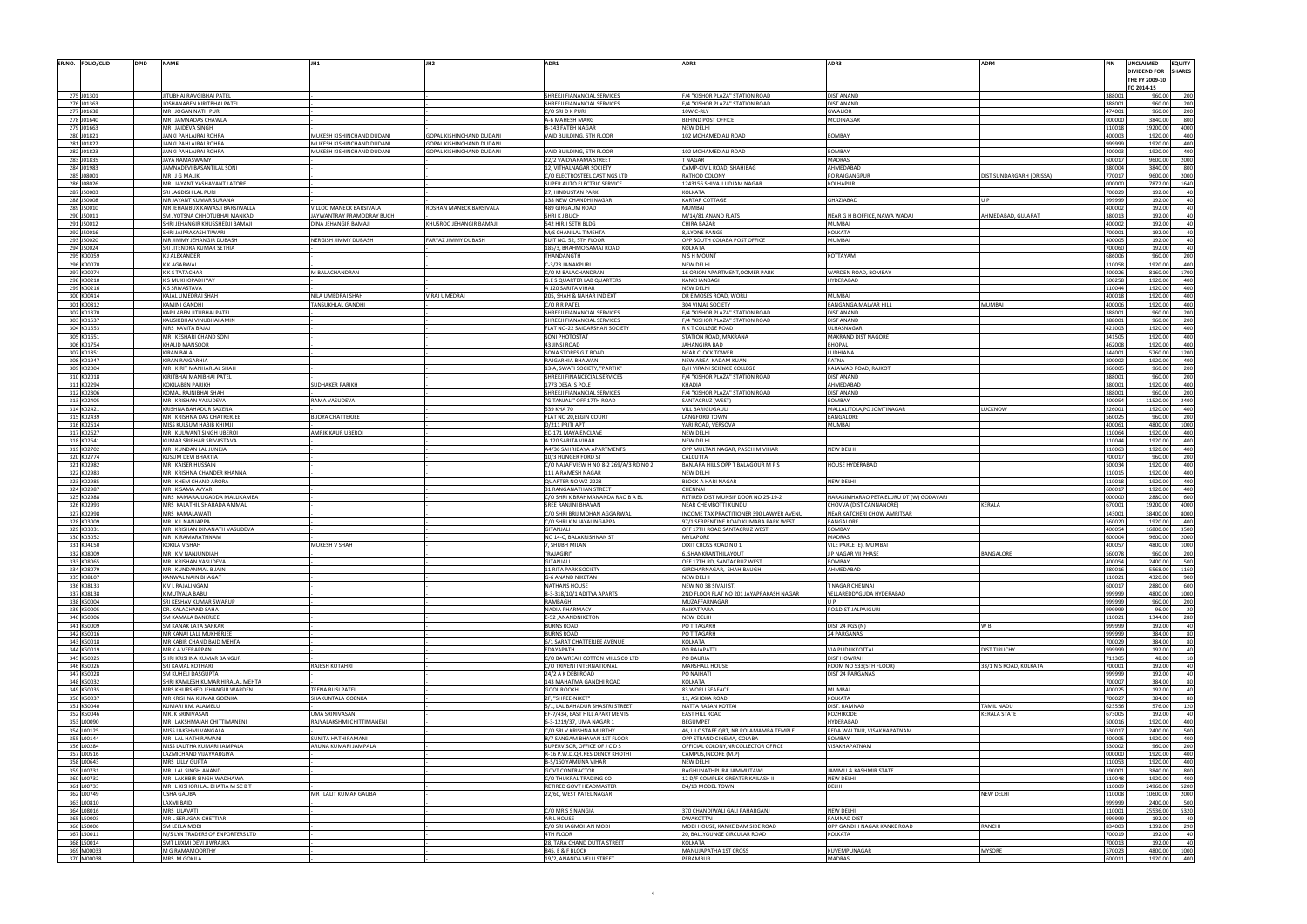| SR.NO. FOLIO/CLID<br><b>DPID</b> | <b>NAME</b>                                                    |                                               |                           | ADR1                                                                | ADR <sub>2</sub>                                                        | ADR3                                       | ADR4                                    |                  | UNCLAIMED<br><b>DIVIDEND FOR</b><br>THE FY 2009-10 | <b>EQUITY</b><br><b>SHARES</b> |
|----------------------------------|----------------------------------------------------------------|-----------------------------------------------|---------------------------|---------------------------------------------------------------------|-------------------------------------------------------------------------|--------------------------------------------|-----------------------------------------|------------------|----------------------------------------------------|--------------------------------|
|                                  |                                                                |                                               |                           |                                                                     |                                                                         |                                            |                                         |                  | TO 2014-15                                         |                                |
| 371 M00062<br>372 M00114         | M K SAROANA<br>M OBULESH                                       |                                               |                           | 211 MINT ROAD HOSTEL<br>7-1-78/4/I/A                                | MINTO ROAD<br>DHARAM KARAM ROAD                                         | <b>NEW DELHI</b><br>AMEERPET               | <b>HYDERABAD</b>                        | 11003<br>500016  | 2400.0<br>2400.00                                  |                                |
| 373 M00148                       | M S RAJALAKSHMI                                                |                                               |                           | 5/245, R K MUTT ROAD                                                | "VISWAKAMAL                                                             | <b>MYLAPORE</b>                            | CHENNAI                                 | 600004           | 960.00                                             | 200                            |
| 374 M00313                       | MISS MADHAVI PUNUKOLLU                                         |                                               |                           | C/O SRI P VIDYA BHUSHANA RAO                                        | JOTHEE THEATRE DABA GARDENS                                             | VISAKHAPATNAM                              |                                         | 530004           | 960.00                                             | 200                            |
| 375 M00473                       | MRS MADHU VERMA                                                |                                               |                           | MADHU VARMA 1439                                                    | <b>SECTOR 34</b>                                                        | CHANDIGARH                                 |                                         | 160017           | 1920.00                                            | 400                            |
| 376 M00808<br>377 M00900         | MAHENDRA PRATAP SINGH CHAUHAN                                  |                                               |                           | 105/708 ANAND BAGH                                                  | KALPI ROAD                                                              | <b>KANPUR</b>                              |                                         | 208003           | 1920.00                                            | 400<br>400                     |
| 378 M00923                       | MR MAHESH KISHINCHAND DUDANI<br>MAHESH KUMAR MALHOTRA          | GOPAL KISHINCHAND DUDANI                      | MUKESH KISHINCHAND DUDANI | VAID BUILDING, 5TH FLOOR<br>4-3-11/A RAHTRAPATI ROAD                | 102 MAHAMED ALI ROAD<br>ECUNDERABAD                                     | <b>BOMBAY</b>                              |                                         | 400003<br>50000  | 1920.0<br>1920.0                                   | 400                            |
| 379 M00947                       | MR MAHESH N DAVE                                               | SUDHA M DAVE                                  |                           | 5/103 RAM NAGAR S V ROAD                                            | OPP PATKAR COLLAGE                                                      | <b>GOREGAON WEST BOMBAY</b>                |                                         | 400062           | 960.0                                              | 200                            |
| 380 M00961                       | MAHESH RATILAL SANGHV                                          | RATILAL N SANGHV                              |                           | 18 NUTAN PRABHA-1                                                   | DR RAJENDRA PRASAD ROAD                                                 | MULUND WEST, BOMBAY                        |                                         | 400080           | 6720.00                                            | 1400                           |
| 381 M01072                       | MISS MALA RAJESH SHAH                                          | RAJESH CHANDRAKANT SHAH                       |                           | SAVITA FLAT-11 AIRPORT VIEW COOP SO                                 | V M GHANEKAR ROAD                                                       | VILE PARLE EAST BOMBAY                     |                                         | 400057           | 192.00                                             |                                |
| 382 M01125<br>383 M01386         | MRS MALTI BAHADUR<br><b>MANIBHAI MOTIBHAI PATEL</b>            | <b>SARTAJ BAHADUR</b>                         |                           | JPPER FLAT NO-2 B N ROY TRUST                                       | 25 KHANDARI BAZAR, LAL BAGH                                             | LUCKNOW<br>V V NAGAR                       |                                         | 226001           | 6720.0<br>1920.0                                   | 1400<br>400                    |
| 384 M01518                       | MRS MANISHA N BHARWANI                                         | NANDLAL H BHARWANI                            |                           | C/O M R DESAI, "YOGIKUNJ"<br>HENLEEN GR FLOOR, PLOT-156             | OPP OLD W TANK,NR S PATEL STATUE<br>MAIN AVENUE, J N MAIN & CENTRAL AVN | SANTACRUZ WEST BOMBAY                      |                                         | 388120<br>400054 | 1920.00                                            | 400                            |
| 385 M01545                       | MR MANJAKUPPAM KANDASWAMY MADHUSUDAN                           | SAROJINI MADHUSUDAN                           |                           | 13 S B I OFFICERS COLONY                                            | 2ND A CROSS, 7TH MAIN 3RD BLOCK                                         | KORAMANGALA, BANGALORE                     |                                         | 560034           | 960.00                                             | 200                            |
| 386 M01857                       | MR MANNATH BALACHANDRAN                                        |                                               |                           | <b>16 ORION APT</b>                                                 | OOMER PARK WARDEN ROAD                                                  | <b>BOMBAY</b>                              |                                         | 400026           | 8160.0                                             | 1700                           |
| 387 M02153                       | MASTER SHUVABRATA DAS                                          | PABITRA DAS                                   | <b>INDIRA DAS</b>         | 131/6 NETAJI SUBHAS CHANDRA BOSE RD                                 | REGENT PARK                                                             | CALCUTTA                                   |                                         | 700040           | 4800.0                                             | 1000                           |
| 388 M02271                       | MR MAYUR DEVSHANKER JOSHI                                      | ROWSHAN KADIR                                 |                           | 4-B RAJESH SOCIETY<br>FLAT-5F                                       | RANIP AHMEDABAD                                                         | <b>GUJARAT</b>                             |                                         | 382480           | 1920.0                                             | 400                            |
| 389 M02294<br>390 M02339         | MR MD H KADIR<br>MRS MEENA DEVI PARAKH                         |                                               |                           | /O AMAR CHAND JAIN                                                  | <b>15 MAYFAIR ROAD</b><br>21 ADI BANSTOLLA LANE,4TH FLOOR               | CALCUTTA<br>CALCUTTA                       |                                         | 700019<br>700007 | 960.00<br>960.00                                   | 200<br>200                     |
| 391 M02373                       | MRS MEENA KISHINCHAND DUDANI                                   | MUKESH KISHINCHAND DUDANI                     | GOPAL KISHINCHAND DUDANI  | VAID BUILDING, 5TH FLOOR                                            | 102 MAHAMED ALI ROAD                                                    | <b>BOMBAY</b>                              |                                         | 400003           | 5760.00                                            | 1200                           |
| 392 M02436                       | MISS MEENABHEN BIPINCHANDRA CHUDASAMA                          | BIPINCHANDRA CHUDASAMA                        |                           | 24 VIJAY LAXMI SOCIETY                                              | BHERAMPURA                                                              | AHMEDABAD                                  |                                         | 380022           | 1920.0                                             | 400                            |
| 393 M02449                       | MISS MEENAKSHI SHARMA                                          | HARI MOHAN PANCH                              |                           | <b>419 POCKET-B SARITA VIHAF</b>                                    | SFS GFLATS MATHURA ROAD                                                 | <b>NEW DELHI</b>                           |                                         | 110001           | 1920.0                                             | 400                            |
| 394 M02609                       | SHASHIKALA AGNIHOTRI                                           | MR MILIND AGNIHOTRI                           | PRABHAKAR AGNIHOTRI       | DEEKHA BUNGALOW                                                     | 12 GANGAPUR D SOUZA COLONY                                              | <b>NASHIK</b>                              |                                         | 422005           | 960.00                                             | 200                            |
| 395 M02844<br>396 M02957         | MR MOHAN GOVIND KULKARNI<br>MOHANLAL M THACKER                 | SAUMIL MOHAN KULKARNI                         |                           | <b>122 MONALISA</b><br>HINDUSTHAN PARK, STREET NO 1                 | BOMANJI PETIT ROAD<br>PO ASANSOI                                        | <b>BOMBAY</b>                              | <b>DIST BURDWAN</b>                     | 400036<br>713304 | 1920.0<br>3840.0                                   | 400<br>800                     |
| 397 M03078                       | <b>MONIKA ABBI</b>                                             |                                               |                           | B 437A/1ST FLOOR SUSHANT LOK-I                                      | GURGAON                                                                 | HARYANA                                    |                                         | 122002           | 4800.0                                             | 1000                           |
| 398 M03185                       | MRUDULA GANDHI                                                 | TANSUKHLAL GANDHI                             |                           | C/ORR PATEL                                                         | 304 VIMAL SOCIETY                                                       | BANGANGA, MALVAR HILL                      | <b>MUMBAI</b>                           | 400006           | 1920.00                                            | 400                            |
| 399 M03261                       | MR MUKESH KISHINCHAND DUDANI                                   | GOPAL KISHINCHAND DUDANI                      | MAHESH KISHINCHAND DUDANI | VAID BUILDING, 5TH FLOOR                                            | 102 MAHAMED ALI ROAD                                                    | <b>BOMBAY</b>                              |                                         | 400003           | 1920.00                                            | 400                            |
| 400 M03332                       | MUKHTIAR SINGH SARDAR                                          |                                               |                           | 2 SANKET APPTS BHAIKAKA NAGAR                                       | THALTEJ                                                                 | AHMEDABAD                                  |                                         | 380051           | 960.00                                             | 200                            |
| 401 M03347<br>402 M03379         | MR MUKTI NATH ROY<br>MUKUNDLAL PURUSHOTAMDAS SHAH              |                                               |                           | C/O DR B C ROY, A-409<br>LAHERI PURA                                | OFFICER S HOSTEL, BAILEY ROAD<br>KHARADIVAD, APANA HOUSE                | PATNA<br><b>BARODA</b>                     |                                         | 800001<br>390001 | 1920.0<br>1920.0                                   | 400<br>400                     |
| 403 M03601                       | MRS MADHURI RAVIKANT SHAH                                      |                                               |                           | JDAY DARSHAN NEHRU ROAD                                             | PO SANTACRUZ (EAST)                                                     | <b>MUMBAI</b>                              |                                         | 40005            | 4800.0                                             | 1000                           |
| 404 M03602                       | MRS MADHURI RAVIKANT SHAH                                      | RAVIKANT DEVIDAS SHAH                         |                           | JDAY DARSHAN                                                        | NEHRU ROAD SANTACRUZ (EAST)                                             | <b>MUMBAI</b>                              |                                         | 400055           | 4800.0                                             | 1000                           |
| 405 M03603                       | MRS MOHINDAR KAUR                                              |                                               |                           | C/O SHRI S GURDIAL SINGH                                            | B-17/3 SHAKTI NAGAR SABZI MANDI                                         | DELHI                                      |                                         | 110006           | 9600.0                                             | 2000                           |
| 406 M03606                       | MR MRIGENDRA NATH BAROOAH                                      |                                               |                           | JPPER MAXWELTON                                                     | <b>KENOHS TRACE</b>                                                     | SHILLONG                                   | ASSAM                                   | 793004           | 3840.0                                             | 800                            |
| 407 M03611<br>408 M03612         | MRS M N PADMINIAMMA<br>MR MOOSA ESOOP MIA                      |                                               |                           | 2754 LINK ROAD                                                      | MALLESWARAM<br>HEIDELBERG TVL-2400                                      | BANGALORE<br>UNION OF SOUTH AFRICA         |                                         | 56000<br>000000  | 1920.0<br>19200.0                                  | 400<br>4000                    |
| 409 M03618                       | MR MANI RAM SINGHAI                                            |                                               |                           | PO BOX NO-556<br>SINGHAL BHAWAN                                     | <b>CIVIL LINES</b>                                                      | PO BULAND SHAHAR U P                       |                                         | 203001           | 19200.0                                            | 4000                           |
| 410 M03627                       | MRS M KOTHAI ACHI                                              |                                               |                           | C/O W/O SRI V M C CHETTIAR                                          | DOOR NO 1 ALANGUDIAR ST                                                 | KARAIKUDI DIST RAMNAD S INDIA              |                                         | 000000           | 19200.0                                            | 4000                           |
| 411 M03639                       | MR MAHENDRA PRASAD                                             |                                               |                           | 21/506 DELHI BAZAR                                                  | <b>INDIAN EMBASSY</b>                                                   | KATHMANDU (NEPAL)                          |                                         | 000000           | 19200.0                                            | 4000                           |
| 412 M03644                       | MRS MADHUKANTA                                                 |                                               |                           | C/O RAJUMANI TRANSPORT COMPANY                                      | BHERU BAL, JAIN MANDIR                                                  | JODHPUR (RAJ                               |                                         | 342001           | 5760.0                                             | 1200                           |
| 413 M03648                       | MR MADHUSUDAN LAXMISHANKER YAGNIK                              | KOKILA MADHUSUDAN YAGNIK                      |                           | LO MATRU PRAENA                                                     | HINGWALA LANE EXTENSION GHATKOPAR                                       | MUMBAI                                     |                                         | 400077           | 38400.0                                            | 8000                           |
| 414 M03694<br>415 M03750         | MR MANSUKHLAL M UPADHYAY<br>MAHESH KUMAR AGARWAL               | KAILASH M UPADHYAY                            |                           | SHARE & STOCK BROKER, 9 DALAL ST<br><b>SUPER INVESTMENTS</b>        | <b>12 BHUPEN CHEMBER</b><br>2ND FLOOR, 240 SEVOKE ROAD                  | <b>FORT BOMBAY</b><br>SILIGURI             |                                         | 40002<br>734401  | 12960.0<br>3840.0                                  | 2700                           |
| 416 M04129                       | MRS MAYA DEVI                                                  |                                               |                           | 412, DOUBLE STOREY                                                  | <b>NEW RAJINDER NAGAR</b>                                               | <b>NEW DELHI</b>                           |                                         | 110060           | 38400.0                                            | 8000                           |
| 417 M04289                       | MR MANMOHAN SINGH BHAVRA                                       |                                               |                           | 1, PUSA ROAD                                                        | <b>NEW DELHI</b>                                                        |                                            |                                         | 110005           | 19200.0                                            | 4000                           |
| 418 M04523                       | MAHAVEER CHAND SURANA                                          | MANOHAR DEVI SURANA                           |                           | C/O ASHOK SURANA                                                    | 12 B, CLIVE ROW                                                         | 1ST FLOOR                                  | <b>KOLKATA</b>                          | 700001           | 12960.0                                            | 2700                           |
| 419 M04703                       | MOHINI V KAMLANI                                               |                                               |                           | FLAT NO 21, BUILDING NO 28-B                                        | TAKSHILA, MAHAKALI ROAD                                                 | ANDHERI (E), MUMBAI<br>ANDHERI (E), MUMBAI |                                         | 40009            | 20160.0                                            | 420                            |
| 420 M04782<br>421 M04996         | MOHINI VISHINDAS KAMLANI<br>MANOJ KUMAR KESHAN                 |                                               |                           | BUILDING NO 28-B, FLAT NO 21<br>ANAND APARTMENT                     | 2ND FLOOR, TAKSHILA, MAHAKALI CAVES ROAD<br>119, CANAL STREET           | 3RD FLOOR, 3A                              | CALCUTTA                                | 400093<br>700048 | 11520.0<br>3840.0                                  | 2400<br>800                    |
| 422 M08097                       | MR MURARI LAL KEDIA                                            |                                               |                           | C/O SHRI S KEDIA, FLAT 7E                                           | MEGHOOT APT, 12 ROWLAND ROAD                                            | CALCUTTA                                   |                                         | 700020           | 960.00                                             | 200                            |
| 423 M50002                       | SRI MAHABIR PRASAD SHARMA                                      |                                               |                           | 30 SHIBTOLLA STREET                                                 | <b>KOLKATA</b>                                                          |                                            |                                         | 70000            | 576.00                                             |                                |
| 424 M50003                       | SRI MAHABIR PRASAD SONTHALIA                                   |                                               |                           | C/O SONTHALIA & CO                                                  | 1, CROSS STREET                                                         | KOLKATA                                    |                                         | 99999            | 192.00                                             |                                |
| 425 M50004                       | SRI MULCHAND AGARWAI                                           |                                               |                           | <b>36, ARMENIAN STREET</b>                                          | KOLKATA                                                                 |                                            |                                         | 999999           | 288.00                                             |                                |
| 426 M50007<br>427 M50008         | SRI MAHABIR PRASAD SARAF<br>SRI MAHADFOLALL KAJARIA            |                                               |                           | -37. LAJPAT NAGAR<br>2 RONFIFLDS LANE                               | NEW DELHI<br>ΟΙ ΚΑΤΑ                                                    |                                            |                                         | 110001           | 576.00<br>768.00                                   | 120                            |
| 428 M50013                       | MISS MEHER KHURSHED CURSETJI                                   | KHURSHED JEHANGIR JAMSETJI CURSETJI           |                           | WADIA BUILDING                                                      | PRINCESS STREET                                                         | <b>MUMBAI</b>                              |                                         | 400002           | 192.00                                             |                                |
| 429 M50016                       | MR MINOCHEHER HOSHANG CHENOY                                   |                                               |                           | 62D SAROJINI DEVI ROAD                                              | SECUNDERABAD                                                            | A P                                        |                                         | 500003           | 192.00                                             |                                |
| 430 M50018                       | SHRI MADHUKAR BANSILAL SARDAR                                  |                                               |                           | MAHIDHARPURA                                                        | <b>KANSARA SUD</b>                                                      | SURAT - 3                                  |                                         | 999999           | 768.00                                             | 160                            |
| 431 M50020                       | MR MENA RAMANATHAN CHETTIAR                                    |                                               |                           | 84/11, APOLLO HOUSE                                                 | 2ND FLOOR, B.S.MARG                                                     | FORT                                       | <b>MUMBAI</b>                           | 400023           | 1728.00                                            |                                |
| 432 M50022<br>433 M50023         | MR MAL CHAND JAIN<br>SM MALTI SHUKLA                           |                                               |                           | 5/1 SARAT CHATTERJEE AVENUE<br>C/O MAJ AJAY SUKLA                   | KOLKATA<br>DSSC 47, COURSE                                              | DEFENCE SERVICE, STAFF COLLEGE             | WELLINGTON, NILGIRIS, TAMIL NADU 643231 | 700029<br>643231 | 192.00<br>192.00                                   |                                |
| 434 M50025                       | MARIE KATHLEEN IMELDA PAULIVE JOHOSTON                         |                                               |                           | C/O THE CHARTERED BANK, P B NO 40                                   | 4 NETAJI SUBASH ROAD                                                    | KOLKATA                                    |                                         | 700001           | 576.00                                             | 120                            |
| 435 M50027                       | SHRI M L PALASIAPPAN                                           |                                               |                           | 93 RAMASAMY CHETTIAR STREET                                         | N PUDEER, KARAIKUDI - 1                                                 | CHENNAI STATE                              |                                         | 999999           | 384.00                                             |                                |
| 436 M50029                       | SM MARIA SOPHIE ROSARIA UBALDA D SOUZA                         | JOSEPH IGNATIUS JOHU DE DEW SOUZA             |                           | PADMSEE HOUSE, 2ND FLOOR, ROOM NO 26                                | PRINCESS STREET                                                         | MUMBAI-400002                              |                                         | 400002           | 192.00                                             |                                |
| 437 M50030                       | <b>MISS MANIJAL MODY</b>                                       |                                               |                           | C/O MISS S B POONJIAJI                                              | KAPADIA CHAMBERS 4TH FLOOR                                              | CINEMA ROAD                                | <b>MUMBAI</b>                           | 400020           | 192.00                                             |                                |
| 438 M50032                       | SM MANORAMA KESHAVKANT SHAH                                    | MISS. NAINA KESHAVKANT SHAH                   |                           | PLOT NO 52. HARISH NUTAN LAXMI SOCIETY                              | N S RD 9TH, JUHU SCHEME                                                 | VILE PARLE (W)                             | <b>MUMBAI</b>                           | 400056           | 192.00                                             |                                |
| 439 M50042<br>440 M50043         | SHRI MR ALAGARPPA CHETTIAR<br>M/S MENTMORE MERCANTILES LIMITED | SMT. AL. THEIVANAI ACHI                       |                           | SASTHA ILLAM, PLOT NO-118<br>2/A, STEPHEN HOUSE                     | <b>K K NAGAR</b><br>4, B B D BAGH (EAST)                                | <b>MADURAI</b><br>KOLKATA                  |                                         | 625020<br>700001 | 192.00<br>2592.00                                  |                                |
| 441 M50046                       | <b>SMT MANJU THAWAR</b>                                        |                                               |                           | C/O MRS CHANDRAKALA KOBRA                                           | 89/266 BANGUR PARLE                                                     | RISHRA, HOOGHLY                            | <b>WEST BENGAL</b>                      | 712001           | 384.00                                             |                                |
| 442 M50047                       | SHRI MANOHAR LAL SAHAL                                         | SRI PARMESHWAR LAL SAHAL                      | SRI SHANTI PRAKASH SAHAL  | 7A KAILASH SHAH LANE                                                | KOLKATA                                                                 |                                            |                                         | 999999           | 768.00                                             |                                |
| 443 M50053                       | SMT MIRA DEVI AGARWALA                                         |                                               |                           | 77 LAKE TOWN                                                        | <b>BLOCK B</b>                                                          | <b>KOLKATA</b>                             |                                         | 700009           | 384.00                                             |                                |
| 444 M50055                       | SHRI M A SATYAMURTHI                                           |                                               |                           | WESTERN EXTENSION AREA                                              | 7A/33(W E A)                                                            | <b>KAROL BAGH</b>                          | <b>NEW DELHI</b>                        | 110005           | 192.00                                             |                                |
| 445 M50062<br>446 M50063         | MISS MADHAVI KUCKREJA                                          |                                               |                           | C/O INDIA POLY FIBRES LTD.                                          | 9, RANI LAXMI BAI MARG.                                                 | NEAR TULSI CINEMA<br>KOLKATA               | LUCKNOW                                 | 226001           | 192.00                                             |                                |
| 447 M50064                       | SHRI MADAN LAL SARAF<br>SHRI MADANLAL SARAF                    | <b>SMT MANJU BHARTIA</b><br>SMT MANJU BHARTIA |                           | C/O ARVIND BHARTIA BENEFIT TRUST<br>C/O SMITA BHARTIA BENIFIT TRUST | 20, HEMANTA BASU SARANI<br>20, HEMANTA BASU SARANI                      | KOLKATA                                    |                                         | 700001<br>700001 | 192.00<br>192.00                                   |                                |
| 448 N00038                       | N KRISHNAMOORTHY                                               |                                               |                           | CHIEF ACCOUNTS OFFICER                                              | CENTRAL POWER RESEARCH INSTITUTE                                        | BANGALORE                                  |                                         | 560094           | 4800.00                                            | 1000                           |
| 449 N00071                       | N RAMA RAJU                                                    | N VFNKATARAMA RAJU                            |                           | C/O K RAMALINGA RAJU                                                | NO-270 27TH CROSS, 2ND STAGE                                            | BANASHANKARI, BANGALORE                    |                                         | 560070           | 2160.00                                            | 450                            |
| 450 N00120                       | N VENKATARAMA RAJU                                             | N RAMA RAJU                                   |                           | C/O K R L RAJU                                                      | NO-270 27TH CROSS, 2ND STAGE                                            | BANASHANKARI, BANGALORE                    |                                         | 560070           | 2160.0                                             | 450                            |
| 451 N00356                       | SHARADA NANDAKUMAR                                             | MR NANDAKUMAR VEMBI                           |                           | C-13, EVERSHINE APTS-I                                              | I P ROAD, FOUR BUNGALOWS                                                | ANDHERI (W)                                | <b>BOMBAY</b>                           | 400058           | 2400.0                                             | 500                            |
| 452 N00633<br>453 N00776         | MR NARENDRA R GOLECHHA<br>MRS NARINDER SHARMA                  |                                               |                           | 438 STEELYARD HOUSE<br>HOUSE NO 16 SECTOR 17                        | S T ROAD MASJID EAST<br>PUNCHKULA                                       | <b>BOMBAY</b><br>HARYANA                   |                                         | 400009<br>134109 | 1920.00<br>1920.0                                  | 400<br>400                     |
| 454 N00993                       | NAVITA AGRAWAL                                                 |                                               |                           | <b>PONNAPPA CHETY STREET</b>                                        | <b>MADRAS</b>                                                           |                                            |                                         | 60000            | 1920.0                                             | 400                            |
| 455 N01202                       | MRS NEENA BHATIA                                               |                                               |                           | D-4/13 MODEL TOWN                                                   | DELHI                                                                   |                                            |                                         | 110009           | 2880.0                                             | 600                            |
| 456 N01228                       | <b>NEERA JAIN</b>                                              |                                               |                           | A-2B-12OCMIG FLATS                                                  | PASCHIM VIHAR                                                           | <b>NEW DELHI</b>                           |                                         | 110063           | 960.00                                             | 200                            |
| 457 N01250                       | MRS NEERMA JAIN                                                |                                               |                           | 532, FRIENDS COLONY                                                 | <b>BULAND SHAHR UP</b>                                                  |                                            |                                         | 203001           | 2400.00                                            | 500                            |
| 458 N01341                       | MR NEMCHAND R PUGALIA                                          | INDIRA N PUGALIA                              |                           | 'NEMENDRA"                                                          | 112 WARDHAMAN NAGAR                                                     | <b>NAGPUR</b>                              |                                         | 440008           | 7200.0                                             | 1500                           |
| 459 N01364<br>460 N01444         | NETRAPAL SINGH CHAUHAN<br>MRS NILA UMEDRAI SHAH                | VIRAJ UMEDRAI SHAH                            | KAJAL UMEDRAI SHAH        | 105/708 ANAND BAGH<br>205. SHAH & NAHAR IND EXT                     | KALPI ROAD<br>DR E MOSES ROAD, WORLI                                    | <b>KANPUR</b><br><b>MUMBAI</b>             |                                         | 208003<br>400018 | 1920.00<br>1920.00                                 | 400<br>400                     |
| 461 N01489                       | NILESHBHAI MADHUSUDANBHAI DESAI                                |                                               |                           | "YOGIKUNJ" OPP OLD WATER TANK                                       | <b>NEAR SARDAR PATEL STATUE</b>                                         | <b>V V NAGAR</b>                           |                                         | 388120           | 1920.0                                             | 400                            |
| 462 N01987                       | MR NITIN VAISHNAV                                              | VANDANA VAISHNAV                              |                           | DARIYA MAHAL NO-2 FLAT-8 2ND FLOOR                                  | 80 NEPEAN SEA ROAD                                                      | <b>BOMBAY</b>                              |                                         | 400006           | 1920.00                                            | 400                            |
| 463 N02001                       | NITYANADRA NANDA                                               |                                               |                           |                                                                     |                                                                         |                                            |                                         | 999999           | 1920.0                                             | 400                            |
| 464 N02031                       | MR NRIPENDRANATH PAI                                           |                                               |                           | KRISHNAPUR, RABINDRAPALLI(TALBAGAN)                                 | PO PRAFULLAKANAN                                                        | CALCUTTA                                   |                                         | 70005            | 1920.0                                             | 400                            |
| 465 N02087<br>466 N02091         | MR NARAYAN BHASKAR JOSHI<br>MRS NIRMALA M KADLE                |                                               |                           | <b>GANESH BHUVAN</b><br>2216 SAMPIGE ROAD                           | DOMBIVLI (C RLY)<br>MELLESHWARAM                                        | <b>DIST THANA</b><br><b>BANGALORE</b>      |                                         | 400601<br>560003 | 7680.0<br>76800.00                                 | 1600<br>16000                  |
|                                  |                                                                |                                               |                           |                                                                     |                                                                         |                                            |                                         |                  |                                                    |                                |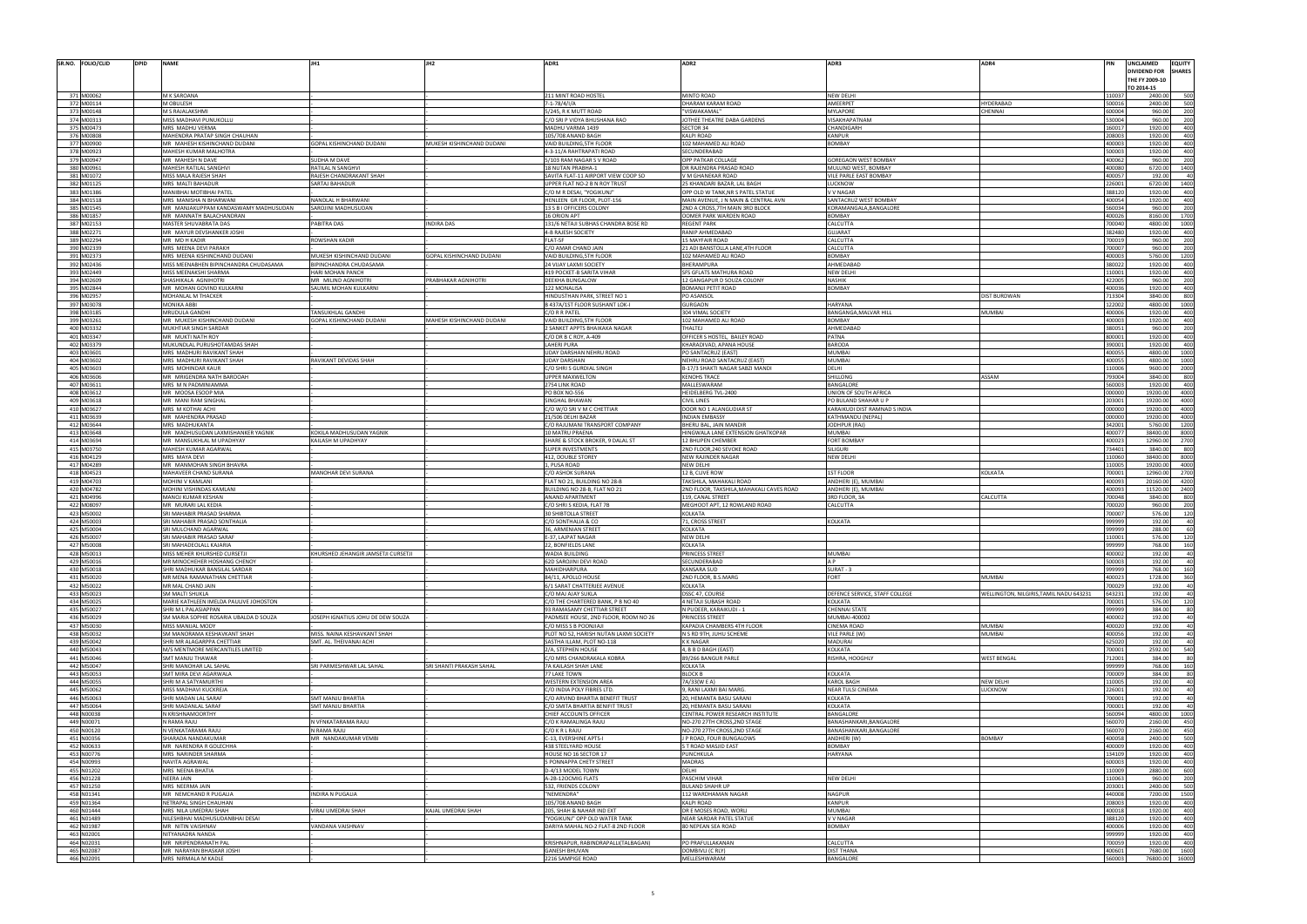| SR.NO. FOLIO/CLID<br><b>DPID</b> | <b>NAME</b>                                                   | JH1                                                 |                             | ADR1                                                                          | ADR2                                                        | ADR3                                                           | ADR4                         |                  | UNCLAIMED<br><b>EQUITY</b><br><b>DIVIDEND FOR</b><br><b>SHARES</b><br>THE FY 2009-10 |
|----------------------------------|---------------------------------------------------------------|-----------------------------------------------------|-----------------------------|-------------------------------------------------------------------------------|-------------------------------------------------------------|----------------------------------------------------------------|------------------------------|------------------|--------------------------------------------------------------------------------------|
|                                  |                                                               |                                                     |                             |                                                                               |                                                             |                                                                |                              |                  | TO 2014-15                                                                           |
| 467 N02092<br>468 N02103         | MR NARAGANTI KUPPA REDDY<br>MRS NIRMALGAVRI CHAMPAKLAL KOTWAL |                                                     |                             | ASST ENGINEER PWD INTERSTATE WATER RESOU<br>C/O LALITA NIVAS HOUSE NO 11/1219 | OFF OF THE CHIEF ENG PWD<br>NANAWAT MAIN ROAD               | <b>RRIGATION AP ERRUMUANZIL</b><br><b>SURAT, GUJARAT STATE</b> | HYDERABAD                    | 500004<br>95001  | 9600.00<br>2000<br>5760.00<br>1200                                                   |
| 469 N02284                       | MRS NALINI RAO                                                | N B S RAO                                           |                             | 2E, TEMPLE TREES                                                              | 20, VENKATA NARAYANA RD                                     | <b>TNAGAR</b>                                                  | <b>MADRAS</b>                | 600017           | 19200.00<br>4000                                                                     |
| 470 N02362                       | NIKHIL KANTILAL CHOKSHI                                       | PARIMAL KANTILAL CHOKSHI                            |                             | <b>JTTAMCHAND ZAVERI POLE</b>                                                 | PANI GATE ROAD                                              | <b>BARODA</b>                                                  |                              | 390017           | 1920.00                                                                              |
| 471 N02363<br>472 N02452         | NIKHIL KANTILAL CHOKSHI<br>SMT N NACHIAPPAN                   | PARIMAL KANTILAL CHOKSHI<br>N SOLACHI               |                             | <b>JTTAMCHAND ZAVERI POLE</b><br>NEW NO 64 (OLD NO 73)                        | PANI GATE ROAD<br>MANDAVELI STREET                          | <b>BARODA</b><br>MANDAVEI                                      | <b>HENNAI</b>                | 390017<br>500028 | 1920.00<br>400<br>960.00<br>200                                                      |
| 473 N02499                       | NABAKUMAR PRUSTY                                              |                                                     |                             | N3-388, NAYAPALLY, IRC VILLAGE                                                | BHUBANESWAR, DT KHURDA                                      | ORISSA                                                         |                              | 751015           | 4800.00<br>1000                                                                      |
| 474 N02508                       | NILOFUR YAHYA                                                 |                                                     |                             | 207, AGGARWAL BHAWAN                                                          | 35-36, NEHRU PLACE                                          | NEW DELH                                                       |                              | 10019            | 1920.00                                                                              |
| 475 N03180<br>476 N08008         | N NACHIAPPAN<br>MR N RAMESHAN                                 | ANBU ISABEL N NACHIPPAN<br><b>REMA RAMESH</b>       |                             | NEW NO 64 (OLD NO 73)<br>C-316, JYOTI APTS                                    | MANDAVELI STREET<br>BEHIND SAPNA HOTEL, SHAHAD (W)          | MANDAVELI<br>KALYAN, DIST THANE                                | <b>HENNAI</b><br>MAHARASHTRA | 500028<br>421103 | 1920.00<br>18624.00<br>3880                                                          |
| 477 N08017                       | MR NARAYAN PRASAD BHARGAVA                                    |                                                     |                             | SHRI SITARAM BHAWAN                                                           | 21/A BAPUNAGAR                                              | AJMER                                                          |                              | 05001            | 2304.00<br>480                                                                       |
| 478 N50001                       | SRI NANI GOPAL CHAKRABORTI                                    |                                                     |                             | 3/D NANDY STREET                                                              | <b>KOLKATA</b>                                              |                                                                |                              | 999999           | 192.00                                                                               |
| 479 N50002                       | SRI NANDLALL TANTIA                                           |                                                     |                             | 161/1, MAHATMA GANDHI ROAD                                                    | KOLKATA-                                                    |                                                                |                              | '00007           | 48.00                                                                                |
| 480 N50007<br>481 N50008         | MRS NAJNEEN PHIROJE BAPOOJI<br>MR NAVAL COWASJI BARIWALA      | PHIROYE ERUCHSHA BAPOOJI<br>PURERJI NAVAL BARSIWALA |                             | 218, GYMKHANA ROAD<br>489B GIRGAUN ROAD                                       | SECUNDERBAD<br>MUMBAI                                       |                                                                |                              | 999999<br>400002 | 384.00<br>192.00                                                                     |
| 482 N50010                       | MR NASARVANJI NOWROJI SCREWVALA                               | <b>BACHI HOMI MISTRY</b>                            |                             | SAI NIKETAN                                                                   | 804B AMBEDKAR ROAD                                          | DADAR                                                          | <b>MUMBAI</b>                | 100014           | 192.00                                                                               |
| 483 N50019                       | SRI NARAYAN DATT JOSHI                                        |                                                     |                             | 530/3, SHEKHA PURA                                                            | BARACHAND GANJ                                              | <b>UCKNOW</b>                                                  |                              | 26020            | 192.00                                                                               |
| 484 000120<br>485 000170         | MR OM PRAKASH SINGHAL<br>MR OSCAR MASCARENHAS ARAUJO          | FAUSTO MASCARENHAS ARAUJO                           |                             | G-6, HIG SANJAY NAGAR<br>NEAR PATROCINIO CHAPEI                               | SE, 23 OPP NITRA<br><b>BENAULIM PO</b>                      | GHAZIABAD<br>SALSETE GOA                                       |                              | 01002<br>403716  | 1920.00<br>400<br>1920.00<br>400                                                     |
| 486 000177                       | ORISSA CEMENT LIMITED                                         |                                                     |                             | RAJGANGPUR                                                                    | <b>DIST SUNDARGARH</b>                                      | <b>ORISSA STATE</b>                                            |                              | 70001            | 7680.00<br>1600                                                                      |
| 487 000204                       | OM PRAKASH BANKA                                              |                                                     |                             | 156/41 B T ROAD                                                               | NORTHERN PARK, DUNLOP                                       | CALCUTTA                                                       |                              | 700035           | 96.00                                                                                |
| 488 000324                       | OM PRAKASH BANKA                                              |                                                     |                             | 56/41, B T ROAD                                                               | NORTHERN PARK, DUNLOP                                       | CALCUTTA                                                       |                              | '00035           | 192.00                                                                               |
| 489 O50001<br>490 P00022         | SRI OMPARKASH BATRA<br>MR PCTHOMAS                            |                                                     |                             | A-77, SURAJ MAL VIHAR<br>M-20 GANDHI NAGAR HOUSING COLONY                     | DELHI-<br>PO THODUPUZHA                                     | DIST IDUKKI KERALA                                             |                              | 10092<br>685584  | 384.00<br>1920.00<br>400                                                             |
| 491 P00060                       | MRS P K MALHOTRA                                              | L MALHOTRA                                          |                             | C-121 ANAND VIHAF                                                             | <b>INDERPRASTHA EXTN</b>                                    | <b>NEW DELHI</b>                                               |                              | 10092            | 7680.00<br>1600                                                                      |
| 492 P00068                       | MRS P KANTHIMATHI                                             |                                                     |                             | 9, MANOHAR AVENUE                                                             | EGMORE                                                      | MADRAS                                                         |                              | 600008           | 4320.00                                                                              |
| 493 P00218<br>494 P00223         | MISS PADMA BAGARIA<br>PADMA DEVI                              | <b>SANJAY BAGARIA</b><br>SATYAPAL GUPTA             |                             | 1 SAINATH VIEW<br>/13 SATELLITE PLAZA                                         | KOPRI COLONY<br>PREM CHAND NAGAR RD, SATELLITE RD           | THANE (EAST)<br>AHMEDABAD                                      |                              | 100603<br>380015 | 4800.00<br>1000<br>1920.00<br>400                                                    |
| 495 P00261                       | MRS PADMAJA M PATEL                                           |                                                     |                             | A-9 BOMBAY PARK SOCIETY                                                       | ACHARYA KRIPLANI MARG                                       | KARELIBAUG, BARODA                                             |                              | 90018            | 1920.00<br>400                                                                       |
| 496 P00345                       | MR PANDURANG NAYAK                                            |                                                     |                             | NO. 9 "ASHRIVAD", 11TH A CROSS                                                | BEHIND G D NAIDU HALL                                       | WEST OF CHORD ROAD                                             | BANGALORE                    | 560086           | 960.00<br>200                                                                        |
| 497 P00467                       | PANNAGESWARA RAO ALAPATI                                      |                                                     |                             | RAJYALAXMI ENTERPRISES<br>SECTOR 22, BLOCK NO 19/2                            | C K MARKET, IRON CENTRE                                     | /IJAYAWADA                                                     |                              | 20001<br>382022  | 1920.00<br>300                                                                       |
| 498 P00521<br>499 P00636         | MRS PARAS KHAMAR<br>MR PARIMAL SEN MAZUMDAR                   |                                                     |                             | FLAT NO 2-B                                                                   | "GH" TYPE<br>2B BAKULBAGAN ROW                              | <b>GANDHI NAGAR</b><br>CALCUTTA                                |                              | '00025           | 1440.00<br>14400.00<br>3000                                                          |
| 500 P00685                       | MR PARMINDER SINGH                                            |                                                     |                             | C/O YUNUS KHAN                                                                | 101, SAI NEKETAN                                            | OPP SHEETAL L B S MARG                                         | URLA, MUMBAI                 | 100070           | 960.00<br>200                                                                        |
| 501 P00848                       | PAWAN BAJAJ                                                   |                                                     |                             | C/O MOHINDRA & CO R NO 17 2ND FLR                                             | 1054 PAN MANDI SADAR BAZAR                                  | DEI HI                                                         |                              | 10006            | 960.00<br>200                                                                        |
| 502 P00921<br>503 P00977         | PAWANKUMAR CHITLANGIA<br>MR PIDURI SRINIVAS                   |                                                     |                             | C/O RAYCHAND SAMRATHMAL<br>PLOT NO 110, SNEHAPLHI COLONY                      | 6/8 KHANDERAOWADI, K D ROAD<br>PO SANAT NAGAR               | <b>BOMBAY</b><br><b>HYDERABAD</b>                              |                              | 100002<br>500018 | 1920.00<br>400<br>1920.00<br>400                                                     |
| 504 P01030                       | IYUSH BHANSALI                                                |                                                     |                             | 592 DEVSANO PADO                                                              | RELIEF ROAD                                                 | AHMEDABAD                                                      |                              | 80001            | 4800.00<br>1000                                                                      |
| 505 P01149                       | MRS POORNIMA HEBBAR                                           |                                                     |                             | C/O SETPACE INVESTMENTS                                                       | 7957 RANIGUNJ FIRST FLOOR                                   | SECUNDERABAD                                                   |                              | 500003           | 1920.00                                                                              |
| 506 P01319                       | PRADEEP ABICHANDANI                                           | DEVO ABICHANDANI                                    |                             | -1657 CHITRANJAN PARK                                                         | NEW DELHI                                                   |                                                                |                              | 10019            | 4800.00<br>1000                                                                      |
| 507 P01360<br>508 P01581         | MR PRADEEP KUMAR GUPTA<br>MR PRAKASH CHAND NAHATA             | <b>ADITI GUPTA</b>                                  |                             | 376, ASIAN GAMES<br>C/O OVERSEAS INDIA AGENCIES                               | VILLAGE COMPLEX<br>77 N S ROAD ROOM NO-304A                 | K P THACKER BLOCK<br>CALCUTTA                                  | NEW DELHI                    | 10049<br>700001  | 1920.00<br>400<br>1920.00<br>400                                                     |
| 509 P01603                       | MR PRAKASH DHONDU BAGWE                                       | ARUN DHONDU BAGWE                                   |                             | D/42 SHANTI CAMPS SOTY                                                        | NANUR RD MULUND (W)                                         | <b>BOMBAY</b>                                                  |                              | 100080           | 1920.00<br>400                                                                       |
| 510 P01744                       | MISS PRAMILA NAYAK                                            | RAMACHANDRA NAYAK                                   |                             | C-23 JAIDEEP LAXMI, DEVI CHOWK                                                | SASTRI NAGAR, DOMBIVLI WEST                                 | MAHARASHTRA                                                    |                              | 421202           | 1920.00<br>400                                                                       |
| 511 P01776<br>512 P01824         | MR PRAMOD KUMAR AGRAWAL<br>MR PRAN GOUR PAUI                  | <b>MAMATA PAUI</b>                                  |                             | C/O HARIYANA TUBE MFG CO LTD<br>P-38 GARIAHAT ROAD SOUTH                      | 15/1 ASAF ALI ROAD<br>PO DHAKURIA                           | NEW DELHI<br>CALCUTTA                                          |                              | 10002<br>700031  | 1920.00<br>1920.00<br>400                                                            |
| 513 P02079                       | PRAVINCHANDRA G BAROT                                         | <b>KAMALABEN P BAROT</b>                            |                             | C/O THERMOPACK INDUSTRIES                                                     | 293, IDEAL HOMES, RAJESWARI NAGAR                           | BANGALORE                                                      |                              | 560039           | 3840.00<br>800                                                                       |
| 514 P02098                       | MR PRAYAG RAJ KRISHNA BHATNAGAR                               |                                                     |                             | PRK BHATNAGAR C-5-C/40-B                                                      | <b>JANAK PURI</b>                                           | <b>NEW DELHI</b>                                               |                              | 10058            | 1920.00<br>400                                                                       |
| 515 P02327                       | MR PREMNATH SHORY                                             | <b>ADARSH SHORY</b>                                 |                             | C/O MRS PRIYA DARSHINI DIPESH SHAH                                            | VIJAYA TOWERS FLAT NO 312 II FLOOR                          | NAGARJUNA NAGAR AMEERPET                                       | HYDERABAD                    | 500073           | 4800.00<br>1000                                                                      |
| 516 P02396<br>517 P02462         | MISS PRITI VAKIL<br>DR M J ABRAHAM                            | <b>RAJESH VAKIL</b><br>MISS PUJA ABRAHAM            |                             | C/O PRINCIPAL T M VAKIL<br><b>B71 KAVERI APARTMENTS</b>                       | 7/3361 NAGORIWAD, SAIYEDPURA<br>IARI                        | SURAT<br>NEW DELH                                              |                              | 95003<br>10012   | 1920.00<br>400<br>2160.00<br>450                                                     |
| 518 P02680                       | MRS PUSHPA BANTHIA                                            |                                                     |                             | 7A, MAHARAJA TAGORE ROAD                                                      | DHAKURIA                                                    | CALCUTTA                                                       |                              | '00031           | 4800.00<br>1000                                                                      |
| 519 P02892                       | PYARALI HUSENALI LAKHANI                                      | YASMIN PYARALI LAKHANI                              |                             | 306 L B S MARG, LOHIA NAGAR                                                   | 7/C 24 KURALA (W)                                           | <b>BOMBAY</b>                                                  |                              | 400070           | 1920.00<br>400                                                                       |
| 520 P03986<br>521 P03997         | MR PRAYAGA GANGADHARA SASTRY<br>MR PARMESHWAR DAYAL SINGH     |                                                     |                             | DOOR NO-20/127/7<br><b>DEED WRITER</b>                                        | KOTHA AGRAHARAM VISAKHAPATNAM<br>MOHALLA SALIMPUR BAKERGANJ | PATNA                                                          |                              | 530001<br>300004 | 1920.00<br>400<br>3840.00<br>800                                                     |
| 522 P04000                       | MR PARTUL CHAND NAHAR                                         |                                                     |                             | C/O PARTOOL CHAND JAIN & SONS                                                 | METAL MERCHANTS & COMMISSION AGENTS                         | LALBAZAR JULINDUR CITY                                         |                              | 000000           | 3840.00<br>800                                                                       |
| 523 P04001                       | MR POTHAMSETTY SUDARSANAM                                     |                                                     |                             | COWL BAZAR DISPENSARY                                                         | <b>BELLARY</b>                                              |                                                                |                              | 000000           | 800<br>3840.00                                                                       |
| 524 P04012<br>525 P04025         | MR PURSHOTAMDAS K PATEI<br>MR PRAVINCHANDRA KUNVERJI KOTHARI  |                                                     |                             | C/O LAXMI STARCH FACTORY                                                      | <b>KUNDARA S RLY</b>                                        | <b>KERALA STATE</b><br><b>BOMBAY</b>                           |                              | 000000<br>400036 | 2880.00<br>-60                                                                       |
| 526 P04026                       | MR PURSHOTTAMDAS MULJIBHAI PATEL                              |                                                     |                             | 34 B MIRA MAR<br><b>BHASNI KHADKI</b>                                         | 3 NEPEANSEA ROAD<br>ANAND                                   | DT KAIRA                                                       |                              | 000000           | 7200.00<br>1500<br>9600.00<br>2000                                                   |
| 527 P04034                       | MAST PURSHOTAM DEV                                            |                                                     |                             | C/O SMT NIRMALA DEVI                                                          | SHRI MOOL CHNAD KUMRA BINDRABAN ROAD                        | <b>CIVIL LINES</b>                                             | UDHIANA, PUNJAB              | 141001           | 1920.00<br>400                                                                       |
| 528 P04042                       | MISS PRATIBHA CHAMPAKLAL KOTWAL                               | NIRMALGAVRI CHAMPAKLAL KOTWAL                       |                             | <b>LALITA NIWAS</b>                                                           | 1219 NANAWAT MAIN RD                                        | SURAT                                                          |                              | 395001           | 7680.00<br>1600                                                                      |
| 529 P04043<br>530 P04152         | MRS PUSHPA DEVI JHUNJHUNWALA<br>PHOOL BHARADWAJ               |                                                     |                             | C/O SHRI KISHAND CHAND JHUNJHUNWALA<br>J-2/56, W BLOCK                        | 16 INDIA EXCHANGE PLACE<br>JUHI                             | CALCUTTA<br>KANPUR                                             |                              | '00001<br>208001 | 1920.00<br>400<br>3840.00<br>800                                                     |
| 531 P04377                       | PRATIMA JAIN                                                  |                                                     |                             |                                                                               |                                                             |                                                                |                              | 999999           | 2400.00<br>500                                                                       |
| 532 P04380                       | PRAVEEN KUMAR BACHHAWAT                                       |                                                     |                             | 124 G I D C KHATODARA                                                         | 2ND FLOOR                                                   | SURAT                                                          | <b>UJARAT</b>                | 95002            | 48.00                                                                                |
| 533 P04486                       | PRADEEP CHANDULAL ZAVERI                                      | PADMINI PRADEEP ZAVERI                              |                             | 7/38, DARIYA MOHAL NO 1                                                       | 80, NEPEANSEA ROAD<br><b>NARSI NATHA STREET</b>             | <b>BOMBAY</b><br><b>BOMBAY</b>                                 |                              | 400006<br>100009 | 9600.00<br>2000<br>960.00                                                            |
| 534 P04557<br>535 P04621         | PRAVIN D DAMA<br>REM TRIBHOWAN JAIN                           |                                                     |                             | 309, KHAREK BAZAR<br>161, VEER NAGAR                                          | DELHI                                                       |                                                                |                              | 10007            | 200<br>9600.00<br>2000                                                               |
| 536 P04636                       | MR PARASH RAM SHARMA                                          |                                                     |                             | <b>MAIN ROAD</b>                                                              | NEAR RAJGANGPUR GAS SERVICE                                 | PO RAJGANGPUR. DIST SUNDARGARH(ORISSA)                         |                              | 70017            | 480.00<br>100                                                                        |
| 537 P04683                       | <b>P.S. JANARDHANAN</b>                                       |                                                     |                             | NO 9, NEW STREET                                                              | CHETPUT                                                     | <b>MADRAS</b>                                                  |                              | 600031           | 1920.00<br>400                                                                       |
| 538 P05155<br>539 P50001         | PARUL RANI CHAKRABORTY<br>SM PUSHPA KUMARI                    | RANJIT CHAKRABORTY                                  |                             | 27G. ALIPUR ROAD<br>6/1 SARAT CHATTERJEE AVE                                  | KOLKATA-700029                                              |                                                                | CALCUTTA                     | 700027<br>700029 | 4800.00<br>1000<br>192.00                                                            |
| 540 P50002                       | SM PUSPA CHATTERJEE                                           |                                                     |                             | <b>BALMORAL HOUSE</b>                                                         | 3A, CLARKE STREET                                           | KOLKATA                                                        |                              | '00026           | 96.00                                                                                |
| 541 P50003                       | SRI PREM RATIA BAGRI                                          |                                                     |                             | 2/2, HARRINGTON STREET                                                        | KOLKATA                                                     |                                                                |                              | 999999           | 192.00                                                                               |
| 542 P50004                       | SRI PRAMATHA NATH BASL                                        |                                                     |                             | <b>TAMLUK</b>                                                                 | MIDNAPORE                                                   |                                                                |                              | 999999           | 480.00                                                                               |
| 543 P50007<br>544 P50012         | SRI PRAKASH CHANDRA SAHA<br><b>SMT PARUL SEN</b>              | JATINDRA NATH SEN                                   |                             | C/O PANCHKARI GHOSHS<br>372, WEST GHAMAPUR                                    | <b>NEW BUILDING</b><br>PO-JABBALPUR                         | <b>BLOCK VI</b><br>M.P.                                        | PO BARRACKPORE, 24 PARGANAS  | 999999<br>999999 | 96.00<br>192.00                                                                      |
| 545 P50013                       | SRI P S RAGHAVARAMA SASTRI                                    |                                                     |                             | <b>LAKSHMI NIVAS</b>                                                          | 125 LUZ CHURCH ROAD                                         | <b>MYLAPORE</b>                                                | <b>HENNAI</b>                | 600004           | 192.00                                                                               |
| 546 P50015                       | MR PHEROJE JEHANGIR JAMSETJI CURSETJI                         |                                                     |                             | <b>MON ROPES</b>                                                              | 55 WORLI SEA FACE                                           | MUMBAI                                                         |                              | 400018           | 384.00                                                                               |
| 547 P50019<br>548 P50020         | MRS PRABHA MAKHARIA<br>MR PRABHAT RANJAN SAH                  |                                                     |                             | 68 ASHOKA APARTMENTS<br>SHAMARAM                                              | 12TH FLOOR<br>PO BENARAS HINDU UNIVERSITY                   | FLAT 121, NEPEAN SEA ROAD<br>DURGA KUND                        | MUMBAI<br>VARANASI -         | 100006<br>999999 | 384.00<br>96.00                                                                      |
| 549 P50025                       | SHRI PREMGOVINDA SAHA                                         |                                                     |                             | C/O POST MASTER                                                               | PO VRINDABAN                                                | MATHURA                                                        |                              | 99999            | 384.00                                                                               |
| 550 P50026                       | SHRI PARMESHWAR BHARTIA                                       |                                                     |                             | C/O KEDARNATH CHOWDHURY                                                       | 7, LYONS RANGE                                              | KOLKATA                                                        |                              | 700001           | 192.00                                                                               |
| 551 P50027                       | SHRI PANNALAL SURANA                                          |                                                     |                             | C/O BHARAT COMMERCIAL CORPN                                                   | 2, GANESH CH AVENUE                                         | KOLKATA                                                        |                              | 700013           | 768.00                                                                               |
| 552 P50028<br>553 P50032         | SHRI PANCHANAN NANDY<br>MISS PIROJBAI DINSHAWJI SUTARIA       | MR. TEHMURAS SORABJI TAMBOLY                        | MRS. PERIN TEHMURAS TAMBOLY | <b>CHOWK BAZAR</b><br><b>PINJAR STREET</b>                                    | PO & DT HOOGHLY<br>MALESAR                                  | <b>WEST BENGAL</b><br>NAUSARI                                  |                              | 12103<br>999999  | 192.00<br>192.00                                                                     |
| 554 P50033                       | MRS PIROJA MIWCHER DEBOO                                      | MR. SOLI NADIRSHAW DARUWALA                         | MR. FARROKH MINOCHER DEBOO  | <b>ASHOKA APARTMENT</b>                                                       | "A" 7TH FLOOR, FLAT NO 3                                    | <b>COLABA</b>                                                  | MUMBAI                       | 100005           | 192.00                                                                               |
| 555 P50034                       | <b>SM PREMLATA SIPARI</b>                                     |                                                     |                             | 6/1 SARAT CHATTERJEE AVENUE                                                   | <b>KOLKATA</b>                                              |                                                                |                              | 700029           | 768.00<br>160                                                                        |
| 556 P50037<br>557 P50040         | SM PARKASH VATE CHAND                                         | SM. PROMILLA CHAND                                  |                             | HOUSE NO 21                                                                   | <b>SECTOR 5</b>                                             | CHANDIGARH<br>KOLKATA                                          |                              | 99999<br>700003  | 192.00                                                                               |
| 558 P50047                       | SM PRATIMA BANERJEE<br>SHRI PREM RATNA BAGRI                  | SRI NIRMAL CHANDRA BANERJI<br>SMT SITA DEBI BHARTIA |                             | FLAT 68, BLOCK 6<br>C/O VIJAY KUMAR BHARTIA FAMILY TRUST                      | 10 GALIFF STREET<br>20, HEMANTA BASU SARANI                 | KOLKATA                                                        |                              | 700001           | 384.00<br>192.00                                                                     |
| 559 Q00006                       | MR QUAZI IQTADAR NABIL SIDDIQUI                               |                                                     |                             | 4/255B NASEEM LODGE DOODHPUR                                                  | ALIGARH                                                     |                                                                |                              | 02001            | 1920.00<br>400                                                                       |
| 560 Q00008                       | MR QURESHI MOHMMED AYUB M HANIF                               |                                                     |                             | 778 B/H RANIRUPMATI                                                           | MIRZAPUR                                                    | AHMEDABAD                                                      |                              | 80007            | 960.00                                                                               |
| 561 R00100<br>562 R00182         | R P DIXIT<br>MR RABINDRA NATH CHAKRABORTY                     |                                                     |                             | 185 URBAN ESTATE<br>C/O SHRI GOPAL DAS(POSTAL STAFF)                          | PHASE-I<br>77, BRIJ WEST                                    | <b>JALANDHAR CITY</b><br>POST OFFICE GARIA                     | CALCUTTA                     | 44022<br>700084  | 1920.00<br>400<br>4800.00<br>1000                                                    |
|                                  |                                                               |                                                     |                             |                                                                               |                                                             |                                                                |                              |                  |                                                                                      |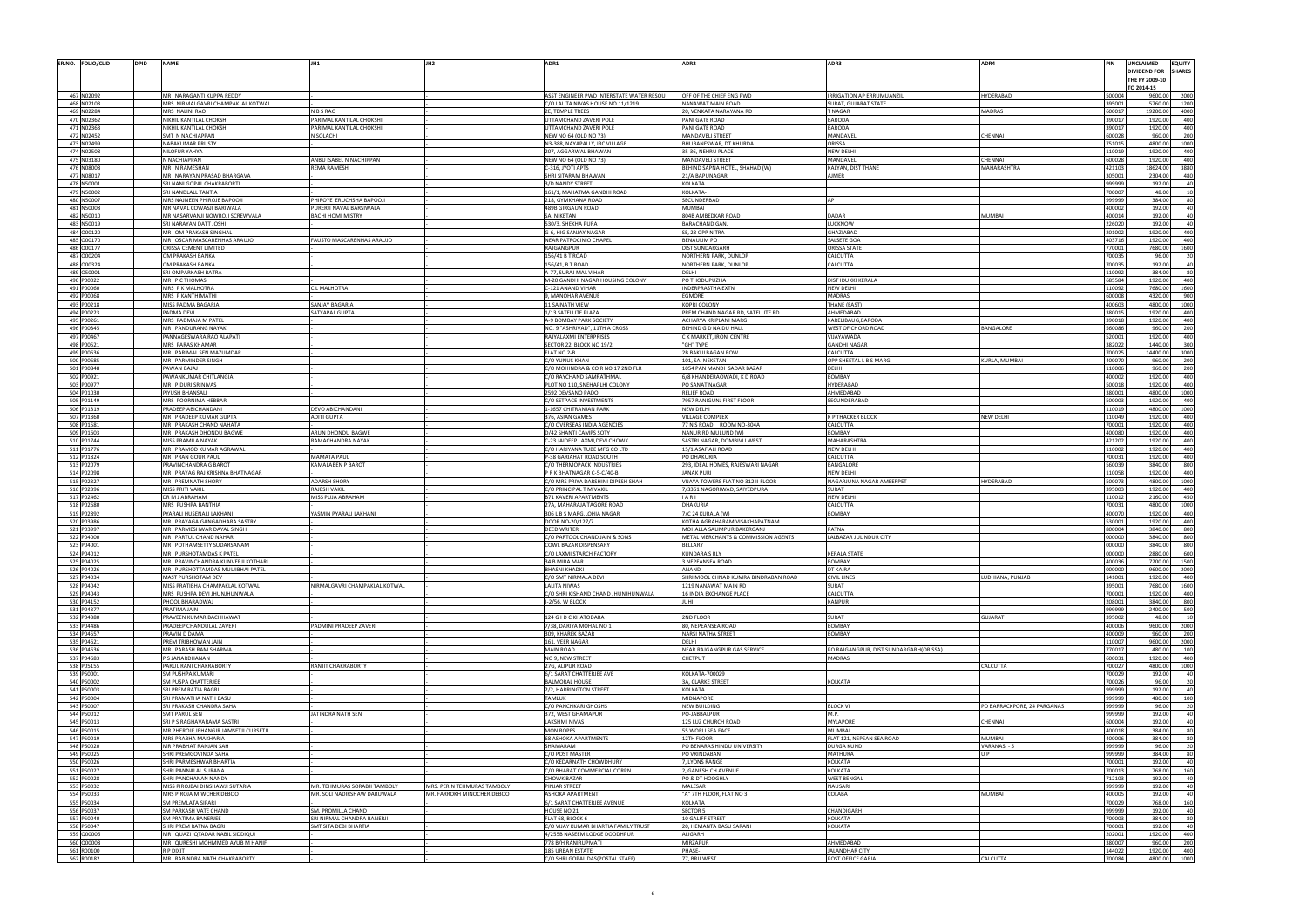| SR.NO. FOLIO/CLID<br><b>DPID</b>                                   | <b>NAME</b>                                              |                                    |                      | ADR1                                                | ADR2                                                       | ADR3                                                       | ADR4             |                       | UNCLAIMED<br><b>DIVIDEND FOR</b><br>THE FY 2009-10<br>TO 2014-15 |
|--------------------------------------------------------------------|----------------------------------------------------------|------------------------------------|----------------------|-----------------------------------------------------|------------------------------------------------------------|------------------------------------------------------------|------------------|-----------------------|------------------------------------------------------------------|
| 563 R00256                                                         | MRS RADHA RANI CHOUDHURI                                 | SACHIN CHOUDHURI                   |                      | 10/A PADMANATH LANE                                 | SHYAMBAZAR                                                 | CALCUTTA 700004                                            |                  | 700004                | 1920.00                                                          |
| 564 R00266<br>565 R00398                                           | ANAND DAMODAR NENE<br>MRS RAGINI MOHAN KULKARNI          | SAUMIL MOHAN KULKARNI              |                      | 281 JOSEPH WADI GUSTIRI BLDG R N 20<br>122 MONALISA | 3RD FLOOR, S VIVEKANAND ROAD<br>BOMANJI PETIT ROAD         | <b>GOREGAON (WEST)</b><br><b>BOMBAY</b>                    | <b>MUMBAI</b>    | 400062<br><b>LOOO</b> | 7200.00<br>1920.00                                               |
| 566 R00400                                                         | MRS RAGINI SINGH                                         |                                    |                      | D-26 NEW AGRA                                       | AGRA                                                       | U P                                                        |                  | 282005                | 3840.00                                                          |
| 567 R00733                                                         | MR RAJENDRA BAFNA                                        |                                    |                      | 3002, KRISHNA TEXTILE MARKET                        | RING ROAD                                                  | SURAT                                                      |                  | 395002                | 1920.00                                                          |
| 568 R00761                                                         | MR RAJENDRA JETHALAL SHAH                                | PURNIMA RAJENDRA SHAH              |                      | 603 CLASSIC SONARGRAM                               | LAXMAN MHATRE MARG NAVAGAON                                | DAHISAR WEST BOMBAY                                        |                  | 100068                | 1920.00                                                          |
| 569 R00897                                                         | RAJENDRAKUMAR JANI                                       |                                    |                      | <b>SRASHMI SOCIETY</b>                              | NEAR AMBALAL PARK, KARELI BAUG                             | <b>BARODA</b>                                              |                  | annr                  | 1920.00                                                          |
| 570 R01005                                                         | MR RAJESH KUMAR AGRAWAL                                  |                                    |                      | C/O SHRI GOVIND DAS AGRAWAL                         | NEAR CITY M P E B OFFICE                                   | GADARWARA (M P)                                            |                  | 187551                | 3840.00                                                          |
| 571 R01299                                                         | MISS RAJNI BHATNAGAR                                     | KAMLA DEVI BHATNAGAR               |                      | D-263 DURGA MARG                                    | <b>BANI PARK</b>                                           | JAIPUR, RAJASTHAN                                          |                  | 302016                | 1920.00                                                          |
| 572 R01333                                                         | RAJNIKANT PARIKH                                         |                                    |                      | 17/358 MIRA SOCIETY                                 | <b>SHANKER SHETH ROAD</b>                                  | <b>PUNE</b>                                                |                  | 411037                | 4800.00                                                          |
| 573 R01345                                                         | MRS RAJO DAVID                                           |                                    |                      | 20 2ND CANAL CROSS ROAD                             | GANDHI NAGAR, ADYAR                                        | <b>MADRAS</b>                                              |                  | 60002                 | 1920.00                                                          |
| 574 R01352                                                         | MR RAJU AITHA                                            |                                    |                      | C/O AITHA RAMULU, KASBA GALLI                       | H NO-2-3-21 BIGBAZAR                                       | NIZAMABAD                                                  |                  | 50300                 | 2160.00                                                          |
| 575 R01380                                                         | <b>RAMESH SHRIVASTAV</b>                                 |                                    |                      | 76.GYAN KHAND IV                                    | NDIRAPURAM                                                 | GAZIABAD                                                   |                  | 20101                 | 1920.00                                                          |
| 576 R01476                                                         | MR RAKESH RAJ GUPTA                                      | <b>KALPANA GUPTA</b>               |                      | 26E BIREN ROY ROAD (EAST)                           | CALCUTTA                                                   |                                                            |                  | 700008                | 6720.00                                                          |
| 577 R01728                                                         | MR RAMA KOTESWARARAO ANKEM                               | NAGENDRA PRASAD ANKEM              |                      | 6-4-45/3 IIND FLOOR, NARSOJI BLDG                   | <b>HOLAKPUR</b>                                            | SECUNDERABAD                                               |                  | 500003                | 960.00                                                           |
| 578 R01777                                                         | RAMABEN MADHUSUDANBHAI DESAI                             |                                    |                      | "YOGIKUNJ" OPP OLD WATER TANK                       | NEAR SARDAR PATEL STATUE                                   | V V NAGAR 388120                                           |                  | 38812                 | 1920.00                                                          |
| 579 R01788                                                         | MR RAMACHANDRA NAYAK                                     | PRAMILA NAYAK                      |                      | C-23 JAIDEEP LAXMI, DEVI CHOWK                      | SASTRI NAGAR, DOMBIVLI WEST                                | MAHARASHTRA 421202                                         |                  | 421202                | 1920.00                                                          |
| 580 R01882                                                         | MR RAMANLAL J PARIKH                                     | <b>INDUMATI PARIKH</b>             |                      | 26, SOUTH MADA STREET                               | <b>TRIPLICANE</b>                                          |                                                            | <b>CHENNAI</b>   | 600005                | 2400.00                                                          |
| 581 R01970<br>582 R02097                                           | MR RAMENDRA KUMAR DHAR                                   |                                    |                      | C/O DHAR AGENCY                                     | 27, MAHATMA GANDHI ROAD                                    | CALCUTTA                                                   |                  | 700009<br>78100       | 1920.00                                                          |
| 583 R02195                                                         | <b>RAMESH KUMAR</b>                                      |                                    |                      | C/O M/S RAITANI ENGG WORKS                          | OPP ASSAM TOURIST LODGE                                    | RLY COLONY GUWAHATI 781001                                 |                  | 38001                 | 1920.00<br>960.00                                                |
| 584 R02196                                                         | RAMESH V SHAH<br><b>RAMESH V SHAH</b>                    | JAYSHREE R SHAH<br>JAYSHREE R SHAH |                      | AVANTIKA ASHVAMEGH, BUNGLOW NO-1                    | JAYSHAFALI FLAT RAW HOUSE<br>NR JAYSHAFLI FLATS ROW HOUSES | RING ROAD, AHMEDABAD 380015<br>SATTELITE, AHMEDABAD 380015 |                  |                       | 1920.00                                                          |
| 585 R02329                                                         |                                                          |                                    |                      | REMESH V SHAH, BUNGLOW NO-1                         |                                                            |                                                            |                  | 38001                 | 4800.00                                                          |
| 586 R02398                                                         | <b>RAMNARESH SAH</b><br>RANCHOD DAS PITTY                |                                    |                      | <b>GAUTAM BUDDHA COLONY</b><br>21-3-76 CHOWK        | JAIL ROAD, TILKA MANJHI<br>KASARTTA                        | BHAGALPUR (BIHAR) 812001<br>HYDERABAD A P 500002           |                  | 812002<br>500002      | 3072.00                                                          |
| 587 R02506                                                         | MR RANJEET SINGH DHANOYA                                 |                                    |                      | <b>H NO-5</b>                                       | SECTOR-7                                                   | PANCHKULA                                                  |                  | 3410                  | 1920.00                                                          |
| 588 R02533                                                         | MRS RANJU AGARWAL                                        |                                    |                      | C/O SARAWGI BROTHERS                                | RANDHIR PD STREET UPPER BAZAR                              | RANCHI BIHAR 834001                                        |                  | 33400                 | 1920.00                                                          |
| 589 R02700                                                         | MR RATAN CHAND CHORDIA                                   |                                    |                      | SHREE MAHALAKSHMI TRADERS                           | 42 GENERAL MUTHIA MUDALI STREET                            | SOWCARPET MADRAS 600079                                    |                  | 600079                | 1920.00                                                          |
| 590 R02937                                                         | RAVINDRA NATH PRASAD                                     | SAROJ PRASAD                       |                      | NO 18, BARIDIH WORKER S FLAT                        | BARIDIH                                                    | JAMSHEDPUR-831017                                          |                  | 831017                | 1440.00                                                          |
| 591 R02941                                                         | MR RAVINDRA RAI                                          | RAJKISHORI DEVI                    |                      | 13/4 TYPE-III P W D COLONY                          | <b>AIL ROAD</b>                                            | LUCKNOW (U P) 226002                                       |                  | 22600                 | 9600.00                                                          |
| 592 R02957                                                         | MR RAVURI SUBBA RAO                                      |                                    |                      | 16-1-486/C/4 FRONT OF MVSF                          | ENGG COLLEGE SAIDABAD                                      | HYDERABAD 500659                                           |                  | 50065                 | 1920.00                                                          |
| 593 R02958                                                         | MR RAVURI VENKATA JAYA KUMAR                             |                                    |                      | 16-1-486/C/4 FRONT OF MVSR                          | ENGG COLLEGE SAIDABAD                                      | HYDERABAD 500659                                           |                  | 500659                | 1920.00                                                          |
| 594 R02995                                                         | <b>SUNIL CHAURASIA</b>                                   | MRS REETA DEVI CHAURASIA           |                      | 255, RAJENDRA NAGAF                                 | STREET NO 8, LANE NO 7                                     | <b>DEHRADUN UP</b>                                         |                  | 248003                | 240.00                                                           |
| 595 R03048                                                         | MRS REKHA HATHIRAMANI                                    | LAL HATHIRAMANI                    |                      | B/7 SANGAM BHAVAN 1ST FLOOR                         | OPP STRAND CINEMA, COLABA                                  | <b>BOMBAY 400005</b>                                       |                  | 100005                | 1920.00                                                          |
| 596 R03135                                                         | REMESH CHANDRA MANILAL PATEL                             |                                    |                      | 202, VISHAT APPART                                  | <b>BETHI COLONY</b>                                        | <b>KHATODRA</b>                                            | SURAT 395 002    | 39500                 | 960.00                                                           |
| 597 R03189                                                         | <b>MRS RENU KAPOOR</b>                                   | <b>ALKA KAPOOR</b>                 |                      | 927, 1ST "B" CROSS                                  | S T BED                                                    | KORAMANGALA                                                | <b>BANGALORE</b> | 560034                | 1920.00                                                          |
| 598 R03307                                                         | MR RISHABH KUMAR TILGOTA                                 |                                    |                      | B NO 11 CZECH COLONY                                | SANATH NAGAR                                               | HYDERABAD 500018                                           |                  | 500018                | 4320.00                                                          |
| 599 R03409                                                         | MRS RITU SHRIVASTAV                                      | RAMA SHRIVASTAV                    |                      | 080 SEC 29                                          | <b>ACIDA</b>                                               |                                                            |                  | 201303                | 960.00                                                           |
| 600 R03413                                                         | MRS RITUBARNA MAULIK                                     |                                    |                      | C-31/35 MOHANNAGAR TOWNSHIP                         | <b>SALEM STEETL PLANT</b>                                  | <b>SALEM 636030</b>                                        |                  | 536030                | 1920.00                                                          |
| 601 R03563                                                         | RUBINA KHAN                                              |                                    |                      | 43 JINSI ROAD                                       | JAHANGIRA BAD                                              | <b>BHOPAL 462008</b>                                       |                  | 162008                | 1920.00                                                          |
| 602 R03568                                                         | MRS RUCHI KAUL                                           |                                    |                      | C/O MR RAM KAUL, HOTEL THE OBEROI                   | DR ZAKIR HUSSAIN MARG                                      | <b>NEW DELHI 110003</b>                                    |                  | 10003                 | 4800.00                                                          |
| 603 R03590                                                         | RUKHSANA SULTAN                                          |                                    |                      | <b>43 JINSI ROAD</b>                                | <b>JAHANGIRABAD</b>                                        | <b>BHOPAL</b>                                              |                  | 162001                | 1920.00                                                          |
| 604 R03835                                                         | MR RABINDRANATH KAR                                      |                                    |                      | 19 UNIVERSITY ROAD                                  | PO KUTCHERY                                                | ALLAHABAD                                                  |                  | 211002                | 1920.00                                                          |
| 605 R03841                                                         | MR R GOPAL NAIDU                                         |                                    |                      | NEW NO-39 CLARKS PET C ST                           | ARMASTRONG ROAD CROSS                                      | <b>BANGALORE</b>                                           |                  | 560001                | 960.00                                                           |
| 606 R03847                                                         | MR RAM KISHANDAS BURMAN                                  |                                    |                      | D-2, DRONACHARYA APARTMENTS                         | MAYUR VIHAR, PHASE-I                                       | NEAR A S N SCHOOL                                          | DELHI            | 19999                 | 7680.00                                                          |
| 607 R03853                                                         | MR RADHEY LAL GUPTA                                      |                                    |                      | 31/28 GHUMNI MAHAI                                  | KANPUR                                                     |                                                            |                  | 20800                 | 1920.00                                                          |
| 608 R03864                                                         | MR RAMESHCHANDRA LAXMICHAND MEHTA                        |                                    |                      | C/O M/S RAMESHCHANDRA SHIVLAL & CO                  | <b>GRAIN MARKET</b>                                        | JAMNAGAR SAURASHTRA                                        |                  | 361001                | 960.00                                                           |
| 609 R03866                                                         | MR RAM CHANDRA GUPTA                                     |                                    |                      | <b>HOSPITAL ROAD</b>                                | LAKHIMPUR KHERI                                            |                                                            |                  | 000000                | 19200.00                                                         |
| 610 R03959                                                         | SRI RAM KRIPAL PANDEY                                    | THE GAUHATI STOCK EXCHANGE LIMITED |                      | /O SHARE DEPARTMENT                                 | THE GAUHATI STOCK EXCHANGE LTD                             | SARAF BUILDING ANNEXE A T RD                               | <b>GAUHATI</b>   | 78100                 | 3840.00                                                          |
| 611 R04007                                                         | RENUKA ANAND                                             |                                    |                      | , KAMARAJA STREET                                   | KAIM 639001                                                |                                                            |                  | 3900                  | 1920.00                                                          |
| 612 R04101                                                         | MR RAJENDRA KUMAR TODI                                   | <b>VINOD KUMAR TODI</b>            |                      | C/O TODY TYRES                                      | CHANDRA MIRA BLDG, M I ROAD                                | JAIPUR 302001                                              |                  | 302001                | 1440.00                                                          |
| 613 R04371                                                         | RAVI SHANKAR LALL                                        |                                    |                      | 157 RAMKRISHNAPORE LANE                             | PO SHIBPORE                                                | <b>HOWRAH</b>                                              |                  | 711102                | 288.00                                                           |
| 614 R04477                                                         | RAMACHANDRA RAO CHERLA                                   |                                    |                      | C/O A NAGESWARA RAO                                 | INADU CO-OP URBAN BANK, MAIN ROAD                          | 5-11 S R HOUSE.CHANDANAGAR.R R DIST                        | HYDERABAD-500050 | 500050                | 384.00                                                           |
| 615 R04586                                                         | ROSS MURARKA FINANCE LTD                                 |                                    |                      | STERLING CENTRE                                     | 2ND FLOOR, DR A B ROAD                                     | WORLI, BOMBAY                                              |                  | 10001                 | 9600.00                                                          |
| 616 R04617                                                         | RATAN ARDESHER CHAKSAY                                   | EDULTI ARDESHIR CHOKSAY            |                      | 79/81 MEHER MANSION                                 | 2ND FLOOR, CHANDANWADI                                     | DHOHI TALAO                                                | <b>MUMBAI</b>    | 10000                 | 48960.0                                                          |
| 617 R05120                                                         | MR RICHARD ON D SOUZA                                    |                                    |                      | <b>GUPT NIKETAN</b>                                 | 403, RAJ NAGAR-I                                           | PALM COLONY                                                | <b>NEW DELHI</b> | 10045                 | 4800.00                                                          |
| 618 R05277                                                         | RAMA KANT SAXENA                                         | SANJAY SAKSENA                     | <b>VIVEK SAKSENA</b> | A51/2 SHANTI PATH                                   | <b>TILAK NAGAR</b>                                         | <b>JAIPUR</b>                                              |                  | 102004                | 9600.00                                                          |
| 619 R05286                                                         | RASHMI V MEH                                             |                                    |                      | T S 65 MARKET ROA                                   |                                                            |                                                            |                  |                       | 4800.0                                                           |
| 620 R05473                                                         | RAJAN VAIDYANATHAN                                       |                                    |                      | STANDARD CHARTERED BANK                             | CENTRALISED LOAN CENTRE, CONSUMER BANKING                  | 2ND FLR,58 ARMENIAN STREET, CHENNAI                        |                  | 600001                | 2400.00                                                          |
| 621 R05488                                                         | RASILA VINODRAY PAREKH                                   |                                    |                      |                                                     |                                                            |                                                            |                  | 999999                | 3072.00                                                          |
| 622 R08068                                                         | MR RANCHHODAS GOPALDAS VAIDYA                            | <b>KRANTI DEVI VAIDYA</b>          |                      | 11/A KARMACHARI NAGAR PART-1                        | NR KARMACHARI SCHOOL                                       | <b>GHATLODIYA</b>                                          | AHMEDABAD-61     | 999999                | 9600.00                                                          |
| 623 R50001                                                         | SRI RATANLAL BHARTIA                                     |                                    |                      | 4, OLD COURT HOUSE STREET                           | <b>KOLKATA</b>                                             |                                                            |                  | 700001                | 960.00                                                           |
| 624 R50002                                                         | SRI RAMASWAMI MAHADEVAN                                  |                                    |                      | GOMATHI 6                                           | <b>1ST MAIN ROAD</b>                                       | C I T COLONY                                               | CHENNAI          | 600004                | 384.00                                                           |
| 625 R50003                                                         | SRI RATANLAL MANTRY                                      |                                    |                      | 111, MAHATMA GANDHI ROAD                            | <b>KOLKATA</b>                                             |                                                            |                  | 700001                | 192.00                                                           |
| 626 R50004                                                         | SRI RAJKUMAR SINGH KASHWAL<br>SRI RATAN BURJORJI DUSTOOR |                                    |                      | <b>INDRA BHAWAN</b>                                 | TUKOGANJ                                                   | <b>INDORE</b>                                              |                  | 999999                | 96.00                                                            |
| 627 R50006<br>628 R50010                                           | SRI RADHAKISHAN SARAF                                    | SM NURGEY RATAN DUSTOOR            |                      | 14A, CHOWRINGHEE MANSIONS<br>62 BURTOLLA STREET     | 30 CHOWRINGHEE ROAD<br><b>KOLKATA</b>                      | <b>KOLKATA</b>                                             |                  | 700016<br>700007      | 1920.00<br>960.00                                                |
| 629 R50012                                                         | <b>SM RATNI DEBI KAJARIA</b>                             |                                    |                      | 22, BONFIELDS LANE                                  | <b>KOLKATA</b>                                             |                                                            |                  |                       | 4416.00                                                          |
| 630 R50013                                                         | RAMMIRANJAN KEDIA                                        |                                    |                      | P/3 KALAKAR STREET                                  | <b>KOLKATA</b>                                             |                                                            |                  | 99999<br>700007       | 48.00                                                            |
| 631 R50016                                                         | MRS RASHMI SHRIKANT                                      | MANESH LAXMIDAS SHRIKANT           |                      | 41B SUDHA KALASH                                    | <b>HARKNESS ROAD</b>                                       | <b>MUMBAI</b>                                              |                  | 400026                | 192.00                                                           |
| 632 R50017                                                         | MR RAMESHWAR MUKUNDDAS GUPTA                             |                                    |                      | 3/392 JAWAHARNAGAR                                  | JAIPUR                                                     |                                                            |                  | 302004                | 192.00                                                           |
| 633 R50018                                                         | <b>MR RAJIV GUPTA</b>                                    |                                    |                      | <b>8A CARIMCHAD ROAD</b>                            | MUMBAI                                                     |                                                            |                  | 10002                 | 576.00                                                           |
| 634 R50020                                                         | <b>MRS RADHA BAYEE</b>                                   |                                    |                      | 5A BEYSACK STREET                                   | <b>KOLKATA</b>                                             |                                                            |                  | 700007                | 192.00                                                           |
| 635 R50021                                                         | MR RAMCHHODLAL PITAMBERDAS SHAH                          | SHANTABEN RANCHHODLAL SHAH         |                      | MODI KHANA                                          | NEAR SARDAR BHAWAN                                         | <b>BARODA</b>                                              |                  | 999999                | 192.00                                                           |
| 636 R50022                                                         | <b>SM RADHA BAI</b>                                      |                                    |                      | C/O SITARAM MAHABIRPRASAD                           | 76 COTTON STREET                                           | <b>KOLKATA</b>                                             |                  | 700007                | 192.00                                                           |
| 637 R50023                                                         | SHRI RAGHUNATH PRASAD MUSSADY                            |                                    |                      | 6, MOHLLA BUNDELKHANDI                              | <b>MIRZAPUR</b>                                            | U P                                                        |                  | 999999                | 192.00                                                           |
| 638 R50025                                                         | SM RAMI DEBI SHARMA                                      |                                    |                      | 7A KAILAS SAH LANE                                  | <b>KOLKATA</b>                                             |                                                            |                  |                       | 384.00                                                           |
| 639 R50028                                                         | DR RAMSWAROP DEOTADIAN TIWARI                            |                                    |                      | CF-397 SALT LAKE CITY EXT                           | <b>KOLKATA</b>                                             |                                                            |                  | 700007<br>700064      | 2112.00                                                          |
| 640 R50030                                                         | <b>SM RAJANMAL</b>                                       | SHRI B. MAHADEVAN                  |                      | 156-157. M G R ROAD                                 | <b>K R NAGAR</b>                                           | <b>CHENNAI</b>                                             |                  | 600093                | 192.00                                                           |
| 641 R50031                                                         | SHRI RAJINDER PAL SOOD                                   |                                    |                      | ASST. PROF. IN ELECT. ENGG.                         | REGIONAL ENGG. COLLEGE                                     | KURUKSHETRA                                                | (HARYANA)        | 999999                | 96.00                                                            |
| 642 R50032                                                         | SHRI RAMESHWAR MUKUNDDAS GUPTA                           | SM. SHUSILA RAMESHWAR GUPTA        |                      | 3/392, JAWAHARNAGAR                                 | <b>JAIPUR</b>                                              |                                                            |                  | 02004                 | 384.00                                                           |
| 643 R50033                                                         | SHRI RAGHUVEER NAGESH NAIK                               | SHRI VITHAL NAGESH NAIK            |                      | 11/6, HIMALAYA                                      | WORLI SEA FACE ROAD                                        | <b>WORLI</b>                                               | <b>MUMBAI</b>    | 400018                | 192.00                                                           |
| 644 R50043                                                         | SMT. RAMA DEVI BAGRI                                     |                                    |                      | C/O MANDHRA & CO.                                   | I-B, OLD POST OFFICE ST.                                   | <b>KOLKATA</b>                                             |                  | 700001                | 192.00                                                           |
| 645 R50044                                                         | SRI RAJENDRA KUMAR MOHTA                                 |                                    |                      | M/S SWIL LIMITED                                    | 27A, CAMAC STREET                                          | <b>KOLKATA</b>                                             |                  | 700016                | 384.00                                                           |
| 646 R50048                                                         | SHRI RADHEY SHYAM SHARMA                                 |                                    |                      | 72/1, DR. NILMONI SARKAR STREET                     | <b>KOLKATA</b>                                             |                                                            |                  | 700090                | 192.00                                                           |
| 647 R50059                                                         | SM. RAJALAKSHMI NARAYANAN                                | P S NARAYANAN                      |                      | <b>B-404, GOKUL PARADISE</b>                        | THAKUR COMPLEX, KANDIVALI(EAST)                            | <b>MUMBAI</b>                                              |                  | 10010                 | 960.00                                                           |
| 648 S00051                                                         | S HARI HARAN                                             |                                    |                      | E-4/120, MAHAVIR NAGAR                              | ARERA COLONY                                               | <b>BHOPAL</b>                                              |                  | 462016                | 960.00                                                           |
| 649 S00154                                                         | S PALANICHAMY                                            |                                    |                      | 18A MUNIYANDI KOVIL ST                              | <b>BOSE LANE, SELLUR</b>                                   | <b>MADURAI</b>                                             |                  | 625002                | 1920.00                                                          |
| 650 S00327                                                         | SACHIN CHOUDHURI                                         | RADHA RANI CHOUDHURI               |                      | 10/A PADMANATH LANE                                 | SHYAMBAZAR                                                 | CALCUTTA                                                   |                  | 700004                | 1920.00                                                          |
| 651 S00498                                                         | SAKTI DHAR                                               |                                    |                      | C/O CHAYAN                                          | 11, JAGANNATH TEWARY ROAD                                  | <b>DUM DUM CANT</b>                                        | CALCUTTA         | 70002                 | 960.00                                                           |
| 652 S00548                                                         | SAMBHUNATH MAZUMDAR                                      |                                    |                      | 5B MICHAEL DUTTA STREET                             | CALCUTTA                                                   |                                                            |                  | 700023                | 4800.00                                                          |
| 653 S00551                                                         | SAMEER KASAMALI VIRANI                                   |                                    |                      | <b>B-302 MADHUBAN APTS</b>                          | OFF YARI ROAD                                              | NEXT TO GULSHAN COLONY                                     | <b>MUMBAI</b>    | 400061                | 1920.00                                                          |
|                                                                    | SAMEER SUDERSHAN BHATIA                                  |                                    |                      | D-4/13 MODEL TOWN                                   | DELHI                                                      |                                                            |                  | 10009                 | 2400.00                                                          |
|                                                                    |                                                          |                                    |                      |                                                     |                                                            |                                                            |                  |                       | 1920.00                                                          |
|                                                                    |                                                          |                                    |                      |                                                     |                                                            |                                                            |                  |                       |                                                                  |
|                                                                    | SANDHYA VASANT RAO SURYAVANSHI                           | SANJAY VASANTRAO SURYAVANSHI       |                      | NO 9 SHUBHANKAROTI 8TH RD                           | CHEMBUR                                                    | <b>BOMBAY</b>                                              |                  | 400071                |                                                                  |
|                                                                    | <b>SANJAY JAIN</b>                                       |                                    |                      | C/O PRINTMAN ASSOCIATES                             | T-564, NOVELTY CHAMBER, IDGAH CIRCLE                       | <b>CHAMELIAN ROAD</b>                                      | DELHI            | 10006                 | 960.00                                                           |
| 654 S00554<br>655 S00717<br>656 S00937<br>657 S01028<br>658 S01305 | <b>SANJAY MOHAN</b><br>SANTOSH LARA                      | MANGAL CHAND LARA                  |                      | 4674 SHORA KOTHI<br>111/19 GURU NANAK ST            | PAHARGANJ<br><b>KEWAL PARK</b>                             | <b>NEW DELHI</b><br>DELHI                                  |                  | 110055<br>110033      | 1440.00<br>960.00                                                |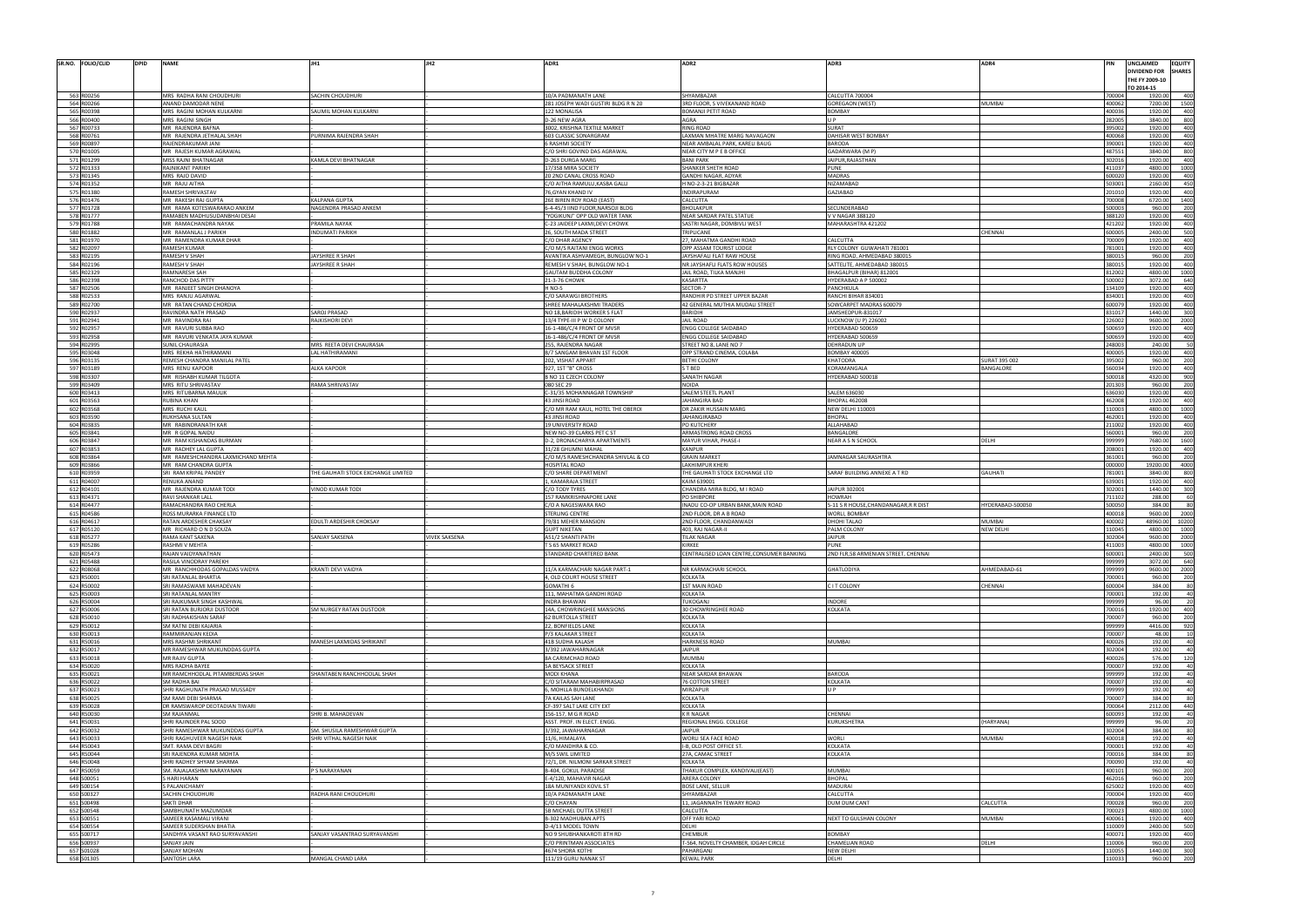| SR.NO. FOLIO/CLID<br><b>DPID</b> | <b>NAME</b>                                            | JH1                          | JH <sub>2</sub>          | ADR1                                                            | ADR <sub>2</sub>                                                 | ADR3                                             | ADR4                     | PIN              | UNCLAIMED                    | <b>EQUITY</b>            |
|----------------------------------|--------------------------------------------------------|------------------------------|--------------------------|-----------------------------------------------------------------|------------------------------------------------------------------|--------------------------------------------------|--------------------------|------------------|------------------------------|--------------------------|
|                                  |                                                        |                              |                          |                                                                 |                                                                  |                                                  |                          |                  | DIVIDEND FOR                 | <b>SHARES</b>            |
|                                  |                                                        |                              |                          |                                                                 |                                                                  |                                                  |                          |                  | THE FY 2009-10<br>TO 2014-15 |                          |
| 659 S01386                       | SARASVATI CHENNAKESAYAN                                | BALAPA CHENNAKESAVAN         |                          | W-1/1 ANNANAGAR WEST EXT                                        | <b>MADRAS</b>                                                    |                                                  |                          | 600101           | 4800.00                      | 100                      |
| 660 S01418                       | SARATH KUMAR KONATHAM                                  |                              |                          | PLOT NO 152, ROAD NO 3                                          | MADHURA NAGAR, NEREDMETT "X" ROADS                               | RAMAKRISHNAPURAM                                 | ECUNDERABAD              | 500094           | 960.00                       | - 201                    |
| 661 S01805                       | SATISH KUMAR                                           |                              |                          | <b>B-49 JIGAR VIHAR</b>                                         | MORADABAD                                                        |                                                  |                          | 244001           | 1920.00                      |                          |
| 662 S01870<br>663 S01923         | JLAGA RATCHAGAN T<br>SATYA PRAKASH SINGH               | SATHYAVATHY U                |                          | 52 FIRST MAIN ROAD<br>D-26 NEW AGRA                             | <b>NDIRA NAGAR</b><br><b>AGRA</b>                                | MADRAS                                           |                          | 600020<br>282005 | 5760.00<br>3840.00           | 1200<br>80               |
| 664 S01952                       | SATYANARAYAN BALDUA                                    |                              |                          | S N BALDUA                                                      | C-12 RCW COLONY                                                  | GUPAL NGR, BILASPUR M P                          |                          | 495663           | 1920.00                      | 400                      |
| 665 S01995                       | SAUMIL MOHAN KULKARNI                                  | RAGINI MOHAN KULKARNI        |                          | 122 MONALISA                                                    | BOMANJI PETIT ROAD                                               | BOMBAY                                           |                          | 400036           | 1920.00                      |                          |
| 666 S02123<br>667 S02245         | SAVITRI H BHARWANI<br>SEERAT CHAND CHAURASIA           | NANDLAL H BHARWANI           |                          | 402, MARINE APARTMENTS<br>MADHUSUDAN NAGAR                      | UHU TARA ROAD<br>PO TULSIPUR                                     | SANTACRUZ (WEST)                                 | <b>MUMBAI</b><br>CUTTACK | 100049<br>753008 | 1920.0<br>10560.00           | 2200                     |
| 668 S02280                       | SELI MATHAN                                            |                              |                          | MIYAKANA DRIVES & CONTROLS PVT LTD                              | 13, UDYOG BHAVAN, SONAWALA LANE                                  | <b>GOREGAON (E</b>                               | <b>MUMBAI</b>            | 400063           | 960.00                       |                          |
| 669 S02376                       | SHAHANAZ ASHIKALI LAKHANI                              | ASHIKALI MUSENALI LAKHANI    |                          | 306 L B S MARG LOHIA NAGAR                                      | '/C24 KURALA WEST                                                | <b>BOMBAY</b>                                    |                          | 400070           | 1920.0                       | 40                       |
| 670 S02386                       | SHAHIDA MOHAMED                                        |                              |                          | 128/B FIRST FLOOR                                               | SOUTHERN AVENUE                                                  | CALCUTTA                                         |                          | 700029<br>500044 | 1920.00<br>960.00            |                          |
| 671 S02561<br>672 S02787         | SHAKUNTALA RANGAVAJJULA<br>SHANTABEN CHATURBHAI PATEI  |                              |                          | B-26,F-5,MIG-2<br>485/5 A K SHAH BUILDING                       | <b>BAGH LINGAMPALLY</b><br><b>1ST FLOOR, REVDI BAZAR</b>         | <b>HYDERABAD</b><br>AHMEDABAD                    |                          | 380002           | 1920.00                      | - 20<br>400              |
| 673 S02808                       | SHANTABEN MUKUNDLAL SHAH                               | MUKUNDLAL PURUSHOTAMDAS SHAH |                          | <b>LAHERI PURA</b>                                              | KHARADIVAD, APANA HOUSE                                          | <b>BARODA</b>                                    |                          | 390001           | 1920.00                      |                          |
| 674 S02898                       | MR SHANTI PRAKASH CHAUDHARY                            | <b>KRISHNA CHAUDHARY</b>     | ANNU RAG CHAUDHARY       | 40/8 KRISHNA BHAVAN                                             | KRISHNA COLONY                                                   | <b>BHIWANI HARYANA</b>                           |                          | 125021           | 2400.00                      |                          |
| 675 S03072                       | MRS SHARDABEN K PATEI                                  | KANTILAL S PATEL             |                          | 2 BHUVAN SOM APARTMENT CAMP ROAD                                | NR RAJASTAN HOSPITAL, SHAHIBAG                                   | AHMEDABAD                                        |                          | 380004           | 960.0                        |                          |
| 676 S03243<br>677 S03372         | MR SHASHIKANT G MADKAIKER<br>MR SHEO SHAKAR PRASAD     |                              |                          | 142 M B RAUT ROAD<br>C/O SH SACHITANAND PRASAD                  | ULHAS 3RD FLOOR, SHIVAJI PARK<br>CENTRAL WATER COMMISSION, 177-B | BOMBAY<br>SHRIKRISHNAPUF                         |                          | 400028<br>800001 | 960.00<br>1920.00            | - 200<br>400             |
| 678 S03389                       | MISS SHERRY RIKHYE                                     | NAZLI LALVANI                |                          | 1ST FLOOR, "JHANSI CASTLE"                                      | 7, COOPENRAGE ROAD                                               | FORT, BOMBAY                                     |                          | 400039           | 3840.00                      |                          |
| 679 S03418                       | SHILA HIMATSINGKA                                      |                              |                          | 116E, S K PURI                                                  | PATNA                                                            |                                                  | <b>BIHAR</b>             | 800001           | 2400.00                      |                          |
| 680 S03461                       | MRS SHIPRA ROY                                         | <b>SUSHMITA ROY</b>          |                          | C/O MR D P CHOWDHURY                                            | 71 N K GHOSHAL ROAD                                              | CALCUTTA                                         |                          | 700042           | 960.00                       |                          |
| 681 S03642<br>682 S03767         | MRS SHOBHA SABOO                                       |                              |                          | P 15/2/1 SOUTHERN AVENUE                                        | 2ND FLOOR                                                        | <b>CALCUTTA</b>                                  |                          | 700029           | 1920.00                      | 400                      |
| 683 S03820                       | MR SHRIBHAGWAN AGRAWAL<br>MR SHRINIWAS MIRJI           | SONA MIRJI                   |                          | 23/8(2) LOHA MANDI BAZAR<br>12 PANCH KUTIR, NARIMAN ROAD        | <b>AGRA</b><br><b>VILE PARLE EAST</b>                            | BOMBAY                                           |                          | 282002<br>400057 | 4800.00<br>1920.00           | 100                      |
| 684 S03822                       | SHRINIWAS SHRIKISAN BHUTADA                            |                              |                          | 692 BUDHWAR PETH                                                | <b>BAKUL CHAMBERS</b>                                            | <b>PUNE</b>                                      |                          | 411002           | 960.0                        |                          |
| 685 S03855                       | MRS SHUBHA ARORA                                       |                              |                          | B-14, CENTRAL EXCISE & CUSTOMS                                  | OFFICER S FLATS, KATRAK ROAD                                     | WADALA, BOMBAY                                   |                          | 400031           | 7680.00                      | 1600                     |
| 686 S03951                       | MR SHYAM SUNDER KEDIA                                  |                              |                          | C/O SHYAM SUNDER GUPTA                                          | 169 COTTON STREET                                                | CALCUTTA                                         |                          | 700007           | 4800.00                      | 100                      |
| 687 S04046<br>688 S04068         | SIMMI ARORA<br>MRS SIRISHA MOVVA                       | RAMASESHAIAH MOVVA           |                          | H NO 2508/8<br>4-69-5/B LAWSON S BAY COLONY                     | SHAKTI NAGAR<br>VISAKHAPATNAM                                    | AMRITSAR                                         |                          | 143001<br>530017 | 1920.00<br>7680.00           | 400<br>1600              |
| 689 S04201                       | MISS SMITA NANDKUMAR PATIL                             |                              |                          | POST MASWAN                                                     | <b>TAL: PALGHAR</b>                                              | <b>DIST THANE</b>                                | MAHARASHTRA              | 101404           | 1920.00                      | 400                      |
| 690 S04440                       | SONALBEN MADHUSUDANBHAI DESAI                          |                              |                          | "YOGIKUNJ" OPP OLD WATER TANK                                   | NEAR SARDAR PATEL STATUE                                         | V V NAGAR                                        |                          | 388120           | 1920.00                      | 400                      |
| 691 S04536                       | MRS SRIDEVI PULUMATI                                   |                              |                          | 35 S B H COLONY                                                 | KOTHAWADA                                                        | WARANGAL                                         |                          | 506002           | 1920.00                      |                          |
| 692 S04559                       | <b>SRINIVAS K</b>                                      |                              |                          | C/O GOPALA KRISHNA RICE & OIL MILL                              | GURBABADI ROAD                                                   | NIZAMABAD                                        |                          | 503002           | 960.00                       | - 201<br>40 <sup>1</sup> |
| 693 S04571<br>694 S04629         | MR SRINIVASA YAMUNAN<br>SUBHADRABEN NARENDRABHAI PATEL |                              |                          | 22 THIRD STREET<br>"CHARUJ" A/1 BHAGYALAXMI SOCIETY             | ABIRAMA PURAM<br>BEHIND GANESH DAIRY                             | <b>MADRAS</b><br>ANAND                           |                          | 600018<br>388001 | 1920.00<br>1920.00           | 400                      |
| 695 S04685                       | MR SUBHASH CHANDRA SUREKA                              |                              |                          | 189 MAHATMA GANDHI ROAD                                         | 2ND FLOOR                                                        | CALCUTTA                                         |                          | 700007           | 1920.00                      | 40 <sup>1</sup>          |
| 696 S04721                       | MR SUBHASHCHANDRA H SONI                               |                              |                          | VANIAYAWAD                                                      | OPP VITHALNATH MANDIR                                            | <b>JMBERGAON</b>                                 |                          | 396170           | 1920.00                      | 400                      |
| 697 S04809                       | MR SUDARSHAN SUKHANI                                   |                              |                          | S-190 GREATER KAILASH PART II                                   | NEW DELHI                                                        |                                                  |                          | 110001           | 1920.00                      |                          |
| 698 S04823<br>699 S04884         | MRS SUDERSHAN SHARMA<br>MRS SUDHA KOVELAMUDI           | <b>RANI KAKANI</b>           |                          | W/O DR DHARAM PAUL SHARMA<br>J 1101 RELIANCE TOWNSHIP           | NEW COLONY, OPP OLD UNA BUS ADDA<br>PIPLOD                       | <b>UNA ROAD</b><br>SURAT                         | HOSHIARPUR (PUNJAB)      | 146001<br>395007 | 1920.00<br>1920.00           | 400<br>400               |
| 700 S05000                       | MR SUDIP KUMAR GHOSE                                   |                              |                          | RESEARCH OFFICER, DIS DEAP                                      | RESERVE BANK OF INDIA, CENTRAL OFF                               | <b>BOMBAY</b>                                    |                          | 400023           | 1920.00                      |                          |
| 701 S05010                       | MRS SUGANDHA VASANT SAWANT                             | VASANT KESHAV SAWANT         |                          | 5 KAMAL KUNJ TEJPAL SCHEME ROAD                                 | NO 1 VILE PARLE (EAST)                                           | <b>BOMBAY</b>                                    |                          | 400057           | 960.00                       | 201                      |
| 702 S05057                       | SUJATHA RAMIREDDY                                      |                              |                          | C/O DR R VISWANATHA REDDY                                       | 46-679 NEAR HOTEL LAXMI NIVAS                                    | BUDHAWARAPET KURNOOL                             |                          | 518002           | 1920.00                      |                          |
| 703 S05103<br>704 S05171         | MR SUKUMAR HAZRA                                       | SANTI HAZRA                  |                          | SANTIKUNJA VILL FATEPUR                                         | PO ULUBERIA                                                      | <b>JIST HOWRAH</b>                               |                          | 711315<br>781001 | 2304.00<br>960.00            | 480<br>200               |
|                                  |                                                        |                              |                          |                                                                 |                                                                  |                                                  |                          |                  |                              |                          |
|                                  | MRS SUMAN BHATI                                        |                              |                          | C/O S P BHATI & CO                                              | GROUND FLOOR, SHAHEDA MARKET                                     | S ROAD GUWAHATI                                  |                          |                  |                              |                          |
| 705 S05190<br>706 S05218         | MR SUMAN KUMAR SHARMA<br>MRS SUMANA KRISHNAMURTHY      | <b>ASHA SHARMA</b>           |                          | 94, BALRAMPUR HOUSE<br>NO 9, (ASHRIVAD), 11TH A CROSS           | ALLAHABAD<br>BEHIND G D NAIDU HALL                               | WEST OF CHORD ROAD, KARNATAKA STATE              | <b>BANGALORE</b>         | 211002<br>560086 | 9600.00<br>2160.00           | 2000                     |
| 707 S05246                       | SOMESH KAPUR                                           | MRS SUMEN KAPUR              |                          | C5/31, SAFDARJUNGDEV AREA                                       | NEW DELHI                                                        |                                                  |                          | 110016           | 3360.00                      |                          |
| 708 S05442                       | SUNIL KULKARNI                                         |                              |                          | DAVANAGORE COTTON MILLS COLONY                                  | DAVANAGORE                                                       | <b>KARNATAKA STATI</b>                           |                          | 577003           | 1920.00                      | 400                      |
| 709 S05555                       | SUNILBHAI DINUBHAI DESAI                               |                              |                          | SHREEJI FIANANCIAL SERVICES                                     | F/4 "KISHOR PLAZA" STATION ROAD                                  | <b>DIST ANAND</b>                                |                          | 388001           | 960.00                       | - 20                     |
| 710 S05571<br>711 S05603         | MR SUNILMAY SAHA<br><b>SUNITA DEVI</b>                 |                              |                          | H-1483 CHITTARANJAN PARK<br>5-9-777 GUNFOUNDRY                  | NEW DELHI<br>HYDERABAD                                           |                                                  |                          | 110019<br>500001 | 9600.00<br>1920.00           | 2000<br>400              |
| 712 S05617                       | VIRS SUNITA GOPALKRISHNA                               |                              |                          | 12 VITHAL APTT NO 2 S V P ROAD                                  | BORIVILL (W) BOMBAY                                              |                                                  |                          | 100103           | 960.0                        |                          |
| 713 S05618                       | MRS SUNITA GOPALKRISHNA                                |                              |                          | 12 VITHAL APTT NO 2 S V P ROAD                                  | BORIVILI (W)                                                     | <b>BOMBAY</b>                                    |                          | 400103           | 960.00                       | 200                      |
| 714 S05666                       | MRS SUNITA MANNUR                                      |                              |                          | 1/B SANTISIKARA APTS                                            | RAJ BHAVAN ROAD                                                  | IYDERABAD, A P                                   |                          | 500482           | 960.00                       | 200                      |
| 715 S05813<br>716 S05952         | MR SURENDRA DEVINENI<br>MR SURESH KUMAR                |                              |                          | <b>42 JURD CROSS ST</b><br>C/O M/S RAITANI ENGG WORKS           | M K R NAGAR<br>OPP ASSAM TOURIST LODGE                           | <b>IADRAS</b><br>RLY COLONY GUWAHATI             |                          | 781001           | 1920.00<br>1920.00           | 400<br>400               |
| 717 S06054                       | <b>SURESH VISPUTE</b>                                  |                              |                          | B-7 ASAVARI HSG SOC, IDEAL COLONY                               | POUD ROAD, KOTHRUD                                               | <b>PUNE</b>                                      |                          | 411029           | 1920.00                      | 400                      |
| 718 S06055                       | MR SURESH YESHWANT BARODEKAR                           | SHUBHA SURESH BARODEKAR      | NEELESH SURESH BARODEKAR | 5 LAXMI SADAN 281 B A KHIMJI MARG                               | <b>MATUNGA</b>                                                   | <b>BOMBAY</b>                                    |                          | 400019           | 9600.00                      | 2000                     |
| 719 S06489                       | <b>SUSHMA SHARMA</b>                                   |                              |                          | 41 NEEL STREET                                                  | MEERUT CITY                                                      | U P 2                                            |                          | 250002           | 1920.00                      | 400<br>200               |
| 720 S06494<br>721 S06625         | SHIPRA ROY<br>SYAMALA VEMULAPATI                       | <b>SUSHMITA ROY</b>          |                          | C/O MR D P CHOWDHURY<br>APARTMENT NO 14/8, 6-3-562/14           | 71 N K GHOSHAL ROAD<br><b>VIJAYA APARTMENTS</b>                  | CALCUTTA<br><b>ERRUM MANZIL</b>                  | HYDERABAD                | 700042<br>500482 | 960.00<br>7200.00            | 1500                     |
| 722 S06740                       | S.V.HARIHARAN                                          | S.H.VENKATRAMANI             |                          | C/O ANAND KUTIR TRUST                                           | KERALA BRAHMANA SABHA                                            | <b>CHANDRA NAGAR</b>                             | PALAKKAD, KERALA         | 678007           | 5568.00                      | 1160                     |
| 723 S07021                       | UBODH KUMAR BANERJEA                                   |                              |                          | TEACHER ARADANGA (EAST OF OLD STN)                              | PO ASANSOL, DIST BURDWAN                                         | <b>WEST BENGAL</b>                               |                          | 713101           | 7680.00                      | 1600                     |
| 724 S07024                       | SITARAM GOPAL TAKALKER                                 |                              |                          | RAOPURA SHIAPURA                                                | AMLIFALIA                                                        | BARODA                                           |                          | 390001           | 9600.00                      | 200                      |
| 725 S07025<br>726 S07026         | SURESH KRISHNAJI BHATE<br>PT SHIVADATTA SHARMA         |                              |                          | C/O AMERICAN EXPRESS INTL BANKING CORPN<br>C/O PT JIT LAL ISSAR | PO BOX-507<br>KUTI MAI NARANI DEVI W NO-15                       | MUMBAI<br>DERADOON ROAD RISHIKESH DIST DEHRADOON |                          | 400001<br>248001 | 3840.00<br>7680.00           | 800<br>1600              |
| 727 S07028                       | SHIKHAR CHAND JAIN                                     |                              |                          | 578 GALI BAZAZAN                                                | SADAR BAZAR                                                      | DFLHI                                            |                          | 110001           | 1920.00                      | 400                      |
| 728 S07032                       | URAJMAL BAYTI                                          |                              |                          | OLD SONARI                                                      | DOMUHARI ROAD                                                    | <b>JAMSHEDPUR</b>                                |                          | 831011           | 3840.00                      | 800                      |
| 729 S07036                       | SHAIL KUMARI                                           |                              |                          | CF-397 SALT LAKE CITY EXTN                                      | CALCUTTA                                                         |                                                  |                          | 700064           | 76800.0                      | 16000                    |
| 730 S07044                       | SAVITRI DEVI BHALLA<br>SHANKARRAO JADHAV               | KUSUM GANESH HERWADKAR       |                          | R14/59 NEW RAJ NAGAR<br>ALKANKSHA NEAR M S TALKIES              | NEW GHAZIABAD<br>PALACE ROAD                                     | <b>BARODA</b>                                    |                          | 000000<br>390001 | 7680.00<br>5760.00           | 1600<br>1200             |
| 731 S07052<br>732 S07057         | <b>SAILABALA COONDOO</b>                               |                              |                          | UMA KUTIR OLD HOSPITAL RD, SUJAN BAGAN                          | PO CHINSURA                                                      | DIST HOOGHLY, W B                                |                          | 712101           | 1920.00                      | 400                      |
| 733 S07058                       | S S IYENGAR                                            |                              |                          | <b>SURABHI 144/1</b>                                            | 8TH MAIN, MALLESWARAM                                            | <b>BANGALORE</b>                                 |                          | 560003           | 3840.00                      | -800                     |
| 734 S07059                       | SYAMADAS CHATTERJEE                                    |                              |                          | 91 BALLYGUNGE PLACE                                             | CALCUTTA                                                         |                                                  |                          | 700019           | 4800.00                      | 1000                     |
| 735 S07060                       | SHANKAR DAMODAR KULKARNI                               | SUSHILABAI SHANKAR KULKARNI  |                          | 29 B/642 LOKMANYA NAGAR                                         | PUNE                                                             |                                                  |                          | 411030           | 19200.00                     | 4000                     |
| 736 S07071<br>737 S07072         | <b>SV HARIHARAN</b><br><b>SUNDARMANI</b>               | S H VENKATRAMANI             |                          | C/O ANAND KUTIR TRUST<br>50 MAHANIRVAN ROAD                     | KERALA BRAHMANA SABHA<br>CALCUTTA                                | <b>CHANDRA NAGAR</b>                             | PALAKKAD, KERALA         | 678007<br>700029 | 9600.00<br>19200.00          | 2000<br>4000             |
| 738 S07082                       | SAVITRI S DEVNANI                                      |                              |                          | 332 MADAN NIWAS                                                 | DHAN MANDI                                                       | <b>AJMER</b>                                     |                          | 305001           | 9600.00                      | 2000                     |
| 739 S07089                       | SNEHAMALA DUTTA                                        | SALEEL KRISHNA DUTTA         | TAPAS KRISHNA DUTTA      | PO JAYNAGAR MOJILPUR                                            | DIST 24 PARGANAS                                                 |                                                  |                          | 000000           | 3840.00                      | 800                      |
| 740 S07121                       | SHANTABEN MANUBHAI PATE                                |                              |                          | C-142, ASHOK VIHAR                                              | PHASE-I                                                          |                                                  | DELHI                    | 110052           | 7680.00                      | 1600                     |
| 741 S07206<br>742 S08090         | SHEROO AKHTAR ROMANI<br>SHIVDUTTRAI KEDIA              | <b>AKHTAR ROMANI</b>         |                          | 270 B GARTER ROAD<br>FLAT-7B MEGHDOOT APARTMENT                 | <b>BANDRA WEST</b><br>12 ROWLAND ROAD                            | CALCUTTA                                         | <b>MUMBAI</b>            | 400050<br>700020 | 4800.00<br>480.00            | 1000<br>100              |
| 743 S08093                       | SHOBHNA DILIP GYANI                                    | DILIP C GOYANI               |                          | 6 KESAR KUNJ 2ND FLOOR                                          | DR DALVI ROAD, KANDEVELI (WEST)                                  | <b>BOMBAY</b>                                    |                          | 400067           | 2496.00                      | 520                      |
| 744 S08164                       | SURESH KUMAR GIRDHARIDAS                               |                              |                          | <b>GOKUL APPARTMENT</b>                                         | FLAT 6A, BLOCK-A                                                 | 14, WATKINS LANE                                 | <b>HOWRAH</b>            | 711101           | 7200.00                      | 1500                     |
| 745 S08704                       | SHEELA TIWARI                                          |                              |                          | 26D PARK LANE                                                   | CALCUTTA                                                         |                                                  |                          | 700016           | 9600.00                      | 2000                     |
| 746 S08785                       | SOURENDRA NATH GUIN<br>DR SUBRAMANIAM KUMAR            |                              |                          | 3 KAILASH KABIRAJ LANE                                          | CALCUTTA                                                         | <b>BANGALORE</b>                                 |                          | 700006           | 1440.00                      | 300<br>300               |
| 747 S08808<br>748 S09373         | SHYAMAL CHATTERJEE                                     | RAJEE KUMAR                  |                          | NO 13 S B I OFFICERS COLONY<br>9/1. USHA NAGAR                  | <b>BRD BLOCK KORAMANGLA</b><br>PO JODHPUR PARK                   | CALCUTTA                                         |                          | 560034<br>700068 | 1440.00<br>96.00             |                          |
| 749 S09450                       | SHRI KANT K SHAH                                       |                              |                          | NIPPON FINANCIAL CONSULTANTS PVT LTD                            | 145, SHARIF DEVJI ST, PADAMSHI ANNEX                             | 2ND FLOOR.CHAKLA.BOMBAY                          |                          | 400003           | 9600.00                      | 2000                     |
| 750 S09514                       | SHAJI P GEORGE                                         |                              |                          | CHIPPY COLOUR STUDIO                                            | SHOP NO. B-51, M N NAGAF                                         | ANTOP HILL, MUMBAI                               |                          | 400037           | 1920.00                      | 400                      |
| 751 S09537                       | SANTI HAZRA                                            | <b>SUPARNA HAZRA</b>         |                          | SANTI KUNJA                                                     | VILL FATEPUR, PO ULUBERIA                                        | <b>DIST HOWRAH</b>                               |                          | 711315           | 1920.00                      | 400<br>400               |
| 752 S09548<br>753 S10010         | SANTI HAZRA<br>K BALASUBRAMANIAN                       | <b>SUPARNA HAZRA</b>         |                          | SANTI KUNJA<br><b>35C FAIR LANDS</b>                            | VILL FATEPUR, PO ULUBERIA<br>SALEM                               | <b>DIST HOWRAH</b><br><b>TAMIL NADU</b>          |                          | 711315<br>636016 | 1920.00<br>96.00             |                          |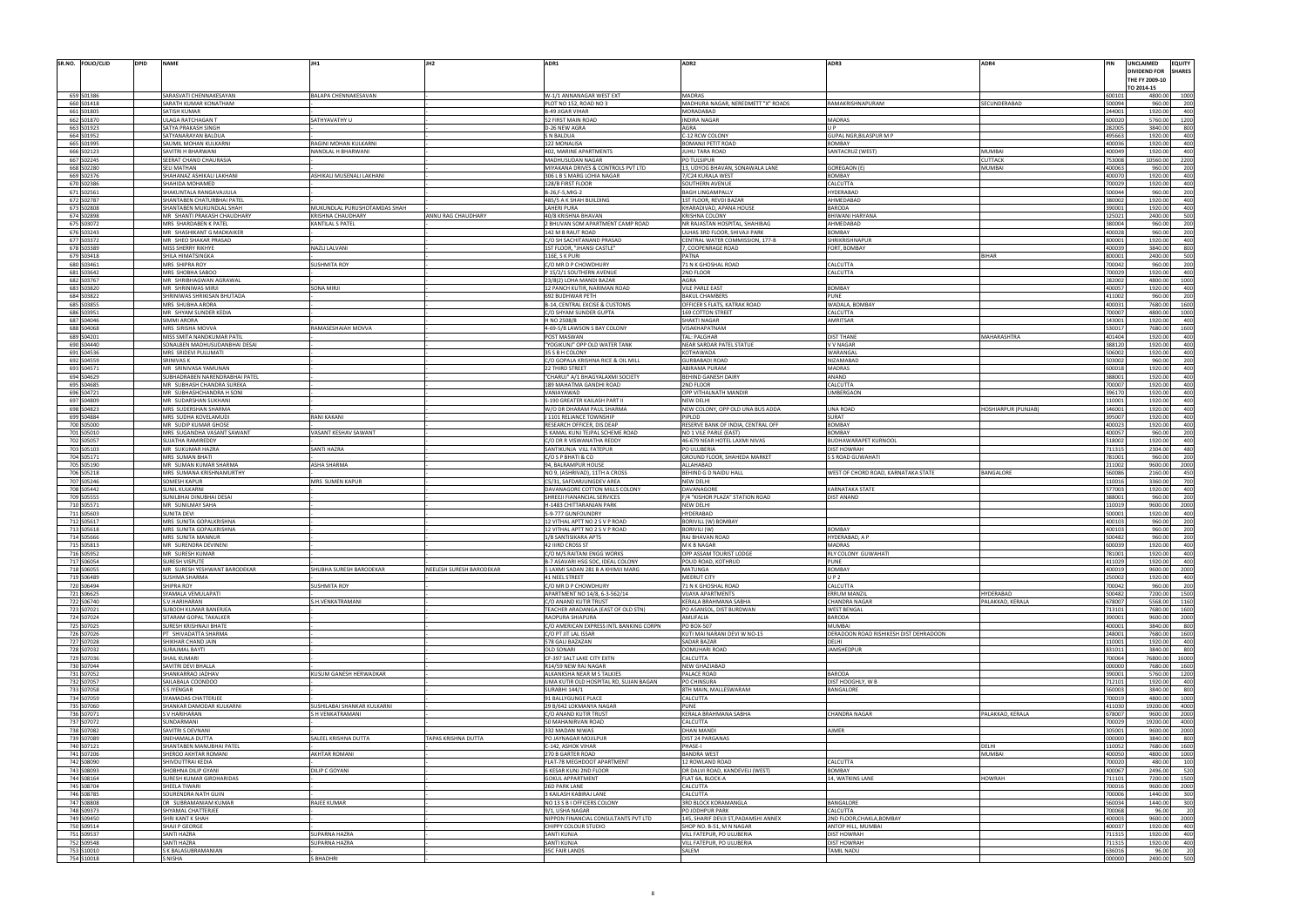| SR.NO. FOLIO/CLID<br><b>DPID</b> | <b>NAME</b>                                                    |                                                          | JH <sub>2</sub>                    | ADR1                                                                | ADR <sub>2</sub>                                                       | ADR3                                                                      | ADR4                         |                  | UNCLAIMED<br><b>EQUITY</b><br>)IVIDEND FOR<br><b>SHARES</b><br>THE FY 2009-10 |  |
|----------------------------------|----------------------------------------------------------------|----------------------------------------------------------|------------------------------------|---------------------------------------------------------------------|------------------------------------------------------------------------|---------------------------------------------------------------------------|------------------------------|------------------|-------------------------------------------------------------------------------|--|
|                                  |                                                                |                                                          |                                    |                                                                     |                                                                        |                                                                           |                              |                  | 0 2014-15                                                                     |  |
| 755 S10023<br>756 S10048         | SIVARAM<br><b>SANJEEV TANEJA</b>                               | S RAJALAKSHMY                                            |                                    |                                                                     |                                                                        |                                                                           |                              | 000000<br>000000 | 1344.00<br>2592.00<br>540                                                     |  |
| 757 S10096                       | <b>SHAH VIJAY</b>                                              | <b>SHAH SMITA</b>                                        |                                    | 16/327 MIRA HOUSING SOCIETY                                         | SHANKARSHETH ROAD                                                      | <b>PUNE</b>                                                               |                              | 411037           | 5760.00                                                                       |  |
| 758 S10154<br>759 S10277         | SMITA SHAH<br>SHUKLA DEEPAK JUGALKISHORE                       | <b>IJAY GULABCHAND SHAH</b>                              |                                    | 16/327 MIRA HOUSING SOCIETY                                         | SHANKARSHETH ROAD<br>15-B ASHIANA HSG SOCIETY                          | PUNE-                                                                     | <b>BARODA</b>                | 411037<br>390002 | 5760.00<br>9600.00<br>2000                                                    |  |
| 760 S10539                       | <b>SURAJ BHAN YADAV</b>                                        | SUDESH PRAKASH YADAV                                     |                                    | C/O KIRAN D ACHARYA<br>202-A, NEW COLONY                            | <b>GURGAON</b>                                                         | NEW SAMA ROAD, NIZAMPURA                                                  |                              | 122001           | 1920.00<br>40(                                                                |  |
| 761 S10703                       | V HARIHARAN                                                    |                                                          |                                    | C/O ANAND KUTIR TRUST                                               | KERALA BRAHMANA SABHA                                                  | CHANDRA NAGAR                                                             | PALAKKAD, KERALA             | 678007           | 9600.00<br>2000                                                               |  |
| 762 S11064<br>763 S50001         | SNEH LATA UPADHYAYA<br>SRI S PRITAM SINGH                      |                                                          |                                    | C/O SRI P L PAREEK<br>C/O THE SINGH ENGINEERING WORKS (P) LTD       | /44 OCL COLONY<br>G T ROAD                                             | PO RAJGANGPUF<br>KANPUR                                                   | ORISSA<br>(U P)              | 770017<br>999999 | 4800.00<br>100<br>192.00                                                      |  |
| 764 S50002                       | SM SHANTI DEVI BAJAJ                                           |                                                          |                                    | C/O SHREE HANUMAN TRADING CO                                        | 160 JAMMNALAL BAJAJ ST                                                 | KOLKATA                                                                   |                              | 700007           | 480.00<br>10(                                                                 |  |
| 765 S50004<br>766 S50005         | SRI SUBBARAO CHINTOPANTH<br>SM SITA DEVI SHROFF                | SM SUSHILA PANTH                                         |                                    | GOKUL, 52 H B SAMAJA ROAD<br>C/O PANNALAL & CO                      | BASAVANGUDI<br>192 CROSS STREET, JAMUNALAL BAJAJ STREET                | BANGLORI<br>KOLKATA                                                       |                              | 560001<br>700007 | 192.00<br>288.00                                                              |  |
| 767 S50006                       | SM SHANTI MODI                                                 |                                                          |                                    | NANDALAYA                                                           | 33, HAZARIBAGH ROAD                                                    | RANCHI                                                                    |                              | 999999           | 960.00                                                                        |  |
| 768 S50011<br>769 S50013         | SRI SUSHIL KUMAR MANGLIK<br>SM SATYAWATI SANI                  |                                                          |                                    | (PROJECT MANAGER)<br>C/O KAMLA SAHNCY                               | OIL NATURAL GAS COMMISSION<br>D A V COLLEGE OF GIRLS                   | MUMBAI OFF SHORE PROJECT,"NIRMAL"10TH FLR,NAR<br>MODEL TOWN, YAMUNA NAGAR | <b>MUMBAI</b><br>DIST AMBALA | 400021<br>999999 | 288.00<br>480.00                                                              |  |
| 770 S50015                       | SRI SATYENDRA NATH SEN                                         |                                                          |                                    | 16, LOUDON STREET                                                   | KOLKATA-16                                                             |                                                                           |                              | 700016           | 576.00<br>120                                                                 |  |
| 771 S50016<br>772 S50021         | SM SAJANI DEVI BHARTIA<br>SM SABITRI DEVI KEDIA                |                                                          |                                    | 14B RAJA SANTOSH ROAD<br>P3, KALAKAR STREET                         | <b>ALIPORE</b><br>KOLKATA-7                                            | KOLKATA                                                                   |                              | 700027<br>700007 | 384.00<br>48.00                                                               |  |
| 773 S50023                       | <b>SM SANTOK BAI</b>                                           |                                                          |                                    | 6/1 SARAT CHATTERJEE AVENUE                                         | KOLKATA                                                                |                                                                           |                              | 700029           | 192.00                                                                        |  |
| 774 S50028                       | MR ST VR VEERAPPAN                                             | VR UNNAMALAI                                             |                                    | <b>MUTHU VILAS</b>                                                  | <b>NEW TOWN</b>                                                        | KAIRAKUDI                                                                 |                              | 999999           | 192.00                                                                        |  |
| 775 S50032<br>776 S50035         | MR SHAM KUMAR UBEROI<br>MR SUNDAR LAL MEHTA                    |                                                          |                                    | FLAT NO 01<br>6/1 SARAT CHATTERJEE AVENUE                           | 5 RAWDON STREET<br>KOLKATA                                             | KOLKATA                                                                   |                              | 700017<br>700029 | 192.00<br>192.00                                                              |  |
| 777 S50036                       | MRS SUMITRA PANSARI                                            |                                                          |                                    | C/O SINGHANIA BOTTERS                                               | 16, INDIA EXCHANGE PLACE                                               | KOLKATA                                                                   |                              | 700001           | 384.00                                                                        |  |
| 778 S50037<br>779 S50039         | MRS S P ST UMAYAL ACH<br>SM SATYBHAMA GARODIA                  | ST ST SITHAMBARAM                                        |                                    | MUTHU VILAS<br>49 COTTON STREET                                     | <b>NRE TOWN</b><br>KOLKATA                                             | KARAIKUD                                                                  |                              | 999999<br>700007 | 384.00<br>576.00<br>120                                                       |  |
| 780 S50043                       | SHRI SAROJ KUMAR BANERJEE                                      |                                                          |                                    | 19, SARAT BOSE ROAD                                                 | KOLKATA                                                                |                                                                           |                              | 700020           | 192.00                                                                        |  |
| 781 S50045<br>782 S50047         | SHRIST SP SUBBIAH<br>SM SAVITRI SADANI                         | SP MEENAKSHI                                             |                                    | MUTHEE VILAS<br>C/O SUNDARLAL MAKHANLAL                             | <b>NEW TOWN</b><br>59 JAMUNALAL BAJAJ ST                               | KARAIKURI<br>KOLKATA                                                      |                              | 999999<br>700007 | 192.00<br>192.00                                                              |  |
| 783 S50054                       | SM SUDARSHAN KUMARI AJMANI                                     |                                                          |                                    | 63B/GH 10                                                           | UNDER APARTMENTS                                                       | PASCHIM VIHAR                                                             | NEW DELHI                    | 110087           | 192.00                                                                        |  |
| 784 S50055                       | <b>SM SHAIL KUMARI</b>                                         |                                                          |                                    | CF-397, SALT LAKE CITY EXT                                          | KOLKATA                                                                |                                                                           |                              | 700064           | 768.00                                                                        |  |
| 785 S50056<br>786 S50057         | SM SOROJ DEVI DHOOT<br>T COL SHRI AYODHIA NATH SHUKLA          |                                                          |                                    | C/O K P BIYANI<br>C/O MAJOR AJAI SHUKLA                             | F NEYAN KRISHNA SAHA LANE<br>HQ 98 ARMOURED BRIGADE                    | KOLKATA<br>C/O 56 APO                                                     |                              | 700003<br>999999 | 192.00<br>192.00                                                              |  |
| 787 S50060                       | SHR NASHIR HIRJIBHAI KARAM                                     |                                                          |                                    | EDENA                                                               | 97 QUEENS ROAD                                                         | MUMBAI - BR 20                                                            |                              | 999999           | 384.00                                                                        |  |
| 788 S50067<br>789 S50069         | R. SORAB MANEKSHAW JAVERI<br>SHRI SHEO KUMAR DEORA             | MRS. THRITY SORAB JAVERI                                 | MRS. KATTAYUN HOMI JAVERI          | 5, JADAVJI MANSION<br>98/16, GOPAL LAL TAGORE ROAD                  | 3, CUFFE PARADE<br>KOLKATA                                             | MUMBAI                                                                    |                              | 400005<br>700036 | 192.00<br>576.00                                                              |  |
| 790 S50073                       | SHRI SANT KUMAR JOSHI                                          |                                                          |                                    | C/O HIM CONTAINERS LTD.                                             | P.O. HATIBERIA (HALDIA)                                                | DIST. MIDNAPUR (W.B.)                                                     |                              | 999999           | 192.00                                                                        |  |
| 791 S50077                       | SHRISC PAUI                                                    |                                                          |                                    | C/ODB&CO.                                                           | 7, LYONS RANGE                                                         | (ROOM NO.-17)                                                             | KOLKATA                      | 700001           | 768.00                                                                        |  |
| 792 S50079<br>793 S50081         | <b>SRI S R DUTT</b><br>SMT. SUWAT KANWAR DUGAR                 | SMT SANTANA DUTTA                                        |                                    | 3B, BOWALI MANDAL ROAD<br>5A, LORD SINHA ROAD                       | KOLKATA<br>KOLKATA                                                     | 5A, LORD SINHA ROAD                                                       | KOLKATA KOLKATA              | 700026<br>700017 | 192.00<br>1440.00                                                             |  |
| 794 S50084                       | SMT. SANGEETA SHARMA                                           |                                                          |                                    | C/O MR. SUBODH KUMAR SHARMA                                         | M/S GUNNYTEX (INDIA) LTD.                                              | 12-A, N. S. ROAD , KOLKATA                                                |                              | 700001           | 5760.00                                                                       |  |
| 795 S50093<br>796 S50097         | SHRI SHYAM SUNDER TIKMANI<br>SHRI SITARAM V PANDIT             |                                                          |                                    | C/O TIKELON INDIA<br>3/8, RAVERIAPPA LAY OUT                        | 2, HARSIDH CHAMBERS<br>NEAR CANTONMENT RLY. STATION                    | ASHRAM ROAD<br>BANGALORE                                                  | AHMEDABAD                    | 380014<br>560052 | 192.00<br>192.00                                                              |  |
| 797 S50102                       | T. COL. SHANKER AMBADY                                         | SM. VIJAYA LAKSHMI AMBADY                                |                                    | C/O SHRIVT NARAYANAN                                                | 4D, KILPAUK GARDEN ROAD                                                | <b>HENNAI</b>                                                             |                              | 600010           | 192.00                                                                        |  |
| 798 S50103                       | SRI SUMATILAL DHANJI SHAH                                      | SM. JAYAGANRY SUMATILAL SHAH                             |                                    | TRILOK B-3, BLOCK NO. 11                                            | SION ROAD NO. 24                                                       | POST BOX NO. 6780, SION (WEST)                                            | <b>MUMBAI</b>                | 400002           | 192.00                                                                        |  |
| 799 S50106<br>800 S50107         | SRI ST. PERICHIAPPAN<br>SRI SHAKATIMAL REKHAWAT                |                                                          |                                    | 14, SEKKAPPACHETTIAR ST.<br>2, M D ROAD                             | DEVAKOTTAI<br>KOLKATA                                                  |                                                                           |                              | 623302<br>700007 | 192.00<br>576.00                                                              |  |
| 801 T00135                       | MR TAPAS DHAR                                                  |                                                          |                                    | C/O CHAYAN                                                          | 1, JAGANNATH TEWARY ROAD                                               | <b>DUM DUM CANT</b>                                                       | CALCUTTA                     | 700028           | 1920.00                                                                       |  |
| 802 T00235<br>803 T00430         | FARLIKA INDRAJIT JOSHI<br>MRS TRESA GEROGE                     | INDRAJIT OCHCHHAVLAL JOSHI                               |                                    | 5/1945 HARIPURA MAIN ROAD<br>AMROK INDUSTRIALS                      | SURAT<br><b>36/1999 CARRIER STATION ROAD</b>                           | COCHIN                                                                    |                              | 000000<br>682016 | 1920.00<br>1920.00                                                            |  |
| 804 T00492                       | MR TULSHIDAS KALDATE                                           | RATNAPRABHA KALDATE                                      |                                    | 53, GROUND FLOOR                                                    | M.S.E.B. COLONY                                                        | SHIVAJI NAGAR, JAIL ROAD                                                  | <b>NASHIK ROAD</b>           | 422101           | 4800.00<br>1000                                                               |  |
| 805 T00567<br>806 T00578         | MR TR MAHADEVA IYER<br>MR TURAB NURUDDIN SAIFEE                |                                                          |                                    | <b>RETD PLEADER</b><br>C/O CENTRAL BANK OF INDIA                    | NO-91 EKAMRAPURAM KALLIADAIKURICHI<br>CURRENT A/CS DEPT., GROUND FLOOR | TIRUNELVELY<br>MAHATMA GANDHI ROAD                                        | <b>MUMBAI</b>                | 627001<br>400001 | 1920.00<br>400<br>9600.00<br>2000                                             |  |
| 807 T00581                       | MR TUSHAR KANTI DUTT                                           |                                                          |                                    | 8/4 BAISHNABGHATA BYE LANE                                          | CALCUTTA                                                               |                                                                           |                              | 700047           | 1920.00                                                                       |  |
| 808 T01061                       | <b>TUSHAR PARIKH</b>                                           | KALPA SHAH                                               |                                    | A/94 OCEAN ROAD, TWIN TOWEN LANE                                    | <b>RABHADEVI</b>                                                       | MUMBAI                                                                    |                              | 40002            | 28800.00<br>6000                                                              |  |
| 809 T01095<br>810 T50006         | <b>FARO VAZIRANI</b><br>SHRI TINOO MANSEN BHANSAL              | SHAKUNTALA MANSEN BHANSALI                               |                                    | C/O STOCK HOLD CORP OF INDIA LTD<br>KHUSNNMA APARTMENTS, 17TH FLOOR | 44/1,MEHRA ESTATE, L B S MARG<br>COMMICHAL ROAD                        | <b>VIKHROLI (WEST</b><br>MUMBAI                                           | <b>MUMBAI</b>                | 999999<br>400026 | 4800.00<br>1000<br>96.00                                                      |  |
| 811 T50007                       | SHRI TARACHAND PODDAR                                          |                                                          |                                    | 12 MADHU RYE BYE LANE                                               | OLKATA)                                                                |                                                                           |                              | 700006           | 960.00                                                                        |  |
| 812 T50009<br>813 T50011         | THE UNITED COMMERCIAL BANK LTD<br>HRI TAREDEU BEJANJI BHARUCHA | <b>ILA TAREDUN BHARUCHA</b>                              |                                    | 160 JAMUNALAL BAJAJ STREET<br><b>NAVAPARA</b>                       | KOLKATA<br>PARSI AGIARI                                                | BHAVNAGAR                                                                 |                              | 700007<br>999999 | 672.00<br>140<br>192.00                                                       |  |
| 814 T50016                       | SRI TERMANDEO ZABO                                             | MARIO FRANCISCO LOBO                                     | KUMARI MARIA DE LOURDES BERNADETTE | <b>FEIRA ALTA</b>                                                   | MAPUCA                                                                 | GOA                                                                       |                              | 999999           | 288.00<br>60                                                                  |  |
| 815 T50019<br>816 T50021         | <b>SRI TARAK NATH NANDI</b><br>SRI TARA CHAND ROY              |                                                          |                                    | 1B, SONATAN SIL LANE<br>21. CREMATORIUM STREET                      | <b>BRD FLOOR</b><br>KOLKATA-14                                         | KOLKATA-                                                                  |                              | 700012<br>700014 | 384.00<br>576.00<br>120                                                       |  |
| 817 U00062                       | JLLAL DEVADAS MALLYA                                           |                                                          |                                    | ULLAL NARAYANA MALLYA & CO                                          | NORTH WHARF, PORT ROAD BUNDER                                          | MANGALORE, S KANARA                                                       |                              | 575001           | 1920.00<br>400                                                                |  |
| 818 U00063                       | <b>JLLAL RAMESH MALLYA</b>                                     |                                                          |                                    | ULLAL NARAYANA MALLYA & CO                                          | NORTH WHARE, PORT ROAD, BUNDER                                         | MANGALORE, S KANARA                                                       |                              | 575001           | 1920.00<br>400                                                                |  |
| 819 U00110<br>820 U00113         | <b>JMA NARAYANAN</b><br><b>JMA OSWAL</b>                       | H SANKARA NARAYANAN<br>SANJAY OSWAL                      |                                    | 9, DORAISWAMY ROAD<br>1-11-252/19 MOTILAL NEHRU NAGAR               | 21ST AVE, ASHOK NAGAR<br><b>BEGUMPET</b>                               | <b>MADRAS</b><br>HYDERABAD                                                |                              | 600083<br>500016 | 4800.00<br>1000<br>960.00<br>200                                              |  |
| 821 U00572                       | MRS USHA SUKHANI                                               |                                                          |                                    | S-190 GREATER KAILASH PART I                                        | NEW DELHI                                                              |                                                                           |                              | 000000           | 1920.00<br>400                                                                |  |
| 822 U00586<br>823 U00599         | <b>VIRS USHA VILEEN SHAH</b><br><b>JSHABEN JAYENDRA SOMANI</b> | KHYATI VILEEN SHAH<br><b>JAYENDRA HARJIVANDAS SOMANI</b> | <b>FALGUNIBEN SOMANI</b>           | 12 DEVKARAN BHAVAN ZAVER ROAD<br>240 KADAM NAGAR                    | OPP JAIN TEMPLE MULUND WEST<br>BEHIND MEHSANA NAGAR, NIZAMPURA         | <b>BOMBAY</b><br><b>BARODA</b>                                            |                              | 400080<br>390002 | 1920.00<br>400<br>1920.00<br>400                                              |  |
| 824 U00653                       | JRMILA JOSHI                                                   |                                                          |                                    | 51/53 PODAR CHAMBER                                                 | SA BRCLVI ROAD                                                         | FORT BOMBAY                                                               |                              | 400001           | 11520.00<br>2400                                                              |  |
| 825 U00687<br>826 U01021         | MR UDAI RAM<br>JMA SHANKAR KAMANI                              | <b>ISHAL KAMANI</b>                                      |                                    | 296A/C-3. JANAK PUR<br><b>EXECUTIVE ENGINEER</b>                    | NEW DELHI<br>5/2 TYPE IV. PW D COLONY                                  | AI ROAD LUCKNOW                                                           |                              | 110058<br>226002 | 9600.00<br>2000<br>9600.00<br>2000                                            |  |
| 827 U50001                       | SM USHA AGARWAL                                                |                                                          |                                    | C/O B M L BANSAL                                                    | LAWERENCE RADIATION LABORATORY                                         | UNIVERSITY OF CALIFORNIA                                                  | BERKELEY-4, (USA)            | 999999           | 768.00<br>160                                                                 |  |
| 828 U50005<br>829 U50007         | MRS UMA SADASHIV GHARPURE<br>SM URMILA DEVI MARDA              | SADASHIV VAMAN GHORPURE                                  |                                    | 6/21 SHELL COLONY<br>C/O K P BIYANI                                 | RAJAWADI<br>2F NAYAN KRISHNA SAHA LANE                                 | <b>GHATKOPAR</b><br>KOLKATA                                               | <b>MUMBAI</b>                | 400077<br>700003 | 192.00<br>$\overline{A}$<br>192.00<br>$\Delta$                                |  |
| 830 U50010                       | SRI UDAY SINGH SINGHI                                          |                                                          |                                    | <b>4A GUPTA LANE</b>                                                | KOLKATA                                                                |                                                                           |                              | 700006           | 192.00<br>$\Delta$                                                            |  |
| 831 V00003                       | SHRI V ARUMUGAM                                                |                                                          |                                    | 9. MANOHAR AVENUE                                                   | EGMORE                                                                 | <b>MADRAS</b>                                                             |                              | 600008           | 4320.00<br>900                                                                |  |
| 832 V00019<br>833 V00063         | / D V RAMACHANDRA RAO<br>/ MUTHUSWAMY                          |                                                          |                                    | 2/10 VIKRAM VIHAR<br>C/O S MADURAIMUTHU                             | LAJPAT NAGAR IV<br>113 KANDASWAMY KOIL ST, KOSAPET                     | <b>NEW DELH</b><br><b>MADRAS</b>                                          |                              | 110024<br>600012 | 3840.00<br>800<br>1920.00<br>400                                              |  |
| 834 V00085                       | MISS V RAJESWARI                                               |                                                          |                                    | 9. MANOHAR AVENUE                                                   | EGMORE                                                                 | <b>MADRAS</b>                                                             |                              | 600008           | 4320.00<br>900                                                                |  |
| 835 V00119<br>836 V00331         | V T VARGHESE<br><b>SUGANDHA VASANT SAWANT</b>                  |                                                          |                                    | FLAT NO 304 NILESH APARTMENT<br>5 KAMAL KUNJ TEJPAL SCHEME ROAD     | V ROAD DAHISAR EAST<br>NO 1 VILE PARLE (EAST)                          | BOMBAY<br><b>BOMBAY</b>                                                   |                              | 400068<br>400057 | 1920.00<br>400<br>960.00<br>200                                               |  |
| 837 V00360                       | <b><i>VASANTBHAI B PATEI</i></b>                               |                                                          |                                    | SHAMBHU PARK SOCIETY                                                | PO UNJHA                                                               | <b>NORTH GUJARA1</b>                                                      |                              | 384170           | 1920.00<br>400                                                                |  |
| 838 V00363                       | <b>MRS VASANTHA KATANGHUR</b>                                  |                                                          |                                    | 2-624/1 NAKKALGUTTA                                                 | <b>HANUMAKONDA</b>                                                     | WARANGAL                                                                  |                              | 506001           | 2400.00<br>500                                                                |  |
| 839 V00465                       | MRS VED KUMARI                                                 |                                                          |                                    | $N-31$                                                              | KIRTI NAGAR                                                            | NEW DELHI<br>FARIDABAD                                                    | <b>HARYANA</b>               | 110000<br>000000 | 1920.00<br>400<br>1920.00<br>400                                              |  |
|                                  |                                                                |                                                          |                                    |                                                                     |                                                                        |                                                                           |                              |                  |                                                                               |  |
| 840 V00473<br>841 V00485         | MR VED PARKASH GUPTA<br>MRS VEDA PADMANABHAN                   |                                                          |                                    | H NO 1605<br>FLAT NO E2, ALSA NALVILLE                              | <b>SECTOR 16</b><br>13, NORTH BOAG ROAD, T NAGAR                       | MADRAS                                                                    |                              | 600017           | 4800.00<br>1000                                                               |  |
| 842 V00576                       | <b>MRS VEENA UPPAL</b>                                         |                                                          |                                    | 977 HAMILTON ROAD                                                   | KASHMERE GATE                                                          | DELHI                                                                     |                              | 110006           | 1920.00<br>400                                                                |  |
| 843 V00588<br>844 V00672         | MRS VEERA KUMAR<br><b>/ENKATARANGARAO VEERAMACHANENI</b>       | <b>JAY KUMAR</b>                                         |                                    | FLAT NO 352, SECTOR "A"<br>C/O P V R PRASAD SR INST ENGR            | POCKET "C", VASANT KUNJ<br>HINDUSTAN POLYMERS R R V PURAM PO           | DEW DELHI<br>VISAKHAPATNAM A P                                            |                              | 110030<br>530029 | 1920.00<br>40(<br>960.00<br>200                                               |  |
| 845 V00676                       | MR VENKATESH N BOMMAKANTI                                      | BHARATI V BOMMAKANTI                                     |                                    | ROOM NO-10, 1ST FLOOR                                               | LALMOHAL, KOPRI COLONY                                                 | <b>THANE EAST</b>                                                         |                              | 400603           | 1440.00<br>30 <sup>c</sup>                                                    |  |
| 846 V00850<br>847 V00908         | MR VIJAY KUMAR AMAR<br>MR VIJAY KUMAR RAI                      | SAROJ DEVI AMAR                                          |                                    | F-108/63 SHIVAJI NAGAR<br>C/O SHANKER PROVISION STORE               | NEAR BUS STOP NO 5<br>122/444 SHASTRI NAGAR                            | BHOPAL<br>KANPUR (U P)                                                    |                              | 462016<br>208005 | 1920.00<br>400<br>4800.00<br>1000                                             |  |
| 848 V00945                       | MR VIJAY N PUGALIA                                             |                                                          |                                    | "NEMENDRA"                                                          | 112 WARDHAMAN NAGAR                                                    | <b>NAGPUR</b>                                                             |                              | 440008           | 7200.00<br>1500                                                               |  |
| 849 V01068<br>850 V01096         | MR VIJENDER KUMAR JAIN<br>MR VIKAS PTWARDHAN                   | PRAMILA JAIN                                             |                                    | 219 BHAGWAT BAGH<br>C/O CROMPTON GREAVES LTD                        | ATTARSUIYA<br>A612 MIDC                                                | ALLAHABAD<br>AHMEDNAGAR                                                   |                              | 211003<br>414111 | 1920.00<br>400<br>400<br>1920.00                                              |  |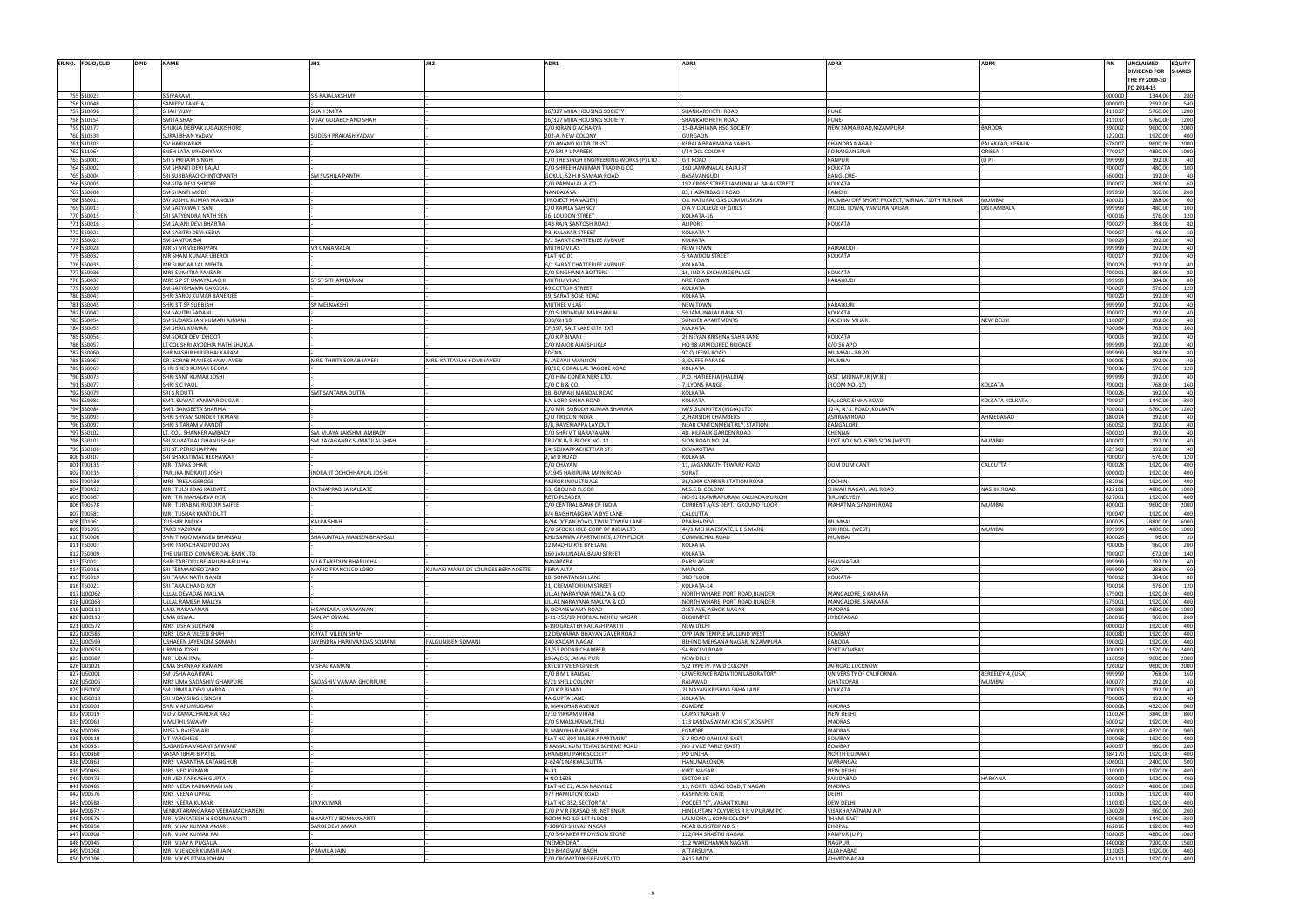| SR.NO. FOLIO/CLID            | <b>DPID</b>          | <b>NAME</b>                                                               | JH1                           | <b>IH<sub>2</sub></b>      | ADR1                                                                  | ADR2                                                | ADR3                                                   | ADR4                                          | UNCLAIMED        |                                | <b>EQUITY</b>     |
|------------------------------|----------------------|---------------------------------------------------------------------------|-------------------------------|----------------------------|-----------------------------------------------------------------------|-----------------------------------------------------|--------------------------------------------------------|-----------------------------------------------|------------------|--------------------------------|-------------------|
|                              |                      |                                                                           |                               |                            |                                                                       |                                                     |                                                        |                                               |                  | DIVIDEND FOR<br>THE FY 2009-10 | <b>SHARES</b>     |
|                              |                      |                                                                           |                               |                            |                                                                       |                                                     |                                                        |                                               | TO 2014-15       |                                |                   |
| 851 V01160                   |                      | VIMAL BANSAL                                                              |                               |                            | C/O BANSAL COMMODITIES                                                | 4/9 ASAF ALI ROAD                                   | <b>NEW DELHI</b>                                       |                                               | 110002           | 960.00                         | 200               |
| 852 V01621<br>853 V01747     |                      | MR VIRAJ UMEDRAI SHAH                                                     | NILA UMEDRAI SHAH             | KAJAL UMEDRAI SHAH         | 205, SHAH & NAHAR IND EXT                                             | DR E MOSES ROAD, WORLI<br><b>KANPUR</b>             | <b>MUMBAI</b>                                          |                                               | 400018<br>208001 | 1920.00<br>1920.00             | 400<br>400        |
| 854 V01878                   |                      | MR VISHNUBEHARI TEWARI<br>MRS VRINDA PRABHU                               |                               |                            | <b>COURT COMPOUND</b><br>20 2ND CANAL CROSS ROAD                      | GANDHI NAGAR, ADYAR                                 | <b>MADRAS</b>                                          |                                               | 600020           | 1920.00                        |                   |
| 855 V01958                   |                      | MR VED PRAKASH SHARMA                                                     | CHANDER PRAKASH SHARMA        | <b>SMT DAYAL DAI</b>       | C/O ASHSINI SALES CORPN                                               | WZ, 153 B/1, NAJAF GARH ROAD                        | <b>UTTAM NAGAR</b>                                     | <b>NEW DELHI</b>                              | 000000           | 1920.00                        | 400               |
| 856 V01966                   |                      | MR VASANT KRISHNAJI PATWARDHAR                                            | SHANTA VASANT PATWARDHAN      |                            | VISHRANTI OPP DR BEDEKAR S HOSPITAL                                   | RAM MARUTI CROSS ROAD                               | THANE                                                  |                                               | 400602           | 4800.00                        | 1000              |
| 857 V01984<br>858 V01991     |                      | MRS VIMALA KESAVAN<br>RAMESH SUD                                          |                               |                            | SREEKRISHNA MUKKOTT TEMPLE ROAD<br>HI/IA MODEL TOWN                   | PO POONITHURA<br>DELHI                              | COCHIN                                                 |                                               | 682317<br>110009 | 960.00<br>69120.00             | 200<br>14400      |
| 859 V02553                   |                      | VRUSHALI CHARUPATTA ATHALE                                                | RAMESH DATTATRAYA ATHALE      |                            |                                                                       |                                                     |                                                        |                                               | 000000           | 4416.00                        |                   |
| 860 V02706                   |                      | <b>VIKASH RAJGARHIA</b>                                                   |                               |                            | <b>COMPUTER POINT BLDG</b>                                            | PURANI GUDARI ROAD                                  | MUZAFFARPUR                                            |                                               | 842002           | 96.00                          |                   |
| 861 V50005                   |                      | MR V RAMANATHAN CHETTIER                                                  |                               |                            | SEPPAVAYALER STREET                                                   | DEVAKOTTOI                                          | S INDIA                                                |                                               | 999999           | 384.00                         |                   |
| 862 V50006<br>863 V50007     |                      | MR VINODCHANDRA NARSILAL THAKKAR<br>MR VITHAL PURUSHOTTAM TILAK           | SHANTA VINODCHANDRA THACKER   |                            | 2 ARUNODAYA SOCIETY<br>2/23 VISHNOOPRASAD M GANDHI ROAD               | <b>ALKAPURI</b><br><b>VILE PARLE (EAST)</b>         | <b>MUMBAI</b><br><b>MUMBAI</b>                         |                                               | 390005<br>400057 | 192.00<br>192.00               |                   |
| 864 V50008                   |                      | MR VISHWANATH CHOUDHURY                                                   |                               |                            | 192 JAMUNALAL BAJAJ STREET                                            | KOLKATA                                             |                                                        |                                               | 700007           | 96.00                          |                   |
| 865 V50011                   |                      | VICE ADMIRAL M B GHOSH I M                                                |                               |                            | CWP&A                                                                 | NAVAL HEAD QUARTERS                                 | 126/C SENA BHAVAN                                      | NEW DELH                                      | 110011           | 768.00                         |                   |
| 866 V50017<br>867 V50019     |                      | MR. VASANTLAL CHOTALAL KHANDWALLA<br>SHRI VIJAY KUMAR CHAUDHRI            | MR MANOJ VASANTLAL KHANDWALLA | SMT CHITRA MANOJ KHANDWALA | 1/11 HEMBHUVAN<br>39, BALLYGUNGE CIRCULAR ROAD                        | <b>VATEHRAJ LANE</b><br><b>KOLKATA</b>              | <b>MATUNGA</b>                                         | <b>MUMBAI</b>                                 | 400019<br>700019 | 192.00<br>384.00               |                   |
| 868 V50020                   |                      | / CHINNIAH                                                                |                               |                            | 20. SEPPAVAYALAR STREET                                               | <b>DEVAKOTTAI</b>                                   |                                                        |                                               | 623302           | 192.00                         |                   |
| 869 Y00062                   |                      | YASMIN PYARALI LAKHANI                                                    | PYARALI HUSENALI LAKHANI      |                            | 306 L B S MARG, LOHIA NAGAR                                           | 7/C24 KURALA                                        | <b>BOMBAY</b>                                          |                                               | 400070           | 1920.00                        | 400               |
| 870 Y00102<br>871 Y00180     |                      | YOGESH BHANSALI<br>YOGESH N PATEL                                         |                               |                            | 2592 DEVSANO PADO<br><b>205 SANTOK CHAMBERS</b>                       | <b>RELIEF ROAD</b><br>NIZAMPURA                     | AHMEDABAD<br>BARODA                                    |                                               | 380001<br>000000 | 4800.00<br>2400.00             | 1000<br>500       |
| 872 Y50001                   |                      | SRI YEDATORE VISWANATH CHANDRASEKHARIAH                                   | <b>RAMILA Y PATEI</b>         |                            | 430, ELEVENTH CROSS ROAD                                              | <b>WILSON GARDEN</b>                                | BANGLORE                                               |                                               | 560027           | 768.00                         |                   |
| 873 10002489                 |                      | N300773 MAMATA BHAJAN                                                     |                               |                            | <b>5 MAHESH PUKUR ROAD</b>                                            | P.O. BELGHARIA                                      |                                                        | <b>KOLKATA</b>                                | 700056           | 48.00                          |                   |
| 874 10008084                 |                      | N300781 NANDITA BANERJ                                                    | RANDIP BANERJI                |                            | $23 - 26$                                                             | <b>INSTITUTIONAL AREA</b>                           | LODHI ROAD                                             | <b>NEW DELHI</b>                              | 110003           | 3360.00                        | 700               |
| 875 10015485<br>876 10032323 |                      | N300476 V Anantha Narayanan<br>IN300732 ASHA BHAGDEV                      |                               |                            | 10, PULIYAR II MAIN ROAD (UPSTAIRS)<br>10, GARDEN VEIW CO OP HOU.SOC. | <b>TRUST PURAM</b>                                  | KODAMBAKKAM<br>MANINAGAR                               | CHENNAI<br>AHMEDABAD                          | 600024<br>380008 | 96.00<br>4800.00               | 1000              |
| 877 10047610                 | N300095              | lajib Kundu                                                               |                               |                            | E II/23, P C Road                                                     | Durgapur                                            | Dist. Burdwan                                          | West bengal                                   | 713205           | 96.00                          |                   |
| 878 10053973                 | N302092              | KAMLA SINGH                                                               |                               |                            | PLOT NO.280                                                           | <b>CO-OPERATIVE COLONY</b>                          | <b>BOKARO STEEL CIT</b>                                |                                               | 827001           | 720.00                         |                   |
| 879 10060402<br>880 10062330 | N302017              | <b>ARIMAL CHAKRABORTY</b>                                                 |                               |                            | <b>RANJIT NAGAR</b><br>269/6 CENTRAL TOWN                             | TOWN/ VILL- AGARTALA                                | P.S- WEST AGARTALA, SUB- SADAR                         | DIST- WEST TRIPURA<br><b>JALANDHAR CITY</b>   | 799002<br>144001 | 1440.00<br>7200.00             | 300<br>1500       |
| 881 10072680                 | IN301696             | IN301143 PARAMOUNT FINANCIAL SERVICES PVT LTD<br><b>AMPATH KUMAR BHAT</b> |                               |                            | H.NO.16-167/4, TOURIST LODGE                                          | <b>MADIKER</b>                                      | KARNATAKA                                              |                                               | 571201           | 192.00                         |                   |
| 882 10072804                 |                      | N302041 KANAGARAJ RUTH ANNAPOORANI                                        | SAMUEL WILFRED KANAGARAJ      |                            | FLAT NO. A4, ALSA DEER PARK                                           | 101, VELACHERY MAIN ROAD                            | <b>GUINDY</b>                                          | CHENNAI                                       | 600032           | 960.00                         | 200               |
| 883 10095600                 | IN302017             | EEMA PODDAR                                                               |                               |                            | <b>GHARIALI CHAK</b>                                                  | P.O. KALIACHAK                                      | DIST. MALDA                                            |                                               | 732201           | 240.00                         |                   |
| 884 10101855<br>885 10102710 |                      | N302148 A JEEVARATHINAM<br>N301604 SINDHU GANGADHAR TATHE                 |                               |                            | NO 1/1 PATEL AKKALAPPA COMPOUND<br>FL NO.14, SNO-156/7                | 15TH MAIN HAL 2ND STAGE<br>SUREWADI                 | DOOPANAHALLI INDIRANAGAR<br><b>HARSOOL</b>             | BANGALORE<br>AURANGABAD                       | 560008<br>431001 | 96.00<br>3600.00               |                   |
| 886 10110384                 |                      | N300263 RISHABHENDRA NARAYAN MANNA                                        |                               |                            | VILL+PO - KALYANPUF                                                   | PS - NANDAKUMAF                                     |                                                        | DIST - PURBA MIDNAPUR                         | 721632           | 240.00                         |                   |
| 887 10121008                 |                      | N301604 RAJESH DAGDUDAS VAISHNAV                                          |                               |                            | <b>NEAR RAM MANDIR</b>                                                | <b>KAILASH NAGAF</b>                                | <b>OPP AKASWANI</b>                                    | AURANGABAD                                    | 431001           | 960.00                         | 200               |
| 888 10122915<br>889 10145706 | N302017              | SANJAY KUMAR SANGHAI                                                      |                               |                            | KALIACHAK                                                             | <b>THANA ROAD</b>                                   | VILL AND PO - KALIACHAK                                | MALDA.                                        | 732201<br>700001 | 1200.00<br>480.00              | 250<br>100        |
| 890 10181979                 | IN300079             | IN301372 GOODWARD TRADE AND CREDIT PVT. LTD.<br>HADHANA MAURYA            | RAJENDRAPRASAD BUDHRAM MAURYA |                            | <b>6 OLD COURT HOUSE STREET</b><br>64, SHRINATHJI NAGAR               | <b>5TH FLOOR</b><br>NEAR LAXMI NAGAR                | <b>ROOM NO. 508</b><br>VARACHHA ROAD                   | KOLKATA<br>SURAT, GUJARAT                     | 395007           | 120.00                         |                   |
| 891 10186908                 | N302105              | <b>JUDHIR CHAKRABORTY</b>                                                 |                               |                            | 267, INDRAPURI ICHAPUF                                                | P.O.-NAWABGANJ                                      | P.S.-NAWAPARA                                          | DIST.-24PGS(N)                                | 700125           | 960.00                         |                   |
| 892 10186976                 |                      | N300589 RAMA DEVI BARBARIA                                                | <b>GOPAL RAM BARBARIA</b>     |                            | MOOL CHAND RATAN LAI                                                  | SUJAGANJ                                            | <b>BHAGALPUR</b>                                       | <b>BIHAR</b>                                  | 812002           | 1920.00                        | 400               |
| 893 10201580<br>894 10205469 |                      | N303093 BIREN SHANTILAL KAPADIA<br>N300327 KRISHNA KISHOR THAKUR          |                               |                            | 2/5/4<br>34, GARANHATTA STREET                                        | NANI KHATRIWAD<br>NEAR ORIENTAL SCHOOL NATUN BAZAR  |                                                        | VALSAD<br>CALCUTTA                            | 396001<br>700006 | 96.00<br>4800.00               | 1000              |
| 895 10219157                 | N300378 RAMESH P     |                                                                           |                               |                            | <b>NO33</b>                                                           | THIRUMALAI REDDY STREET                             | RAMAKRISHNAPURAM, KOSAPET                              | VELLORE                                       | 632001           | 1886.50                        | 270               |
| 896 10219174                 | IN300773             | <b>MUKESH RATAWA</b>                                                      |                               |                            | C/O. DIPALI CHATTERJEE                                                | A-55, MEGHMALLAR SARANI                             | SECTOR-2C, BIDHANNAGAR                                 | <b>DURGAPUR</b>                               | 713212           | 960.00                         | 200               |
| 897 10256934                 |                      | N301740 SATTYA RANJAN PATNAIK                                             |                               |                            | QR. NO. 2/25                                                          | <b>OCL COLONY</b>                                   | RAJGANGPUF                                             |                                               | 770017<br>770017 | 48.00                          |                   |
| 898 10270402<br>899 10279245 | IN300239             | N301740 ANSUMAN PAI<br>UDOLPH MCDONALD                                    | CHARMAINE MCDONALD            |                            | QR. NO. 235, BLOCK-8<br>EDNID CON. RD                                 | O. C. COLONY<br>TANGASSERY                          | RAJGANGPUR<br>QUILON                                   | DIST.- SUNDARGARH<br>KERALA                   | 691007           | 48.00<br>240.00                |                   |
| 900 10316439                 |                      | N302349 FAROOQ AHMAD BANGROO                                              |                               |                            | Tanga Bagh                                                            | Eid Gah                                             | Srinagar                                               | kashmir                                       | 190002           | 480.00                         | 100               |
| 901 10332499                 | N300896              | NAGARAJ GURUBASAPPA KATARAKI                                              |                               |                            | SYNGENTA INDIA LTD                                                    | P B ROAD                                            | RANEBENNUI                                             | RANEBENNUI                                    | 581115           | 194.70                         |                   |
| 902 10337948<br>903 10348700 | N302269<br>IN300360  | JEYAPRAKASH<br>HIRANJIB SINHA                                             |                               |                            | 20 D.<br>C/O A K SINHA                                                | <b>ANNAI NAGAE</b><br><b>GURUPALLI</b>              | YMR PATTI.<br>SANTINIKETAN                             | <b>DINDIGUL</b><br>DIST BIRBHUM W B           | 624001<br>731235 | 117.60<br>240.00               |                   |
| 904 10521314                 | N30105               | UMAN RANI                                                                 |                               |                            | WARD NO.-1                                                            | GADARPUR                                            |                                                        | U.S. NAGAF                                    | 263152           | 2400.00                        |                   |
| 905 10786765                 | N302269              | <b>NITKUMAR SINGH CHAUHAN</b>                                             |                               |                            | 945 I TK TPTR                                                         | PL ASC,                                             |                                                        | C/O 56 APC                                    | 335001           | 480.00                         | 100               |
| 906 10875473                 |                      | N300214 NATWAR G DAGA                                                     |                               |                            | E/82/B QUARTERS                                                       | SEDAM                                               |                                                        | <b>GULBARGA</b>                               | 585222           | 2400.00                        | 500               |
| 907 10937324<br>908 10956052 |                      | N300206 ASHOK RAJDHARI CHAWHAN<br>N300610 K LOGANATHEN                    |                               |                            | NONARI KAUNRAH GHANI<br>OLD NO 67                                     | DIDAR GAN.<br>ELLAIAMMAN KOIL STREET                | DISTT-AZAMGARH<br>VANNANTHURAI ADYAR                   | UTTAR PRADESH<br>CHENNAI                      | 276001<br>600020 | 1440.00<br>2400.00             | 50                |
| 909 10979958                 | N300206              | CHANDRAKANT CHAUHAN                                                       |                               |                            | <b>VILL - ABADIHA</b>                                                 | POST - BEENAPARA                                    | DISTT - AZAMGARH                                       | <b>UTTAR PRADESH</b>                          | 276305           | 240.00                         |                   |
| 910 11027060                 |                      | IN301696 PRAKASH D P                                                      |                               |                            | NO 2513, 8 TH CROSS                                                   | M C C A BLOCK                                       | <b>DAVANGERE</b>                                       | KARNATAKA                                     | 577004           | 72.00                          |                   |
| 911 11041749<br>912 11190341 | IN301926<br>IN302269 | VISWANATHAN<br>RAMESH CHATURJEET SINGH                                    |                               |                            | SRI VIGNESH NILAYAM<br>RAMJEET SINGH TABELA                           | NO 47 1ST FLOOR 2ND CROSS<br>PIPE LINE, JAWAHAR NGR | 515 COLONY HAL 3RD STAGE<br><b>KHAR EAST</b>           | BANGALORE<br><b>MUMBAI</b>                    | 560075<br>400051 | 1920.00<br>19.20               | 400               |
| 913 11205005                 | IN302269             | <b>IRAN DEVI</b>                                                          |                               |                            | 204, TOWN SHIP                                                        | <b>RIPHAYNARI NAGAR</b>                             | MATHURA,                                               | <b>UTTAR PRADESH</b>                          | 281001           | 480.00                         |                   |
| 914 11214959                 |                      | N301696 ASHOK SHRIRAM MAHALE                                              |                               |                            | 20 A                                                                  | AROGYADHAM COLONY                                   | <b>MALKAPUR</b>                                        | AKOLA, MAHARASHTRA                            | 444001           | 1007.00                        |                   |
| 915 11225486<br>916 11243163 |                      | N300183 NAYNABEN S RAVAL<br>N301696 MANOJKUMAR SAJJANRAJ JAIN             |                               |                            | SHARMA PHALI                                                          | POST HALVAD 363330                                  | DIST SUREN DRANAGAR                                    | POST HALVAD                                   | 363330<br>444001 | 48.00<br>900.60                |                   |
| 917 11338233                 | N300239              | TEVE SIMON JOSEPH FERNANDEZ                                               |                               |                            | C/O GAYTRIDEVI UDHAUPRASAD TIWARI<br>BEA SYSTEMS, D TOWER             | SHIV APPARTMENT<br>LOWER GROUND FLOOR               | JATHARPETH CHOKE<br><b>DIAMOND DISTRICT</b>            | AKOLA, MAHARASHTRA<br>AIRPORT ROAD, BANGALORE | 560068           | 720.00                         | 182               |
| 918 11353378                 | N301696              | SHEIK ABDULLAH.B                                                          |                               |                            | NO 3/64, NEW NO 3/582                                                 | ATHITHIRAVIDAR STREET                               | PALLATHUR POST                                         | PATTUKKOTTAI                                  | 614803           | 468.00                         | 100               |
| 919 11539275                 | N301696              | SREENIVASULU NAIDU PATCHA                                                 |                               |                            | 1576                                                                  | HANUMANTHARAO NAGAR                                 | M V NAGAR                                              | GUDUR NELLORE DISTRICT AP                     | 524102           | 480.00                         | 100               |
| 920 11723692<br>921 11843480 | N302269              | IN300513 DAVIS JOHN T<br>GOPAL                                            |                               |                            | 48/44 7TH CROSS MASCOT ROAD<br>DOOR NO 387, GUPTA COLONY              | JAKKASANDRA<br>NEW EDAIPADAI ROAD,                  | BANGALORE<br>SANKARI TK, SALEM DT,                     | KARNATAKA<br>TAMILNADU                        | 560034<br>637301 | 960.00<br>72.00                | 200               |
| 922 11854880                 | IN302269             | <b>ATIN RAWAL</b>                                                         |                               |                            | 117, AMARAT SAGAR COLONY                                              |                                                     | RATLAM.                                                | M.P.                                          | 457001           | 153.60                         |                   |
| 923 11856293                 |                      | N302269 BINNYSABU PURUSHOTHAMAN                                           |                               |                            | AIYAPPA NIVAS,                                                        | AVALOOKUNNU-PO,                                     | ALAPPUZHA                                              | KERALA                                        | 688006           | 51.10                          |                   |
| 924 11869963                 | IN302269             | UBHASISH BHATTACHARYA                                                     |                               |                            | С/О Р К ВНАТТАСНАВҮА                                                  | SRIBASNAGAR 3RD LANE                                | <b>HOOGHLY</b>                                         | <b>WEST BENGA</b>                             | 712103           | 147.85                         |                   |
| 925 12139632<br>926 12231617 |                      | N302269 RAJESH GOKULCHAND AHUJHA<br>N300484 RAJNIKANT HIRALAL DHRUNA      | JAYSHREE R DHRUNA             |                            | HARI KASHI NAGAR GOVDIA<br>505B, RAVAL ENCLAVE                        | <b>GONDIA</b><br>RAVAL NAGAR, OPP ROYAL HIGH SCHOOL | STATION ROAD, MIRA ROAD EAST                           | MAHARASHTRA<br>THANE                          | 441601<br>401110 | 162.15<br>960.00               |                   |
|                              |                      |                                                                           |                               |                            |                                                                       |                                                     |                                                        | AHMEDNAGAR                                    | 414106           | 72.00                          |                   |
| 927 12262133                 |                      | N300239 RAJENDRA SUKHADEO PAWAR                                           |                               |                            | A/P KHANDGAON, LOHSAR,                                                | TAL PATHARDI.                                       | DIST AHMEDNAGAR                                        |                                               |                  |                                |                   |
| 928 12333524                 |                      | N300214 ANJAN KUMAR LENKA                                                 |                               |                            | MIG 84 SAMATHANAGAR PEDAGANTYADA                                      | GAJUWAKA                                            |                                                        | VISAKHAPATNAM ANDHRA PRADESH                  | 530044           | 480.00                         | 100               |
| 929 12349232                 |                      | N301774 KONANDUR SHRIDHARA NAGARAJA                                       |                               |                            | <b>SRIDHARK</b>                                                       | N MALATHESH RAO N NILAYA                            | <b>NYAMATHI</b>                                        | SHIMOGA                                       | 577201           | 480.00                         | 100               |
| 930 12489286<br>931 12538416 |                      | N302269 SUNIL JINDAL<br>N300513 SANDEEP DIGAMBER GAWADE                   |                               |                            | WARD NO 16 AZAD NAGAR<br>3 LALBAHADUR DUBE CHAWL                      | JAWAHARKE ROAD<br>MEGHWADI                          | <b>MANSA</b><br>JOGESHWARI EAST                        | PUNJAB INDIA<br><b>MUMBAI</b>                 | 151505<br>400060 | 9.60<br>240.00                 |                   |
| 932 12612577                 |                      | N300239 E SATHYANARAYANA                                                  |                               |                            | NO.23, 2ND CROSS                                                      | GIDDAPPA BLOCK, GANGA NAGAR                         | BANGALORE                                              | KARNATAKA                                     | 560032           | 480.00                         |                   |
| 933 12708043                 |                      | N300214 AMITAVA ROY                                                       |                               |                            | 19C BAISHNAB GHATA BYELANE                                            | RAMKRISHNA APPT FLR 1 FLAT 1A                       |                                                        | KOLKATA WEST BENGAL                           | 700047           | 506.85                         |                   |
| 934 12730912                 |                      | N301151 DEEPAK ARVINDRAI PANDYA                                           |                               |                            | 93/4 L COLONY                                                         | NR SAHAJANAND COLLEGE                               | AHMEDABAD                                              |                                               | 380015           | 960.00                         | 200               |
| 935 12761234<br>936 13024711 |                      | N300214 ANJU AGRAWAL<br>N300214 JAI GOPAL DATT PATHAK                     |                               |                            | M/S ANJU DISTRIBUTOR<br>OT NO.-II-C-122                               | VIDYUT VIHAR COLONY                                 | <b>BANSHI LAL CHOWK</b><br>SHAKTINAGAR                 | HAZARIBAG<br>VARANASI, UTTAR PRADESH          | 825301<br>221001 | 720.00<br>240.00               |                   |
| 937 13147562                 |                      | N300214 BAPANIAH SETTY BALABHADRUNI                                       |                               |                            | T3 STERLING HANGING GARDEN NO 14                                      | VIDYODHAYA 1ST CROSS STREET T NAGAR                 |                                                        | CHENNAI TAMILNADU                             | 600017           | 480.00                         | 100               |
| 938 13248286                 |                      | N301774 PANKAJ BEDI                                                       |                               |                            | A 73 STREET NO 6                                                      | JAGAT PURI                                          | <b>KRISHAN NAGAR</b>                                   | DELHI                                         | 110051           | 4.80                           |                   |
| 939 13400602                 |                      | N300450 GITA BAI KHANDELWAL                                               |                               |                            | H NO-11                                                               | VEER SAVARAKAR MARG                                 | RATLAM                                                 | UJJAIN                                        | 456010           | 96.00                          |                   |
| 940 13508407<br>941 13565753 |                      | N300450 RAJ KUMAR<br>N300214 NITIN KUMAR RATERIA                          |                               |                            | N 2356 HINDALCO COLONY<br><b>SUBHASH CHOWK</b>                        | RENUKOOT                                            | SONEBHADRA                                             | <b>UTTAR PARDESH</b><br>RAIGARH               | 231217<br>496001 | 72.00<br>480.00                | 100               |
| 942 13749284                 |                      | N300394 RAJEEV VERMA                                                      |                               |                            | $C-10/88$                                                             | YAMUNA VIHAR                                        |                                                        | DELHI                                         | 110053           | 960.00                         |                   |
| 943 14005146                 |                      | N300513 NOEL VINOD ARANHA                                                 |                               |                            | SUBEX SYSTEMS LTD 372                                                 | KORAMANGALA 3RD BLOCK                               | SARJAPUR ROAD BANGALORE                                | KARNATAKA                                     | 560034           | 196.80                         |                   |
| 944 14038893<br>945 14296307 |                      | N300513 SHILPY UPADHYAYA<br>N301549 DR SHAMBHU NATH KHETHAN               |                               |                            | GIRLS HOSTEL 1 FLAT NO F 7<br>C/O SRISHTI SAREE EMPORIUM              | ROOM NO 126 B M T PLOT NO 5<br>356 KUCHA GHASHI RAM | KNOWLEDGE PARK 2 GREATER NOIDA<br><b>CHANDNI CHOWK</b> | <b>UTTAR PRADESH</b><br>DELHI                 | 201306<br>110006 | 96.00<br>6720.00               | 200<br>41<br>1400 |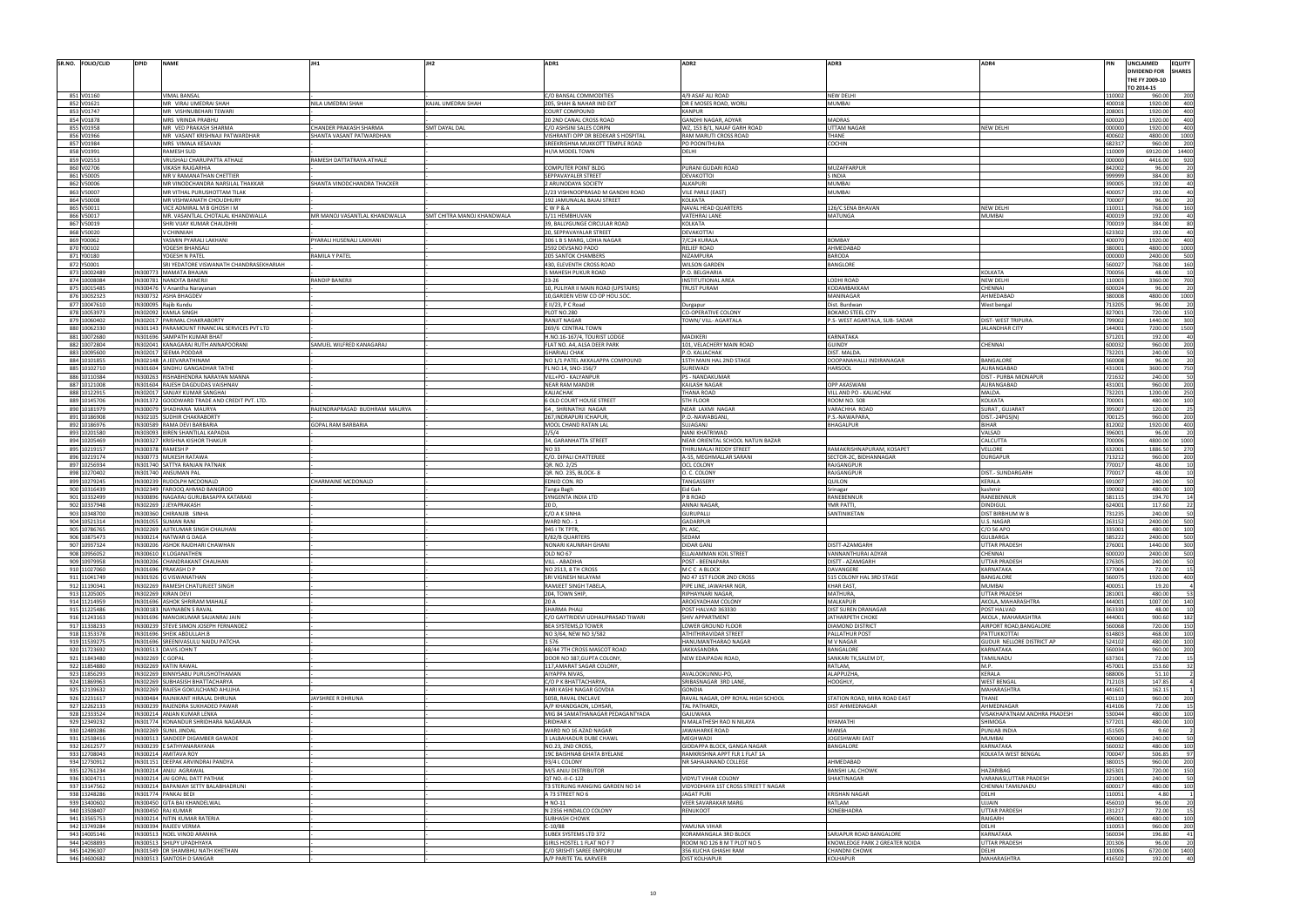| R4                                | PIN              | UNCLAIMED<br><b>DIVIDEND FOR</b><br>THE FY 2009-10 | <b>EQUITY</b><br><b>SHARES</b> |
|-----------------------------------|------------------|----------------------------------------------------|--------------------------------|
|                                   |                  | TO 2014-15                                         |                                |
| <b>JARAT</b><br><b>ST BENGAL</b>  | 370201<br>700117 | 240.00<br>48.00                                    | 50<br>10                       |
| RА                                | 282004           | 96.00                                              | 20                             |
| AG                                | 530001           | 960.00                                             | 200                            |
| <b>NATAKA</b>                     | 560079           | 96.00                                              | 20                             |
| HI.<br>KOT                        | 110085<br>360001 | 9.60<br>4800.00                                    | 2<br>1000                      |
| GHODIYA ROAD VADODARA             | 390019           | 480.00                                             | 100                            |
|                                   | 400701           | 240.00                                             | 50                             |
| <b>TNA</b><br>VCHI                | 800025<br>834001 | 480.00<br>480.00                                   | 100<br>100                     |
|                                   | 100000           | 1920.00                                            | 400                            |
| AHJAHANPUR                        | 242001           | 1204.80                                            | 251                            |
| AHJAHANPUR                        | 242001           | 120.00                                             | 25                             |
|                                   | 500027           | 3240.00                                            | 675                            |
| RAKHPUR<br><b>NUR</b>             | 273409<br>639004 | 33.60<br>4.80                                      | 7<br>1                         |
| <b>ADWANJ</b>                     | 387620           | 240.00                                             | 50                             |
|                                   | 522007           | 129.60                                             | 27                             |
| NDELHI                            | 110019           | 960.00                                             | 200                            |
| NE<br>IMBAI                       | 411009<br>400028 | 480.00<br>3120.00                                  | 100<br>650                     |
| KARO                              | 828404           | 960.00                                             | 200                            |
| .GAUM                             | 591287           | 480.00                                             | 100                            |
| LBARGA                            | 585316           | 120.00                                             | 25                             |
| UR.                               | 413512           | 153.60                                             | 32                             |
| LEGAON<br>ganghat                 | 423203<br>442301 | 28.80<br>480.00                                    | 6<br>100                       |
| RAPUR                             | 465691           | 240.00                                             | 50                             |
| <b>JAWAD</b>                      | 451111           | 480.00                                             | 100                            |
| NDELHI                            | 110045           | 960.00                                             | 200                            |
| <b>THURA</b>                      | 281001           | 480.00                                             | 100                            |
| ١NE<br>ANE                        | 421306<br>421306 | 1200.00<br>192.00                                  | 250<br>40                      |
| NE                                | 411022           | 288.00                                             | 60                             |
| IMBAI                             | 400064           | 96.00                                              | 20                             |
| VANAGERE                          | 577002           | 480.00                                             | 100                            |
| NDIA                              | 441614           | 48.00                                              | 10                             |
| SIK<br>RBIGHA                     | 423401<br>811101 | 480.00<br>358.00                                   | 100<br>60                      |
| ru <u>lia</u>                     | 723121           | 480.00                                             | 100                            |
| ₹AT                               | 395001           | 696.00                                             | 145                            |
| <b>IMBAI</b>                      | 400004           | 9600.00                                            | 2000                           |
| HINDWARA<br><b><i>NSWARA</i></b>  | 480001           | 357.80                                             | 36<br>9                        |
| MEDABAD                           | 327001<br>387130 | 150.70<br>480.00                                   | 100                            |
| KHA                               | 334803           | 480.00                                             | 100                            |
| mbai                              | 400008           | 480.00                                             | 100                            |
| KHA                               | 334803           | 2400.00                                            | 500                            |
| VOR<br><b><i>FAR DINAJPUR</i></b> | 246746<br>733129 | 48.00<br>4.80                                      | 10<br>1                        |
| GAON                              | 441902           | 480.00                                             | 100                            |
| RSHI                              | 413401           | 480.00                                             | 100                            |
| BERU (DIST-BANDA)                 | 210121           | 960.00                                             | 200                            |
| UPUR                              | 641602           | 1440.00                                            | 300                            |
| <b>NGALORE</b>                    | 560070           | 240.00<br>1600.00                                  | 50<br>4500                     |
| ANDHAR                            | 144801           | 480.00                                             | 100                            |
| <b>ORE</b>                        | 452002           | 960.00                                             | 200                            |
| URKELA                            | 769001           | 720.00                                             | 150                            |
| <b>WAMA</b><br>ANDRAPUR           | 192301<br>442402 | 72.00                                              | 15<br>4                        |
| VYAKUMARI                         | 629301           | 19.20<br>24.00                                     | 5                              |
| <b>TTAYAM</b>                     | 686564           | 480.00                                             | 100                            |
| APARA                             | 841208           | 120.00                                             | 25                             |
| derabad                           | 500073           | 480.00                                             | 100                            |
| Pgs North<br>ıgalore              | 700121<br>560064 | 192.00<br>9.60                                     | 40<br>$\overline{\mathbf{2}}$  |
| VGARMAU                           | 241501           | 120.00                                             | 25                             |
| <b>IMBAI</b>                      | 400006           | 240.00                                             | 50                             |
| LODA                              | 383245           | 120.00                                             | 25                             |
| AVNAGAR                           | 364003           | 1680.00                                            | 350                            |
| DHAWAN CITY                       | 363030<br>741232 | 480.00                                             | 100                            |
| DIA<br>PAIGURI                    | 735005           | 605.00<br>4.80                                     | 100<br>1                       |
| OGHLY                             | 712601           | 96.00                                              | 20                             |
| NNUR                              | 522212           | 1440.00                                            | 300                            |
| gercoil                           | 629701           | 72.00                                              | 15                             |
| ANBAD<br>SHNA DISTRICT            | 828108<br>521162 | 723.60<br>2400.00                                  | 207<br>500                     |
| T-MURSHIDABAD                     | 742102           | 72.00                                              | 15                             |
| <b>RADABAD</b>                    | 244001           | 328.75                                             | 75                             |
| ARI                               | 231221           | 480.00                                             | 100                            |
| <b>AT</b>                         | 395003           | 360.00                                             | 75                             |
| WRAH<br>(RI                       | 711101<br>305404 | 480.00<br>48.00                                    | 100<br>9                       |
| <b>\PPUZHA</b>                    | 688006           | 4.80                                               | 1                              |
| ENTY FOUR PGS N                   | 743122           | 73.05                                              | $\mathbf 1$                    |
| PUR                               | 302004           | 213.70                                             | 41                             |
| LAPPURAM                          | 673639           | 51.10                                              | 2                              |
| HI.                               | 110059           | 144.00                                             | 30                             |
| DERABAD<br>iRAON                  | 500054<br>142026 | 4.80<br>98.50                                      | 1<br>17                        |
| LGONDA DISTRICT                   | 508234           | 192.00                                             | 40                             |
| ANER                              | 334001           | 480.00                                             | 100                            |
| <b>NNUR</b>                       | 670307           | 4.80                                               | 1                              |

| SR.NO. FOLIO/CLID                              | <b>NAME</b><br><b>DPID</b>                                     |                             |                         | ADR1                                                       | ADR2                                                      | ADR3                           | ADR4                                        | PIN              | JNCLAIMED<br><b>EQUITY</b>                                                                                                                                                                                                                                                            |
|------------------------------------------------|----------------------------------------------------------------|-----------------------------|-------------------------|------------------------------------------------------------|-----------------------------------------------------------|--------------------------------|---------------------------------------------|------------------|---------------------------------------------------------------------------------------------------------------------------------------------------------------------------------------------------------------------------------------------------------------------------------------|
|                                                |                                                                |                             |                         |                                                            |                                                           |                                |                                             |                  | <b>DIVIDEND FOR</b><br><b>SHARES</b>                                                                                                                                                                                                                                                  |
|                                                |                                                                |                             |                         |                                                            |                                                           |                                |                                             |                  | THE FY 2009-10                                                                                                                                                                                                                                                                        |
|                                                |                                                                |                             |                         |                                                            |                                                           |                                |                                             |                  | TO 2014-15                                                                                                                                                                                                                                                                            |
| 947 14608704                                   | <b>HITESH K BORA</b><br>IN300513                               |                             |                         | 12 B HOUSE NO 6 COLLECTOR ROAD                             | GANDHIDHAM                                                |                                | GUJARAT                                     | 17020            | 240.00                                                                                                                                                                                                                                                                                |
| 948 14702848                                   | <b>VIDYA SAGAR</b><br>IN300513                                 |                             |                         | SHIVALAYA ANANDALOK 12/1 STATION RD                        | KHARDAH N 24 PARGANAS                                     | KHARDAHSTATION RD KOLAKTA      | <b>WEST BENGAL</b>                          | 700117           | 10<br>48.00                                                                                                                                                                                                                                                                           |
| 949 14749260                                   | IN300888 MRS NEETA AGARWAL                                     |                             |                         | 157 NORTH VIJAY NAGAR COLONY                               | AGRA.                                                     |                                | AGRA                                        | 82004            | 96.00<br>20                                                                                                                                                                                                                                                                           |
| 950 14824669                                   | IN300394 RAJESH KHANNA MANDUGULA                               |                             |                         | <b>FLAT NO-20</b>                                          | <b>VIJAYARAM APTRS</b>                                    | <b>SHANTI PURAM</b>            | <b>VIZAG</b>                                | 530001           | 200<br>960.00                                                                                                                                                                                                                                                                         |
| 951 14934029                                   | IN300513<br><b>KIRAN K</b>                                     |                             |                         | ACCENTURE SERVICES PVT LTD 4/1 IBC                         | KNOWLEDGE PARK BANNERGHATTA ROAD                          | BANGALORE                      | <b>KARNATAKA</b>                            | 560079           | 96.00<br>20                                                                                                                                                                                                                                                                           |
| 952 15234198                                   | IN300513<br>SATISH CHAMOLI                                     |                             |                         | D 372 D BLOCK SECTOR 1                                     | ROHINI                                                    |                                | DELHI                                       | 10085            | 9.60                                                                                                                                                                                                                                                                                  |
| 953 15533490                                   | IN301127<br>SANJAY KUMAR RASTOGI                               |                             |                         | /O KAUJIBHAI RAJPUT, RANCHOD NAGAR S                       | GALI NO.5,                                                |                                | RAJKOT                                      | 360001           | 4800.00<br>1000                                                                                                                                                                                                                                                                       |
| 954 15572041                                   | IN301549<br>KALPESHKUMAR SHANTILAL SHAH                        |                             |                         | 5/A HARIOM TENAMENT                                        | NR OLD BAPOD JAKAT NAKA                                   | OPP VALLABHANAGAR SOCIETY      | WAGHODIYA ROAD VADODARA                     | 390019           | 480.00<br>100                                                                                                                                                                                                                                                                         |
| 955 15840101                                   | IN301549 RAJNEESH YADAV                                        |                             |                         | GLOBAL TELESYSTEMS LTD                                     | <b>MHAPE</b>                                              | <b>NAVI MUMBAI</b>             |                                             | 400701           | 50<br>240.00                                                                                                                                                                                                                                                                          |
| 956 16622085                                   | IN301127 SONIA TIWARI                                          |                             |                         | H.NO. 314                                                  | MOH KHAJPURA                                              | <b>B.V.COLLEGE</b>             | PATNA                                       | 800025           | 480.00<br>100                                                                                                                                                                                                                                                                         |
| 957 17348438<br>958 17901952                   | IN301330 CHARANJEET SINGH                                      |                             |                         | LOWER PEPE COMPOUND                                        | RANCHI                                                    | RANCHI                         | <b>RANCHI</b>                               | 834001<br>100000 | 480.00<br>100<br>400                                                                                                                                                                                                                                                                  |
| 959 20101260                                   | IN301330 CENTURY CONSULTANTS LTD.<br>IN301186 PRATIBHA CHAUHAN |                             |                         | 1, ASHOK MARG<br>129                                       | LUCKNOW<br>ANAND PURAM COLONY                             | BIBIZAI                        | SHAHJAHANPUR                                | 242001           | 1920.00<br>1204.80<br>251                                                                                                                                                                                                                                                             |
| 960 20112294                                   | <b>IJAY SINGH RATHOR</b><br>IN301186                           |                             |                         | OPP-UBI                                                    | SADAR                                                     |                                | SHAHJAHANPUR                                | 242001           | 120.00                                                                                                                                                                                                                                                                                |
| 961 21296982                                   | IN301022<br>ALLEVOOR MOHAN BHAT                                |                             |                         | HNO 3 3 820                                                | KUTBIGUDA                                                 | HYDERABAD                      | A <sub>P</sub>                              | 500027           | 3240.00<br>675                                                                                                                                                                                                                                                                        |
| 962 21316186                                   | IN301557<br>KISHORI PRASAD GUPTA                               | SUSHILA GUPTA               |                         | <b>3-30, RAPTI NAGAR</b>                                   | PHASE-4                                                   | PO-CHARGAWAN                   | <b>GORAKHPUR</b>                            | 273409           | 33.60                                                                                                                                                                                                                                                                                 |
| 963 22705377                                   | IN301080<br>.SARAVANAN                                         |                             |                         | DOOR NO.1/54                                               | KARUPPAGOUNDAN PUDUR                                      | PASUPATHIPALAYAM POST          | <b>KARUR</b>                                | 539004           | 4.80                                                                                                                                                                                                                                                                                  |
| 964 23244437                                   | IN301151<br>PARESHKUMAR NATVARLAL DARJI                        |                             |                         | 21 B SHREEJE SOCIETY                                       | <b>NEAR PRIYA CINEMA</b>                                  | <b>NADIAD ROAD</b>             | KAPADWANJ                                   | 387620           | 240.00<br>50                                                                                                                                                                                                                                                                          |
| 965 40826304                                   | IN301637<br>BHUSHAN SUHAS SAKARKAR                             |                             |                         | PLOT NO T2 GARUDARI APTS                                   | 4/2 LAKSHMIPURAM                                          | <b>GUNTUR</b>                  |                                             | 522007           | 129.60<br>$^{27}$                                                                                                                                                                                                                                                                     |
| 966 42505573                                   | IN300476<br>NIL GUPTA                                          | ANITA GUPTA                 |                         | C 50/B GANGOTRI ENCLAVE                                    | ALAKNANDA                                                 |                                | <b>NEWDELH</b>                              | 110019           | 960.00<br>200                                                                                                                                                                                                                                                                         |
| 967 42914838                                   | IN300476 NARENDRA VISHNU PAWAR                                 |                             |                         | 3 PANCHARATNA S NO 47                                      | PREMNAGAR SOC                                             | PUNE SATARA RD                 | PUNE                                        | 111009           | 100<br>480.00                                                                                                                                                                                                                                                                         |
| 968 1201060000332971                           | HITESH KIRTIKUMAR MORABIA                                      |                             |                         | ROOM NO 120                                                | SARVODAYA COOP HSG SOC                                    | GOKHALE ROAD, DADAR (W)        | <b>MUMBAI</b>                               | 400028           | 3120.00<br>650                                                                                                                                                                                                                                                                        |
| 969 1201060000803351                           | <b>RITA DEVI</b>                                               |                             |                         | QTR NO. 9 B, TYPE I                                        | RLY COLONY                                                | <b>DUGDA</b>                   | <b>BOKARO</b>                               | 328404           | 960.00<br>200                                                                                                                                                                                                                                                                         |
| 970 1201060000824133                           | DHARMARAJ SUBHASH KHOT                                         |                             |                         | POST-KOTHALI                                               | AT-KUPPANWADI                                             | TAL-CHIKODI                    | BELGAUM                                     | 591287           | 480.00<br>100                                                                                                                                                                                                                                                                         |
| 971 1201060001203685                           | <b>HARANAPPA B RAVOOR</b>                                      |                             |                         | <b>A/P ARALAGUNDAGI</b>                                    | TQ JEWARGI                                                |                                | <b>GULBARGA</b>                             | 585316           | 2 <sup>5</sup><br>120.00                                                                                                                                                                                                                                                              |
| 972 1201060001498605                           | <b>AMEER KAUSHIK GANDHI</b>                                    |                             |                         | BEHIND PANCHVATI HOTEL                                     | <b>TILAK NAGAR</b>                                        |                                | LATUR                                       | 413512           | 153.60<br>-32                                                                                                                                                                                                                                                                         |
| 973 1201060001607501                           | KAMLESH JUGALKISHOR PARWAL                                     |                             |                         | NO 29,                                                     | ANAND NAGAR                                               | <b>NASIK</b>                   | MALEGAON                                    | 423203           | 28.80                                                                                                                                                                                                                                                                                 |
| 974 1201060100137039                           | Ashok Chelaram Rajput                                          |                             |                         | Gurunanak Ward                                             | Hinganghat                                                |                                | Hinganghat                                  | 442301           | 480.00<br>100<br>50                                                                                                                                                                                                                                                                   |
| 975 1201060800055476<br>976 1201060800074307   | MANOJ AGRAWAI<br>NILESH KUMAR JAIN                             |                             |                         | KHILCHIPUR ROAD<br><b>SUNDERSHREE COMPLEX</b>              | JAWAHAR MARG                                              |                                | ZEERAPUR<br>SANAWAD                         | 465691<br>451111 | 240.00<br>480.00<br>100                                                                                                                                                                                                                                                               |
| 977 1201090001482480                           | <b>JOGINDER SINGH</b>                                          |                             |                         | RZ-235A                                                    | RAJ NAGAR PART-2                                          | PALAM COLONY                   | <b>NEWDELHI</b>                             | 110045           | 960.00<br>200                                                                                                                                                                                                                                                                         |
| 978 1201090001854171                           | RAHUL KUMAR AGRAWAL                                            |                             |                         | H NO. 2002                                                 | <b>DAMPIER NAGAR</b>                                      | <b>MATHURA</b>                 | <b>MATHURA</b>                              | 281001           | 480.00<br>100                                                                                                                                                                                                                                                                         |
| 979 1201090001903938                           | ADITYANARAYAN VIJAYNARAYAN SHUKLA                              |                             |                         | YAGYA DHAM BLDG, ROOM NO 7                                 | 1 FLOOR, KATEMANEYALI NAKA, KALY                          | THANE, BH DHANWANTRI MEDICALST | <b>THANE</b>                                | 421306           | 1200.00<br>250                                                                                                                                                                                                                                                                        |
| 980 1201090002038905                           | BALKRISHNA RAJKANT MISHRA                                      |                             |                         | SAI VINAYAK DARSHAN                                        | B-WING, ROOM NO.104, ADARSH NA                            | TISGAON KALYAN CHETNA SCHOOL   | <b>THANE</b>                                | 121306           | 40<br>192.00                                                                                                                                                                                                                                                                          |
| 981 1201090002053516                           | AVINASH BHIMRAO BHOYAR                                         |                             |                         | 21/3 KONDHWA KD                                            | <b>BULDING FLAT NO 201</b>                                |                                | <b>PUNE</b>                                 | 111022           | 288.00<br>60                                                                                                                                                                                                                                                                          |
| 982 1201090002087005                           | K P PAREEKSHITH                                                |                             |                         | BHAGWATI APARTMENT BLDG -4                                 | FLAT NO-7 SWAMI VIVEKANANDA RD                            | MALAD (W)                      | <b>MUMBAI</b>                               | 400064           | 2 <sup>0</sup><br>96.00                                                                                                                                                                                                                                                               |
| 983 1201090002246031                           | G LALKHANAVAR                                                  |                             |                         | DO, NO, 705/13 14TH CROSS                                  | 2ND MAIN WARD NO 5                                        | K J J NAGAR DAVANAGERE         | <b>DAVANAGER</b>                            | 77002            | 480.00<br>100                                                                                                                                                                                                                                                                         |
| 984 1201090002960724                           | PRASHANT M POTBHARE                                            |                             |                         | WARD NO. 1                                                 | T.B.TOLI                                                  | <b>GONDIA</b>                  | <b>GONDIA</b>                               | 441614           | 48.00<br>10                                                                                                                                                                                                                                                                           |
| 985 1201090700108256                           | KARBHARI MARUTI MALI                                           |                             |                         | THALKAR GALLI,                                             | NEAR GANGASAGAR TALAW,                                    | A/P YEOLA, DIST. NASIK         | <b>NASIK</b>                                | 423401           | 480.00<br>100                                                                                                                                                                                                                                                                         |
| 986 1201092400021305                           | SUDHIR KUMAR                                                   |                             |                         | H.NO - 128, VILL - KHETALPURA                              | P.O- VARBIGHA                                             | DISS - NALANDA                 | VARBIGHA                                    | 811101           | 358.00<br>60                                                                                                                                                                                                                                                                          |
| 987 1201092600062811                           | REM CHAND SHARMA                                               |                             |                         | KAMALASTHAN                                                | P.O.- ADRA                                                | DIS- PURULIA                   | PURULIA                                     | 723121           | 480.00<br>100                                                                                                                                                                                                                                                                         |
| 988 1201130000123151                           | DHARMESH D. MALGAMIA                                           |                             |                         | 04/1216, BEGUMPURA,                                        | CHIDIAKUL, J.D. PARMAR STREET,                            |                                | <b>SURAT</b>                                | 395001           | 696.00<br>14                                                                                                                                                                                                                                                                          |
| 989 1201320000003024                           | NATVARLAL CHAMPAKLAL DESAI                                     | MADHU PRAKASH DESAI         | <b>ARNA VIJAY DESAI</b> | 401 ANAND BHUVAN                                           | V P ROAD                                                  |                                | <b>MUMBAI</b>                               | 400004           | 9600.00<br>2000                                                                                                                                                                                                                                                                       |
| 990 1201320000670891                           | NISHIKANT SHELEM BISWAS                                        |                             |                         | CHURCH COMPUND                                             | CHHINDWARA                                                |                                | CHHINDWARA                                  | 180001           | 357.80                                                                                                                                                                                                                                                                                |
| 991 1201320000881295                           | ANJALI SHAH                                                    |                             |                         | <b>30 BAHUBALI COLONY</b>                                  | BANSWARA                                                  |                                | <b>BANSWARA</b>                             | 327001           | 150.70                                                                                                                                                                                                                                                                                |
| 992 1201320001105864                           | PALLAVIBEN SAMIRBHAI PATHAK                                    |                             |                         | 7 GEET GOVIND APPARTMENT                                   | MANINAGAR 15                                              |                                | AHMEDABAD                                   | 387130           | 480.00<br>100                                                                                                                                                                                                                                                                         |
|                                                |                                                                |                             |                         |                                                            |                                                           |                                |                                             |                  |                                                                                                                                                                                                                                                                                       |
| 993 1201370000148347                           | MUNI DEVI PARAKH                                               |                             |                         | W/O KHEMRAJ PARAKH                                         | <b>BHURA CHOWK</b>                                        |                                | <b>NOKHA</b>                                | 334803           | 480.00                                                                                                                                                                                                                                                                                |
| 994 1201580000131464                           | MOHD ASIF ABDUL KADAR SHAIKH                                   |                             |                         | 96 HAJI BLDG ROOM NO - 72                                  | <b>DIMTIMKAR ROAD</b>                                     |                                | Mumbai                                      | 100008           | 480.00                                                                                                                                                                                                                                                                                |
| 995 1201770100175103                           | SARITA DEVI SURANA                                             |                             |                         | W/O SUNDER LAL SURANA                                      | <b>WARD NO. 15</b>                                        |                                | <b>NOKHA</b>                                | 334803           | 2400.00                                                                                                                                                                                                                                                                               |
| 996 1201910100410553                           | <b>ROHIT KUMAR RASTOG</b>                                      |                             |                         | MOHALLA-PATWARIYAN                                         | SEOHARA                                                   |                                | <b>BIJNOR</b>                               | 246746           | 48.00                                                                                                                                                                                                                                                                                 |
| 997 1201910300147588                           | СННОТОЛ МОDAК                                                  |                             |                         | C/O-DILIP KUMAR MODAK                                      | VILL-PABNACOLONY                                          | PO-KALIYAGAN.                  | <b>UTTAR DINAJPUR</b>                       | 733129           | 4.80                                                                                                                                                                                                                                                                                  |
| 998 1202000000232266                           | PURUSHOTTAM SHIVCHARAN JANGALE                                 |                             |                         | PURUSHOTTAM S JANGALE<br>4063.                             | AT/ POST/ TAH- AMGAON                                     | DIST- GONDIA                   | AMGAON                                      | 441902           | 480.00                                                                                                                                                                                                                                                                                |
| 999 1202000000312508                           | SACHIN BABURAO GAIKWAD                                         |                             |                         |                                                            | MANGADE CHAL                                              |                                | <b>BARSHI</b>                               | 113401           | 480.00                                                                                                                                                                                                                                                                                |
| 1000 1202140000028396                          | RAKESH KUMAR<br>DINESH                                         |                             |                         | <b>DEVI NAGAR</b>                                          | <b>KAMASIN ROAD</b><br>TIRUPUR                            |                                | <b>BABERU (DIST-BANDA)</b>                  | 210121<br>641602 | 960.00<br>1440.00                                                                                                                                                                                                                                                                     |
| 1001 1202300000231802<br>1002 1202390000106464 | <b>H C SHIVA KUMAR</b>                                         |                             |                         | 7A, COLLEGE ROAD<br>511,9TH MAIN, BSK IInd STAGE           |                                                           |                                | TIRUPUR<br><b>BANGALORE</b>                 | 560070           | 240.00                                                                                                                                                                                                                                                                                |
| 1003 1202470000220731                          | LATA GOVERDHANLAL RAJPUT                                       | GOVERDHANLAL DHANRAJ RAJPUT |                         | P.O. BOX-134                                               | RUWI                                                      |                                | <b>MUSCAT</b>                               |                  | 21600.00                                                                                                                                                                                                                                                                              |
| 1004 1202540000309914                          | <b>NARINDER PAUL SINGE</b>                                     |                             |                         | <b>VILL.PATTAR KHURD</b>                                   | PO.PATTAR KALAN                                           | DT.JALANDHAR                   | <b>JALANDHAR</b>                            | 144801           | 480.00                                                                                                                                                                                                                                                                                |
| 1005 1202620000070601                          | CHIRAG JAIN                                                    |                             |                         | 402, RUPAL SHREE APPT                                      | 39, TELI BAKHAL                                           |                                | INDORE                                      | 152002           | 960.00                                                                                                                                                                                                                                                                                |
| 1006 1202650000035411                          | ARZOO ASLAM                                                    |                             |                         | C/O. RAJDHANI AUTO SPARES                                  | RAZAK TALKIES COMPLEX, MAIN                               |                                | <b>ROURKELA</b>                             | 769001           | 720.00                                                                                                                                                                                                                                                                                |
| 1007 1202890000277390                          | SAJAD HUSSAIN SHAH                                             |                             |                         | PRICHOO                                                    |                                                           |                                | PULWAMA                                     | 92301            | 72.00                                                                                                                                                                                                                                                                                 |
| 1008 1202890000370421                          | NANDKUMAR GANGARAM PADMAWAR                                    |                             |                         | BHANAPETH                                                  | NEAR BRAHMMAKUMARI SAMAJ                                  |                                | CHANDRAPUR                                  | 142402           | 19.20                                                                                                                                                                                                                                                                                 |
| 1009 1202980000079197                          | S.MURUGAN.                                                     |                             |                         | 21-331, GANESAPURAM,                                       | ARALVAIMOZHI,                                             |                                | KANYAKUMARI                                 | 629301           | 24.00                                                                                                                                                                                                                                                                                 |
| 1010 1202980000149120                          | OHN.P.T.                                                       |                             |                         | PUTHENPURAYIL HOUSE,                                       | AYARKUNNAM.P.O,                                           |                                | KOTTAYAM                                    | 686564           | 480.00                                                                                                                                                                                                                                                                                |
| 1011 1202990002755896<br>1012 1202990005474224 | SANTOSH KUMAR<br>YOTHI KONDA                                   |                             |                         | VILLAGE PO RITH VIA EKMA<br>Plot No 120 F No 401Gk Classis | PS EKMA DISTT SARAN                                       |                                | <b>CHAPARA</b><br>Hyderabad                 | 841208<br>500073 | 120.00<br>480.00                                                                                                                                                                                                                                                                      |
| 1013 1202990005545622                          | <b>IDDHARTHA GHOSAL</b>                                        |                             |                         | College Pally (West) Po                                    | Sri Nagar Col Satyasai Nigam<br>Suli Telinipara Near Bapi | Agam<br>Electric               |                                             | 700121           | 192.00                                                                                                                                                                                                                                                                                |
| 1014 1202990005837046                          | <b>AGADEESH AMBAREESHA</b>                                     |                             |                         | No 34/1 Maruthi Nagar                                      | Anjaneya Temple Compound                                  | Kogilu Road Yelahanka          | 24 Pgs North<br>Bangalore                   | 560064           | 9.60                                                                                                                                                                                                                                                                                  |
| 1015 1203270000167731                          | <b>DINESH KUMAR</b>                                            | <b>RAM RANI RAM RANI</b>    |                         | MOH-TAKIYA                                                 | SANDILA ROAD                                              | BANGARMAU, UNNAO               | BANGARMAL                                   | 241501           | 120.00                                                                                                                                                                                                                                                                                |
| 1016 1203320000479314                          | REKHA SUNIL SHAH                                               |                             |                         | 14-D LANDS END                                             | 29 DUNSERSHI ROAD                                         |                                | <b>MUMBAI</b>                               | 400006           | 240.00                                                                                                                                                                                                                                                                                |
| 1017 1203320001349556                          | ALIMBHAI GULABNABI LUHAD                                       |                             |                         | 5-127 MANSURI FALI                                         | BHILODA 3                                                 | <b>DIST SARARKANTHA</b>        | <b>BHILODA</b>                              | 383245           | 120.00                                                                                                                                                                                                                                                                                |
| 1018 1203320001834166                          | BHARATBHAI M PARMAR                                            |                             |                         | CHITRA                                                     | <b>B/H GURUKUL</b>                                        | GIDC                           | <b>BHAVNAGAR</b>                            | 364003           | 1680.00                                                                                                                                                                                                                                                                               |
| 1019 1203320002849195                          | RASIKBHAI N PARMAR                                             |                             |                         | SHIYANI S POLE                                             |                                                           |                                | <b>WADHAWAN CITY</b>                        | 63030            | 480.00                                                                                                                                                                                                                                                                                |
| 1020 1203450000045424                          | <b>BIDYUT BISWAS</b>                                           | <b>BIPLAB BISWAS</b>        |                         | C/O DR.BIMAL CHANDRA BISWAS                                | 1110 COOPERS URBAN COLONY                                 | WARD NO-07:POCOOPERS CAMP      | <b>NADIA</b>                                | 741232           | 605.00                                                                                                                                                                                                                                                                                |
| 1021 1203450000206251                          | LOKANANDA PAUL                                                 |                             |                         | C/O-SRI KRISHANA KANTA PAUL                                | SAKTIGARH UPKAR COLONY                                    |                                | <b>JALPAIGURI</b>                           | '35005           | 4.80                                                                                                                                                                                                                                                                                  |
| 1022 1203450000282382                          | PRAVASH PAL                                                    |                             |                         | P.O. ARAMBAGH, TALARPAR                                    | LINK ROAD.                                                |                                | <b>HOOGHLY</b>                              | 712601           | 96.00                                                                                                                                                                                                                                                                                 |
| 1023 1203490000030971                          | <b>ABDUL BASHA PATTAN</b>                                      |                             |                         | ABDUL BASA PATTAN                                          | S/O P MASTHAN, D. NO. 11-40                               | <b>GOGINENI VARI STREET,</b>   | <b>PONNUR</b>                               | 522212           | 1440.00                                                                                                                                                                                                                                                                               |
| 1024 1203500000290293                          | . SENTHILVEL NATHAN                                            |                             |                         | 20/19C, MUHILANCUDIRUPPU,                                  | AGASTHEESWARAM POST,                                      | K.K.DIST,                      | NAGERCOIL                                   | 629701           | 72.00                                                                                                                                                                                                                                                                                 |
| 1025 1203500000304750                          | HIMANGSHU BHUSHAN MAITRA                                       |                             |                         | CENTRAL FUEL RESERCH INSTITUTE                             | P.O-FRI,                                                  | DIST-DHANBAD                   | <b>DHANBAD</b>                              | 828108           | 723.60                                                                                                                                                                                                                                                                                |
| 1026 1203690000094083<br>1027 1203840000229882 | <b>HOTA SRINIVASA RAO</b><br><b>BHARAT GHOSH</b>               |                             |                         | D NO 5-84<br>VILL-NIMTALA GREENFREM                        | POLAVARAM<br>PO-COSSIMBAZER                               |                                | <b>KRISHNA DISTRICT</b><br>DIST-MURSHIDABAD | 521162<br>742102 | 2400.00<br>72.00                                                                                                                                                                                                                                                                      |
| 1028 1204180000028095                          | MADHURI SHARMA                                                 |                             |                         | MMIG B-31                                                  | RAM GANGA VIHAR                                           |                                | MORADABAD                                   | 244001           | 328.75                                                                                                                                                                                                                                                                                |
| 1029 1204190000028075                          | ABHISHEK KUMAR SRIVASTAVA                                      |                             |                         | 4A/III                                                     | RAILWAY COLONY PIPARI                                     | WARD NO-10 SONEBHADRA          | PIPARI                                      | 231221           | 480.00                                                                                                                                                                                                                                                                                |
| 1030 1204230000059644                          | <b>USUF M SHAFI DATA</b>                                       |                             |                         | RONAK COMP                                                 | DHINGLIFALLA                                              | BADEKHAFALLA                   | SURAT                                       | 195003           | 360.00                                                                                                                                                                                                                                                                                |
| 1031 1204320000017489                          | DEEPAK CHOUDHARY                                               |                             |                         | 506, G.T. ROAD (SOUTH).                                    | RAMKRISHNAPUF                                             |                                | <b>HOWRAH</b>                               | 711101           | 480.00                                                                                                                                                                                                                                                                                |
| 1032 1204470000128413                          | ARVIND VIJAY                                                   |                             |                         | VIJAYVARGEEY                                               | MOMALLA KEKRI                                             | <b>KEKRI</b>                   | <b>KEKRI</b>                                | 305404           | 48.00                                                                                                                                                                                                                                                                                 |
| 1033 1204470000546597                          | AJU S                                                          |                             |                         | VAIDEHI KALTHU JUNCTION                                    | AVALUKUNNU PO                                             |                                | ALAPPUZHA                                   | 588006           | 4.80                                                                                                                                                                                                                                                                                  |
| 1034 1204470000827775                          | SEKHAR ROY                                                     |                             |                         | C/O DILIP KUMAR ROY                                        | NABAPALLY PALTA                                           | BENGAL ENAMEL 24 PGS N         | TWENTY FOUR PGS N                           | 743122           | 73.05                                                                                                                                                                                                                                                                                 |
| 1035 1204470000942558                          | SHEENA ARORA                                                   |                             |                         | 133 RAM GALI                                               | NO-4 RAJA PARK                                            | <b>JAIPUR</b>                  | <b>JAIPUR</b>                               | 302004           | 213.70                                                                                                                                                                                                                                                                                |
| 1036 1204470002429708                          | ANOOP C                                                        |                             |                         | NO 1/273 B KUNNUMMAL AREA CODE                             | <b>GRAMA PANCHAYATH</b>                                   |                                | MALAPPURAM                                  | 673639           | 51.10                                                                                                                                                                                                                                                                                 |
| 1037 1204470002729622                          | <b>GAURAV KAKKAR</b>                                           |                             |                         | G 12                                                       | RAMA PARK                                                 | RD MOHAN GARDEN                | DELHI                                       | 110059           | 144.00                                                                                                                                                                                                                                                                                |
| 1038 1204470003978148                          | BOKKA DURGA SATYAM                                             |                             |                         | H NO 48-365 GANESH NAGAR                                   | CHINTAL                                                   |                                | <b>HYDERABAD</b>                            | 500054           | 4.80                                                                                                                                                                                                                                                                                  |
| 1039 1204470004429301                          | <b>JUDHA RANI</b>                                              |                             |                         | H NO 31/6A WARD 5                                          | PART 1 JAGRAON TEH                                        | <b>JAGRAON DISTT LUDHIANA</b>  | <b>JAGRAON</b>                              | 42026            | 98.50                                                                                                                                                                                                                                                                                 |
| 1040 1205190000002837                          | UPENDRA MANDA                                                  |                             |                         | H.NO: 266/1                                                | CHENNAKESAVA PURAM                                        | KARIVIRALA MANDAL, NADI GUDEM  | NALGONDA DISTRICT                           | 508234           | 100<br>100<br>500<br>100<br>100<br>200<br>300<br>50<br>4500<br>100<br>200<br>150<br>100<br>2 <sup>5</sup><br>100<br>40<br>50<br>25<br>350<br>100<br>100<br>$\overline{2}$<br>300<br>15<br>207<br>500<br>15<br>7 <sup>5</sup><br>100<br>7 <sup>5</sup><br>100<br>$-41$<br>192.00<br>40 |
| 1041 1301760000845440<br>1042 1304140000264500 | <b>GULAM RASOOL</b><br><b>SURENDRAN P</b>                      |                             |                         | <b>NEAR MEAT MARKET</b><br>PAPPINISSERY HOUSE              | MOHALLA KASABAN<br>CHALAKOD PO                            | PAYYANUR VIA                   | <b>BIKANER</b><br><b>KANNUR</b>             | 334001<br>670307 | 100<br>480.00<br>4.80                                                                                                                                                                                                                                                                 |